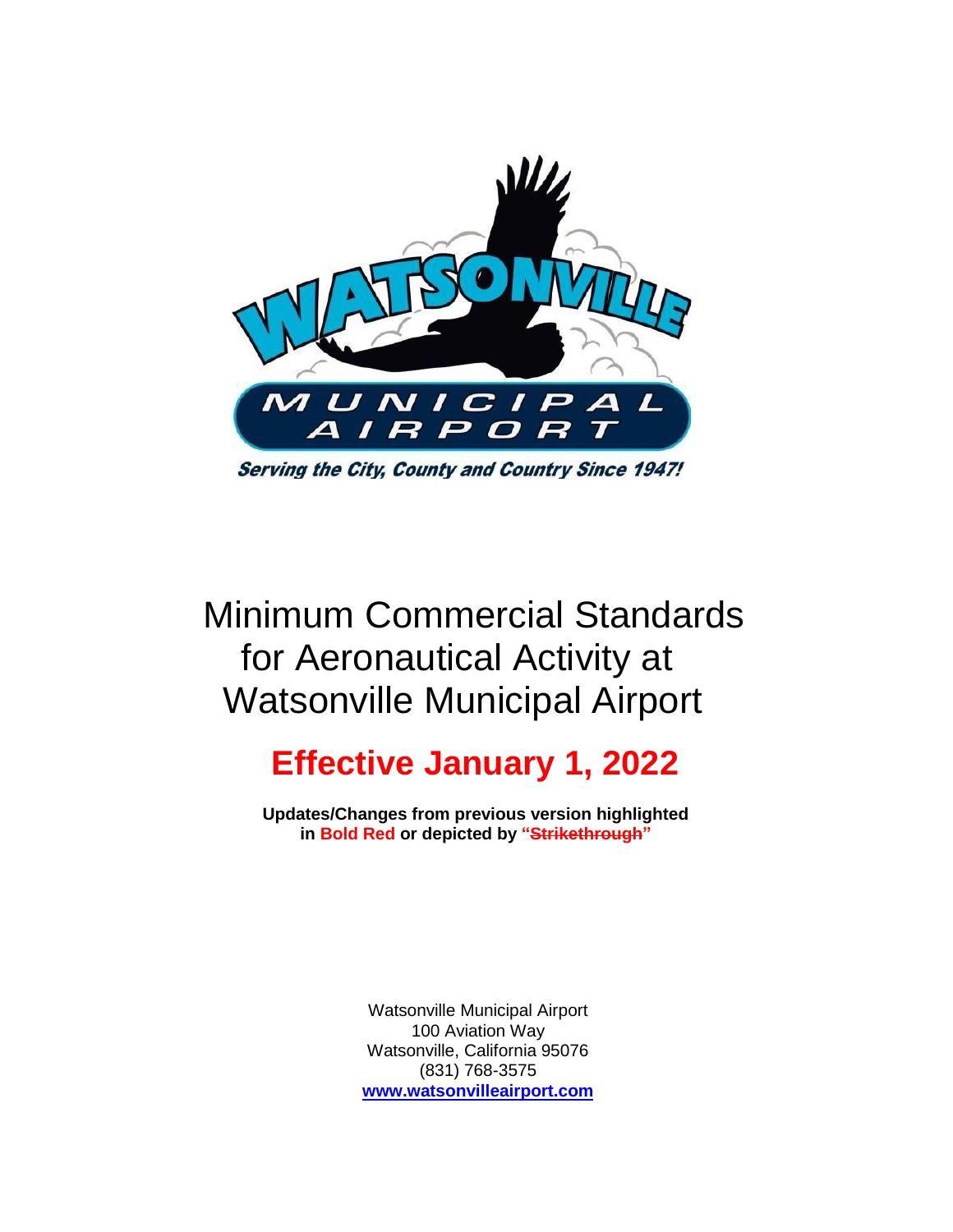# **Contents**

| 1.1  |                                                                                                           |  |  |  |  |  |
|------|-----------------------------------------------------------------------------------------------------------|--|--|--|--|--|
| 1.2  |                                                                                                           |  |  |  |  |  |
| 1.3  |                                                                                                           |  |  |  |  |  |
| 1.4  |                                                                                                           |  |  |  |  |  |
| 1.5  |                                                                                                           |  |  |  |  |  |
| 1.6  |                                                                                                           |  |  |  |  |  |
| 1.7  |                                                                                                           |  |  |  |  |  |
| 1.8  |                                                                                                           |  |  |  |  |  |
| 1.9  |                                                                                                           |  |  |  |  |  |
|      |                                                                                                           |  |  |  |  |  |
|      |                                                                                                           |  |  |  |  |  |
|      |                                                                                                           |  |  |  |  |  |
| 1.13 |                                                                                                           |  |  |  |  |  |
|      |                                                                                                           |  |  |  |  |  |
| 2.1  |                                                                                                           |  |  |  |  |  |
| 2.2  |                                                                                                           |  |  |  |  |  |
| 2.3  |                                                                                                           |  |  |  |  |  |
| 2.4  |                                                                                                           |  |  |  |  |  |
| 2.5  |                                                                                                           |  |  |  |  |  |
| 2.6  |                                                                                                           |  |  |  |  |  |
|      |                                                                                                           |  |  |  |  |  |
| 3.1  | Specialized Aviation Services Operator (SASO) - maintenance, modification, repair,                        |  |  |  |  |  |
|      | refurbishment; Instruments, Avionics, Upholstery, Propellers, Flight Training, Tours, Charters, Aircraft, |  |  |  |  |  |
|      |                                                                                                           |  |  |  |  |  |
| 3.2  |                                                                                                           |  |  |  |  |  |
| 3.3  |                                                                                                           |  |  |  |  |  |
| 3.4  |                                                                                                           |  |  |  |  |  |
| 3.5  |                                                                                                           |  |  |  |  |  |
| 3.7  |                                                                                                           |  |  |  |  |  |
| 3.8  |                                                                                                           |  |  |  |  |  |
| 3.9  |                                                                                                           |  |  |  |  |  |
| 3.11 |                                                                                                           |  |  |  |  |  |
| 3.12 |                                                                                                           |  |  |  |  |  |
| 3.13 |                                                                                                           |  |  |  |  |  |
|      |                                                                                                           |  |  |  |  |  |
| 4.1  |                                                                                                           |  |  |  |  |  |
| 4.2  |                                                                                                           |  |  |  |  |  |
|      |                                                                                                           |  |  |  |  |  |
|      |                                                                                                           |  |  |  |  |  |
|      |                                                                                                           |  |  |  |  |  |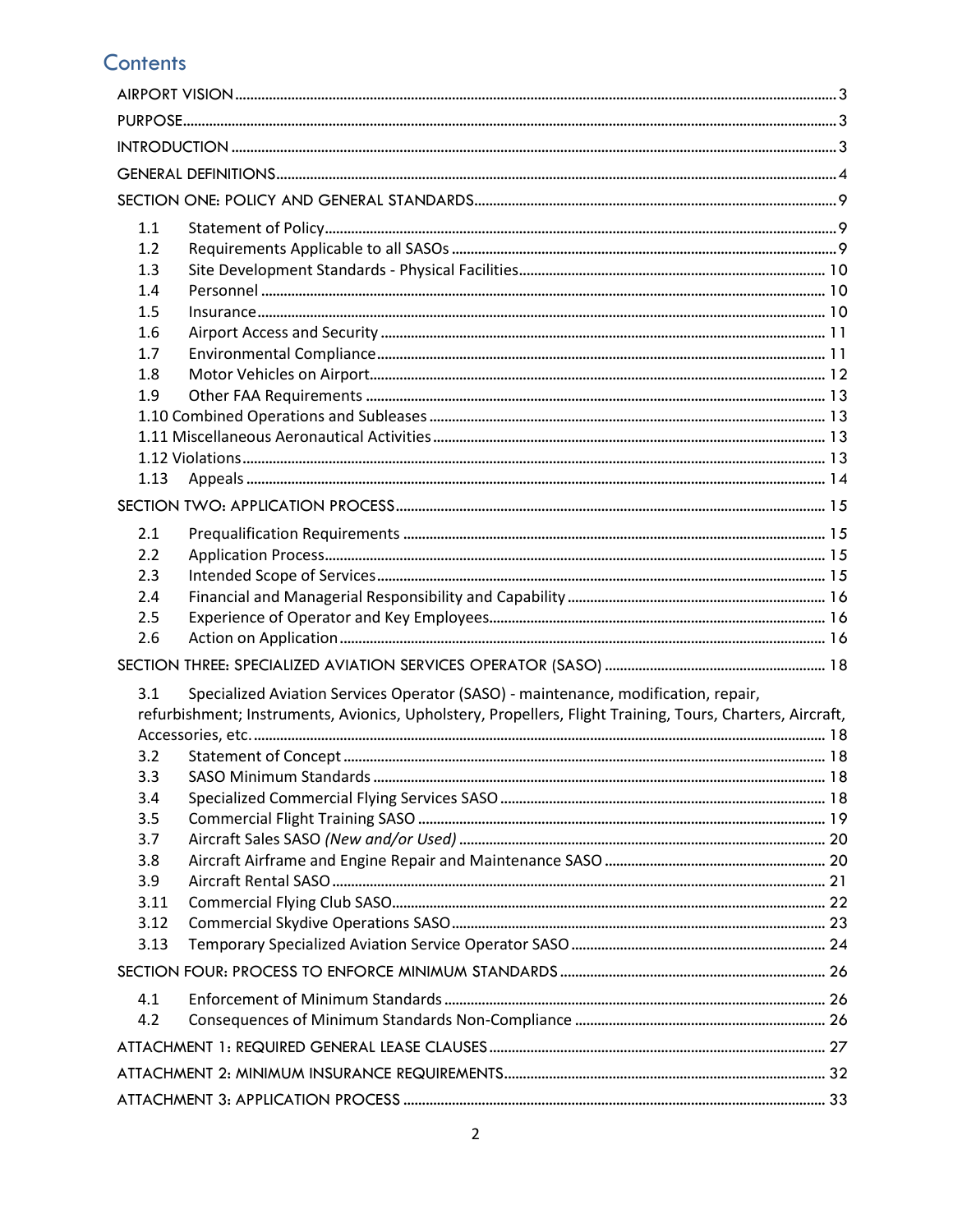# <span id="page-2-0"></span>**AIRPORT VISION**

The Municipal Airport's vision is for a safe, service oriented, self-sustaining general aviation airport. KWVI strikes a balance between private, corporate, training and recreational aviation. We envision a community that has pride in its airport and recognizes the economic value brought to the City, County and Country.

# <span id="page-2-1"></span>**PURPOSE**

This document (the "Minimum Standards") is intended to provide the minimum threshold requirements for any entity wishing to provide aeronautical services to the public on the Airport.

KWVI's Minimum Standards are designed to assure that the flying public is provided the necessary aircraft and aviation services on the field, as well as preventing unqualified persons from offering aeronautical activities to the public on the Airport. The Minimum Standards are intended to be reasonable and nondiscriminatory.

# **In summary the Minimum Standards seek to:**

- $\frac{1}{20}$  Establish a set of Minimum Standards to ensure a level competitive field
- ₹ Set standards that encourage provision of high-quality products, services, and facilities to Airport users
- $\frac{1}{20}$  Promote the economic health of Airport businesses
- ₹₹ Promote the orderly development of Airport property
- $\frac{1}{24}$  Promote the economic self-sufficiency of the Airport

KWVI's minimum standards specify the standards and requirements that must be met by any entity desiring to engage in one or more commercial aeronautical services or activities at the Airport.

# <span id="page-2-2"></span>**INTRODUCTION**

The City of Watsonville (the "City") owns and operates the Watsonville Municipal Airport (the "Airport"). To encourage growth and development of the Airport, by ensuring adequate aeronautical services and facilities for the Airport users, the City has established these requirements and standards (the "Minimum Standards") for provision of certain commercial aeronautical services at the Airport.

The following Minimum Standards are for any "Operator," which is defined as any person or persons, partnership, company, trust, corporation, or other entity based on the Airport and providing one or more commercial aeronautical services at the Airport. The Minimum Standards do not apply to the City itself. These Minimum Standards are not intended to be all-inclusive. Thus the Operator of a commercial venture based on the Airport will also be subject to applicable federal, state, and local laws, codes, ordinances, and regulations, including Airport Regulations pertaining to all such services and to the terms of its Lease, Business License and Commercial Aeronautical Activity Permit ("CAAP") to do business at the Airport as discussed below.

Commercial activity of any kind on the Airport requires the express written permission of the City through a specifically authorized lease (or sublease), license, permit and/or written temporary permission, and upon such terms and conditions as they may prescribe, and the payment of any required fees. Unless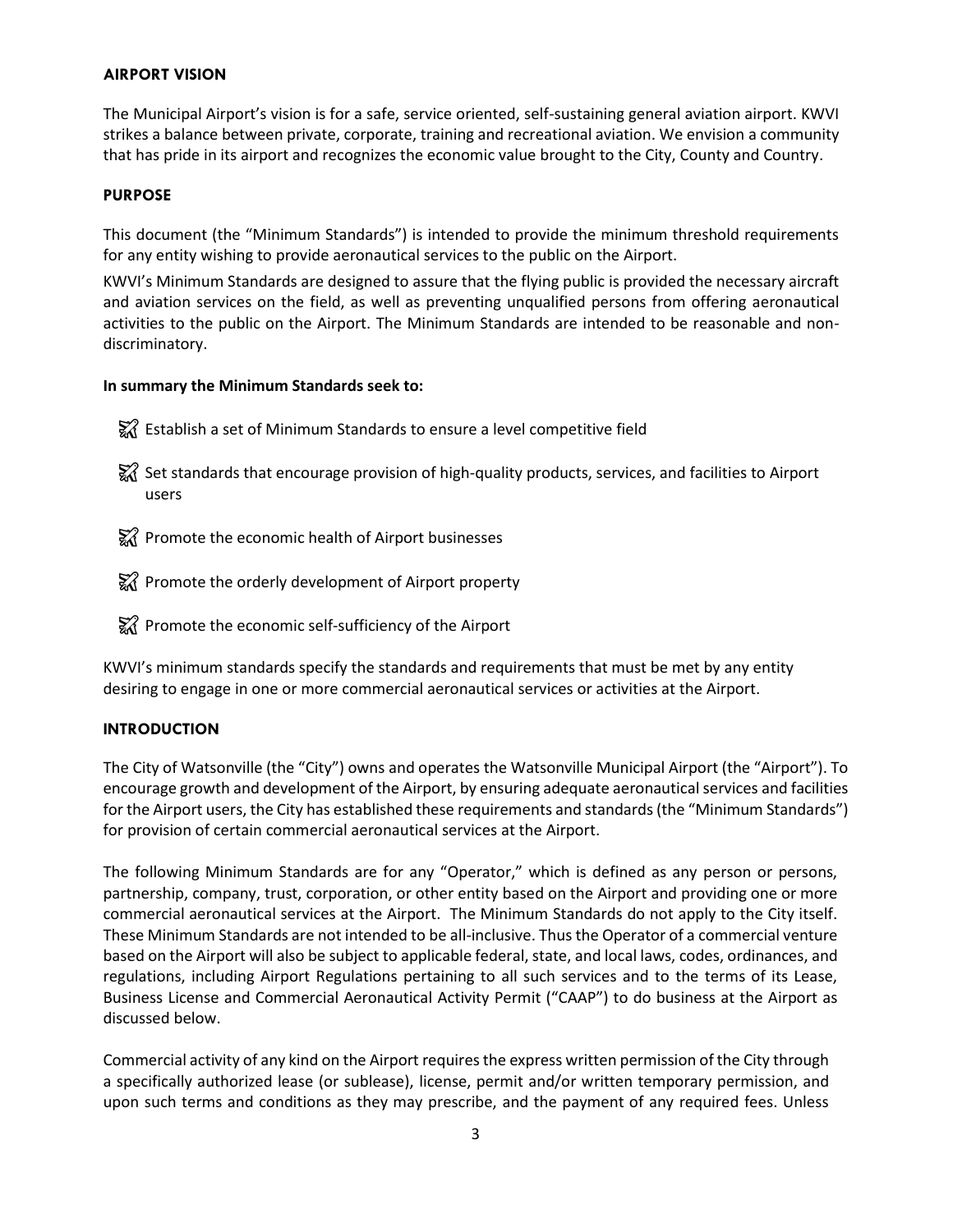otherwise provided in such document, any permission may not be assigned or transferred and shall be limited solely to the approved activity. For Commercial Aeronautical Activities permission shall be in the form of a City of Watsonville City Business License and airport issued Commercial Aeronautical Activity Permit ("CAAP") and an approved Lease (establishing a tenancy on the Airport). The lease requirement does not apply to Independent Certificated Flight Instructors (CFIs) who are registered SASOs.

The provisions of the documents must be compatible with the Minimum Standards in effect at the time of issuance or as later amended and will not change or modify the Minimum Standards themselves. These Minimum Standards are deemed to be included as part of all Leases, Licenses and Permits. If the specific commercial service provided is not contemplated or covered by these Minimum Standards, the Operator should approach Airport Management to negotiate the terms of the required Permit.

Licenses, Leases and Permits containing authority to conduct commercial aeronautical activities which are in effect on the date of adoption of these Minimum Standards will remain in effect for their prescribed terms and shall be subject to these Minimum Standards. Upon renewal or expiration of any Lease, License, Permit, or upon any change in the nature or scope of any Operator's business conducted there under, the Operator or Lessee shall be required to come in compliance with these Minimum Standards. No existing Operator shall engage in new or expanded activities after the adoption of these Minimum Standards without meeting all the requirements appropriate for the activities contemplated.

These Minimum Standards may be amended by the City at its discretion from time-to-time as determined to be necessary. Per Chapter Eighteen, Title 7, Section 101 (b) and (j) of the City Municipal Code these Minimum Standards and any amendments thereto are adapted and effective, when administratively issued by Airport Management.

#### <span id="page-3-0"></span>**GENERAL DEFINITIONS**

*General Definitions contained in the Watsonville Municipal Airport Regulations, as they now exist or as they may hereafter be amended, are hereby incorporated by reference in these Minimum Standards.*

**The following terms as used in this document shall have the following meanings:**

AC- Advisory Circular.

# **Administrative Citation or "Citation" Citation issuance authority per amendment of Chapter 2, Penalty Provisions, of Title 1, General Provisions, of the Watsonville Municipal Code granting authority to issue citations for violations of airport regulations.**

Aeronautical Activity or Activities- Any activity or service that involves, makes possible, facilitates, is related to, assists in, or is required for the operation of aircraft or another aeronautical activity or which contributes to or is required for the safety of such operations.

The following activities, without limitation, which are commonly conducted on airports, are considered "Commercial Aeronautical Activities" within this definition: aerial advertising, aerial photography, aerial spraying and agricultural aviation services, aerial surveying, air carrier operations (passenger and cargo), aircraft sales and service, aircraft charter, aircraft maintenance, aircraft rental, pilot training, sale of aircraft parts, sale of aviation fuel and/or oil, sightseeing, skydiving, and any other activities which, in the sole judgment of the City, because of their direct relationship to the operation of aircraft or the Airport, can be appropriately regarded as an aeronautical activity.

Agency- Any governmental (local, state, or federal) entity, agency, organization, unit, or authority.

Agreement- An enforceable by law, written contract between two or more parties.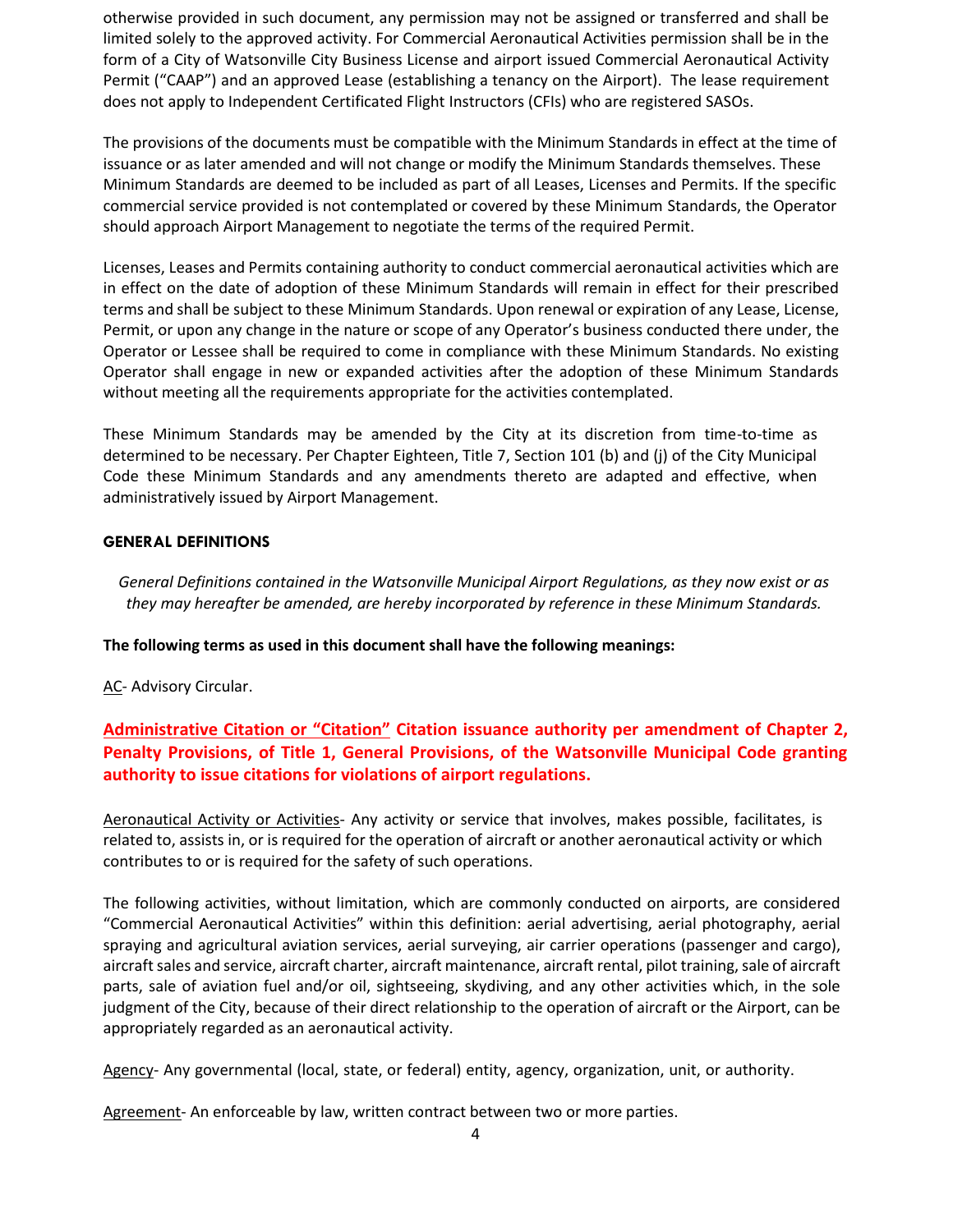Air Charter or Taxi- Providing air transportation for persons or property via air taxi or charter for hire.

Air Operations Area (AOA)- A portion of the Airport designated and used for landing, taking off, or surface maneuvering of Aircraft. There are two areas of the AOA, the movement area and the nonmovement area. These areas are shown on the Airport Layout Plan (ALP).

Airport Terminal- The Watsonville Municipal Airport Terminal.

Aircraft- Means aeronautical devices including, but not limited to, powered aircraft, gliders, helicopters, parachutes, hang gliders, and balloons.

Aircraft Maintenance- Means the repair, adjustment, or inspection of aircraft. "Major Repairs" means major alterations to the airframe, power plant, propeller, and accessories as defined in 14 CFR Part 43. "Minor Repairs" means normal, routine repairs, calibration or adjustment or repair of aircraft and their accessories and repairs in accordance with an annual inspection with attendant maintenance.

Airframe and Powerplant Mechanic (A&P Mechanic)- A person who holds an aircraft mechanic certificate with both airframe and power plant ratings, issued by the FAA under the provisions of 14 CFR Part 65.

Airport- Watsonville Municipal Airport, owned and operated by the City of Watsonville, including all portions thereof.

Airport Director- That person or his/her designated representative that is responsible for the administration and management of Airport property, operations, material assets, financial assets and employees. The term "Airport Director" is interchangeable with the term "Airport Manager", and shall have the same meaning and authority for purposes of federal, state, and local law.

Airport Layout Plan (ALP)- The current FAA-approved drawings depicting the physical layout of the Airport and identifying the location and configuration of current and proposed runways, taxiways, taxi lanes, buildings, roadways, utilities, NavAids, apron, airport operations areas, etc.

Apron- Those paved areas of the Airport within the AOA designated for the loading or unloading of passengers, servicing, or parking of aircraft.

ARFF- Aircraft Rescue and Fire Fighting.

Assurance- Voluntary compliance a recipient of Federal airport development assistance to abide by a provision contained in a Federal grant agreement.

Building- The main portion of each structure, all projections or extensions there-from and any additions or changes thereto, and shall include hangars, garages, outside platforms and docks, canopies, eaves and patios. Paving, ground cover, fences, signs and landscaping shall not be included in this definition.

Certificated Flight Training School - Any operator who undertakes and engages in flight training via a pilot school certificate in accordance with FAR Part 141.

CFR- Code of Federal Regulations.

City- The City of Watsonville, California.

Commercial- That which involves or makes possible earnings, income, compensation (including exchange of service), and/or profit, whether or not such objectives are accomplished.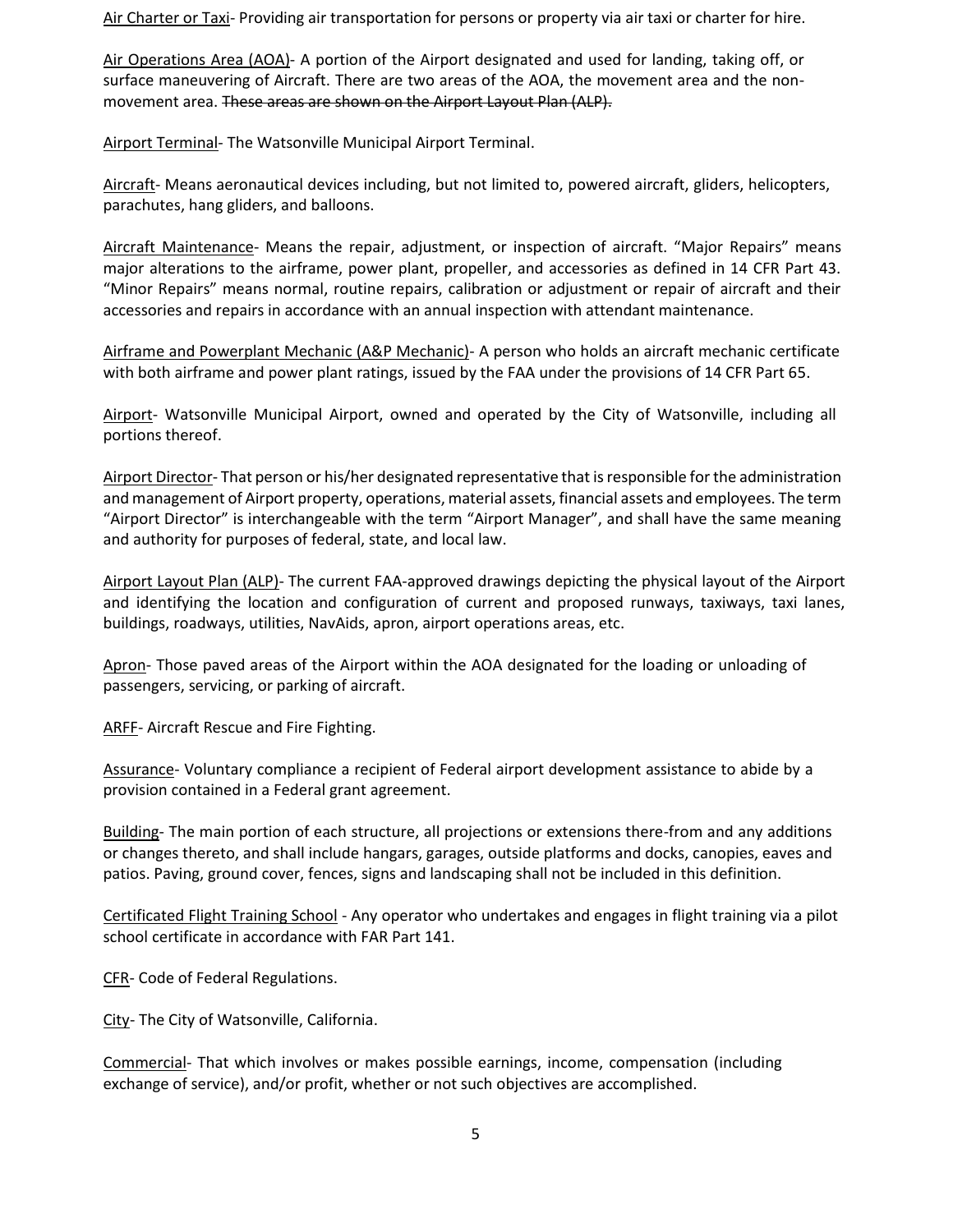Commercial Aeronautical Activity- Any activity in which the purpose is to collect income, profit, compensation, or earnings (regardless of whether or not said purposes are accomplished) which utilized the operations in any part of an aircraft(s).

Commercial Parachute Operator - a person or entity which imposes a charge in exchange for such services as air transport and airborne discharge of parachutists who intend to land within the designated PLA.

Equipment- All machinery, supplies, tools, trade fixtures and apparatus necessary to the proper conduct of the activity being performed.

Experienced Parachutist means a parachutist that has a United States Parachute Association ("U.S.P.A") license of Class "D" and who also has a U.S.P.A. Professional Exhibition rating (PRO-rating).

FAA- Federal Aviation Administration of the United States government.

FAR- Federal Aviation Administration Regulations.

Fire Code- The Fire Code adopted by the City of Watsonville from time to time. Upon the effective date of these standards, that was Title Eight, Chapter Nine of the City of Watsonville Municipal Code.

Flight Training- The dual, solo and ground instruction of pilots in either a fixed or rotor wing aircraft to complete various FAA certifications and/or maintain proficiency.

Fuel Handling- The transporting, delivering, fueling, or draining of fuel or fuel waste products. General

Aviation- All aviation activities except government and cargo and/or passenger air carriers.

Grant Agreement- Any agreement between the FAA and the City to obtain federal funding or a conveyance of land to be used for airport purposes.

Hazardous Materials- Means any hazardous or toxic substance, material or waste, which is or becomes regulated by any local government authority, State of California or the United States Government. The term "Hazardous Material" includes any material or substance that is: (1) defined as a "hazardous substance" under state law provisions; (2) petroleum; (3) asbestos (4) designated as "hazardous substance" pursuant to Section 311 of the Federal Water Pollution Control Act (33 USC Section 1321); (5) defined as "hazardous waste" pursuant to Section 1004 of the Federal Resource Conservation and Recovery Act (42 USC Section 9601); or (6) defined as a "regulated substance" pursuant to Subchapter IX, Solid Waste Disposal Act (Regulation of Underground Storage Tanks) (42 USC Section 6991).

Improvements- All buildings, structures and facilities, including, but not limited to, pavement, fencing, signs and landscaping constructed, installed or placed on, under or above any leased area by or with the concurrence of a lessee. Plans and specifications for all improvements must be approved.

Independent Certificated Flight Instructor (CFI) - an individual certificated per FAR 61 Subpart H and not associated with an on field FBO, but is registered as and operating as a SASO.

Lease- A contractual agreement between the City and a person, granting the use of a defined ground area on the Airport for a term of years, and establishing conditions for its use.

Leased Premises- Land, property, buildings and improvements leased for approved activities.

License- A contractual agreement between the City and a person, granting a concession or otherwise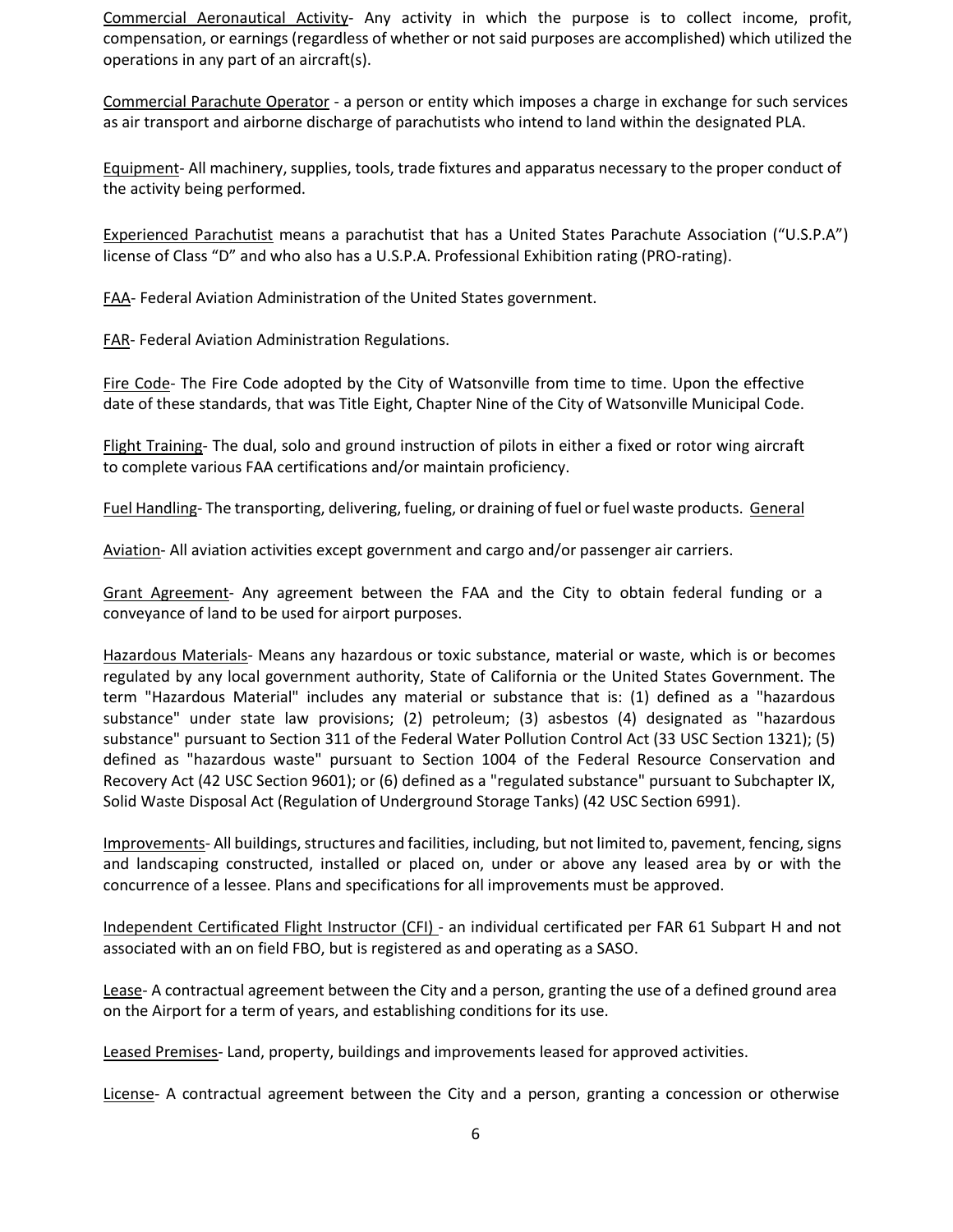authorizing the conduct of a commercial activity, which is in writing and enforceable by law. A license may be a stand-alone document, or may be combined with a lease into one document.

Master Plan- An assembly of appropriate documents and drawings covering the development of the Airport from a physical, economical, social, and political jurisdictional perspective and adopted by the City, a copy of which is on file and available for inspection in the Airport office.

Minimum Standards- Standards set that must be met to conduct commercial aeronautical activity.

Movement Area- Runways, runway safety areas, taxiways, taxi lane, taxiway safety area and other areas of the Airport that aircraft use for taxiing/hover taxiing, air taxiing, run-ups, takeoff and landing, exclusive of parking areas as shown on the ALP.

National Fire Protection Association (NFPA)- All codes, standards, rules, and regulations contained in the Standards of the National Fire Protection Association, as may be amended from time to time, and are incorporated herein by reference.

Non-Commercial- Not for the purpose of securing earnings, income, compensation (including exchange of service), and/or profit.

Operator- Means any person based on the Airport and providing one or more commercial aeronautical services. All Specialized Aviation Service Operators (SASOs), are defined as operators, per se.

Parachute Landing Area (PLA) - means landing area designated on the FAA approved Airport Layout Plan.

Person- Any individual, firm, sole proprietorship, corporation, company, limited liability entity, association, joint stock association, partnership, co-partnership, trust, estate, or other form of entity, and includes any trustees, receiver, assignee, or similar representative thereof.

Principals- For corporations, the directors, officers and stockholders holding more than 10% of company stock. For partnerships, all general and limited partners. For limited liability entities, all managers and members holding more than a 10% interest. For other entities, all those having authority to act for the entity, or being a 10% or greater beneficiary or interest holder.

Property- Pertains to anything owned by an entity.

Ramp- A paved area suitable for aircraft parking.

Refueling Vehicle- Any vehicle used for fuel handling, including fuel servicing vehicles and carts.

Regulatory Measures- Federal, state, county, city, codes, ordinances, rules and regulations, including, those of the United States Department of Transportation (USDOT), United States Department of Homeland Security, FAA, TSA, NFPA, Aircraft Rescue and Fire - fighting Standard Operating Guidelines and these standards; all as may be in existence, hereafter enacted, and amended from time to time.

Release- Any releasing, disposing, discharging, injecting, spilling, leaking, pumping, dumping, emitting, escaping, emptying, seeping, dispersal, transporting, and similar actions, the moving of any material through, into or upon any land, soil, ground water, or air, or otherwise entering into the environment.

Repair Facility- A facility utilized for the maintenance, repair and overhaul of Aircraft to include airframe, power plant, propellers, radios, instruments and accessories. Such facility will be operated in accordance with pertinent FAA regulations.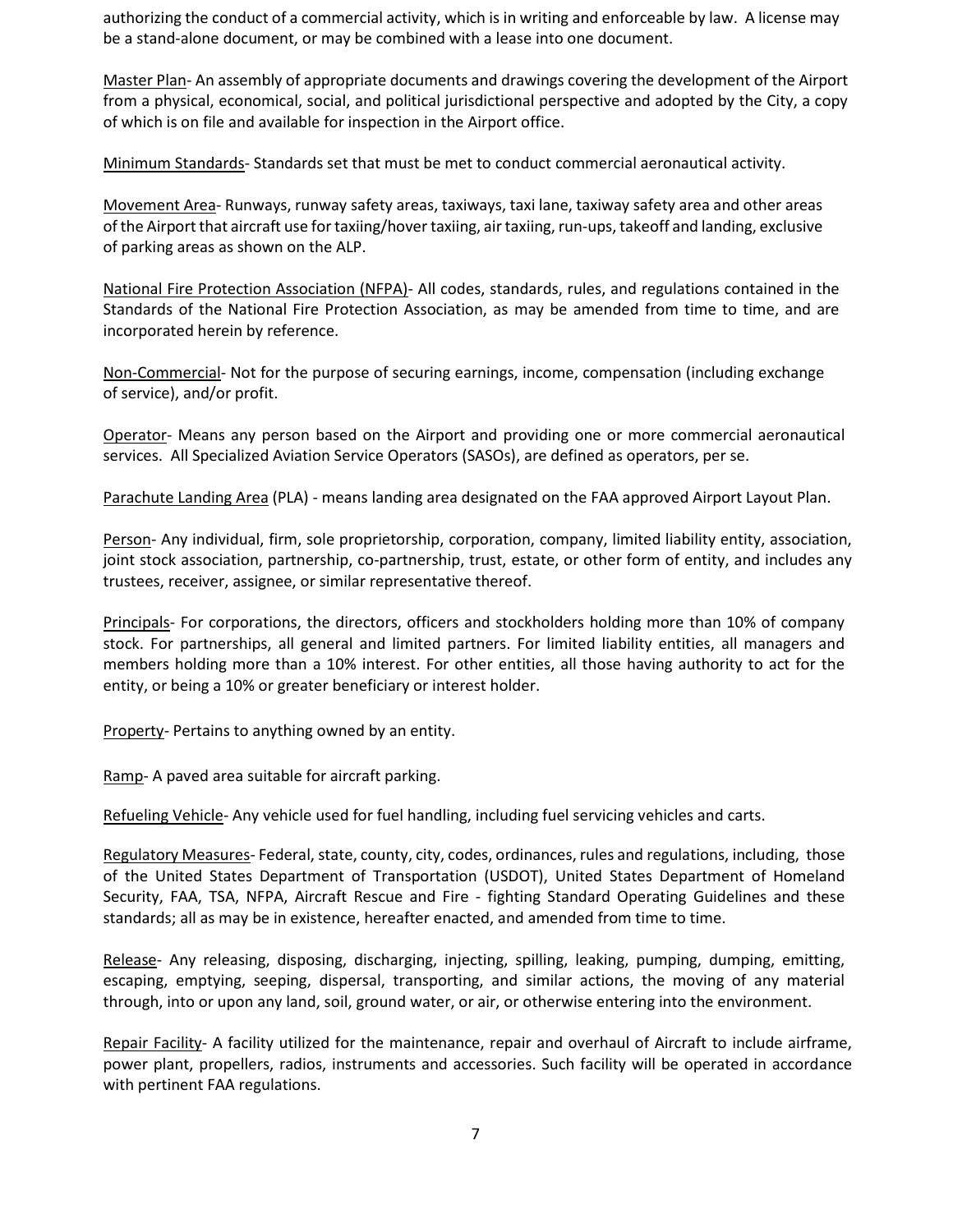Repair Station- An Aircraft Maintenance facility certificated under 14 CFR Part 145 and the FAA to perform specific maintenance functions.

Self-Fueling- Owner, or owner's employees by means of owner's equipment, of aircraft fueling that aircraft.

Sky Dive Customer - means any person who, by virtue of a contract or arrangement with a Commercial Parachute Operator, intends to parachute onto the Watsonville Airport.

Specialized Aviation Service Operator- Specialized Aviation Service Operator (SASO) is an aeronautical business that offers single or limited services.

Sublease - A lease approved by Airport Management and granted by an Airport lessee to another entity of all or part of the property leased from the City.

Taxilane - The portion of the Airport used for aircraft access between taxiways, hangars, and aprons as shown on the ALP.

Taxiway- A defined path, usually paved, over which aircraft can taxi from one part of an airport to another (excluding the runway) as shown on the ALP **and per FAA Airport Design criteria.**

Tie-Down- The area, paved or unpaved, suitable for parking and mooring of aircraft wherein suitable tiedown points has been located.

Transient Aircraft- Any aircraft utilizing the Airport for occasional transient purposes and which is not based at the Airport.

**Transient Parking Area - A parking area dedicated for aircraft not based at the airport for occasional transient tie down purposes. Transient Parking spaces are identified by "Green T's".**

TSA- Transportation Security Administration

Vehicle- Any apparatus with the ability of moving itself from place to place on wheels that does not require human power (excludes objects designed primarily to move through the air).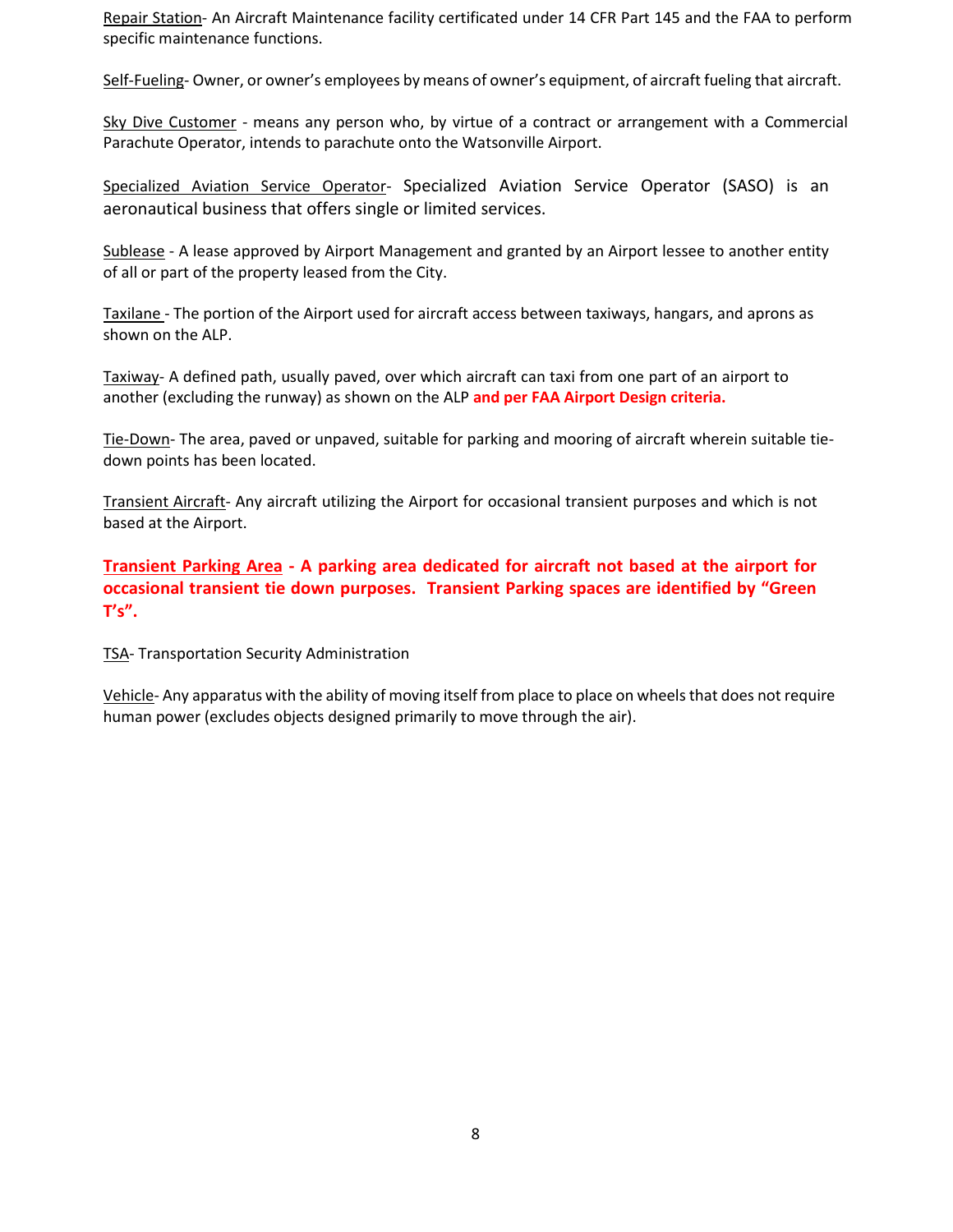# **SECTION ONE: POLICY AND GENERAL STANDARDS**

#### <span id="page-8-1"></span><span id="page-8-0"></span>**1.1 Statement of Policy**

The Airport's goal in establishing these Minimum Standards is to assure an adequate minimum level of service to aviation users, foster competition at the Airport, attempt to place SASOs on an equal footing in qualifying and competing for available Airport facilities and the furnishing of selected commercial aeronautical activities, and avoid unjust or prohibited discrimination between SASOs.

Where the words "standards" or "requirements" appear, it shall be understood that they are modified by the word "minimum." All Operators will be encouraged to exceed the "minimum." No Operator will be allowed to operate under conditions that do not meet the "minimum."

Contingent upon the Operator's qualification, meeting these Minimum Standards, execution of a Lease, Business License, Commercial Aeronautical Activity Permit and the payment of rentals, fees and privilege for providing the service(s) selected on the Airport as specified in the Lease, License and Permit the Operator may engage in approved commercial aeronautical activity.

However, the granting of such right and privilege shall not be construed in any manner as affording the Operator any exclusive right to perform such activities or services on the Airport. The City reserves and retains the right to adopt and enforce any and all resolutions, ordinances, rules, codes, minimum standards, and other regulatory measures pertaining to any Commercial Aeronautic Activity at the Airport.

The Airport further reserves the right to designate the specific Airport areas, in accordance with the existing Airport Layout Plan ("ALP"), in which specific aeronautical services may be conducted. Such designation shall **consider** the highest and best use, the nature and extent of the operation and the land and improvements available for such purpose consistent with the orderly and safe operation of the Airport.

#### <span id="page-8-2"></span>**1.2 Requirements Applicable to all SASOs**

The following standards apply to all SASOs. Additional standards specific to each type of operation can be found in Section Three herein. For purposes of these Minimum Standards, "leased premises" ("Premise") may include, as appropriate, any area leased, subleased or otherwise controlled by a SASO and must be on the Airport.

- 1.2.1 Before beginning operations, the prospective Operator must acquire a City Business License, an Airport Commercial Aeronautical Activity Permit and enter into a Lease with the City reciting the terms and conditions under which it will do business on the Airport, including but not limited to, the term of agreement, the rentals, fees and charges, the rights, privileges and obligations of the respective parties, and other relevant covenants. However, such provisions of the License, Permit or Lease will neither change nor modify the Minimum Standards, nor be construed in a way to make the Lease, License or Permit less demanding than these Standards. The lease requirement does not apply to Independent Certificated Flight Instructors (CFIs) registered as a SASO.
- 1.2.2 Such a License, Permit or Lease (if required) shall contain all provisions required by the Federal Aviation Administration (FAA) as a condition of any Federal Grant to the City for the Airport. The basic terms and conditions of such Lease are included in Required Lease and General License Clauses attached to this document as Attachment 1.
- 1.2.3 While the language reflects the currently applicable federal requirements, Leases shall include all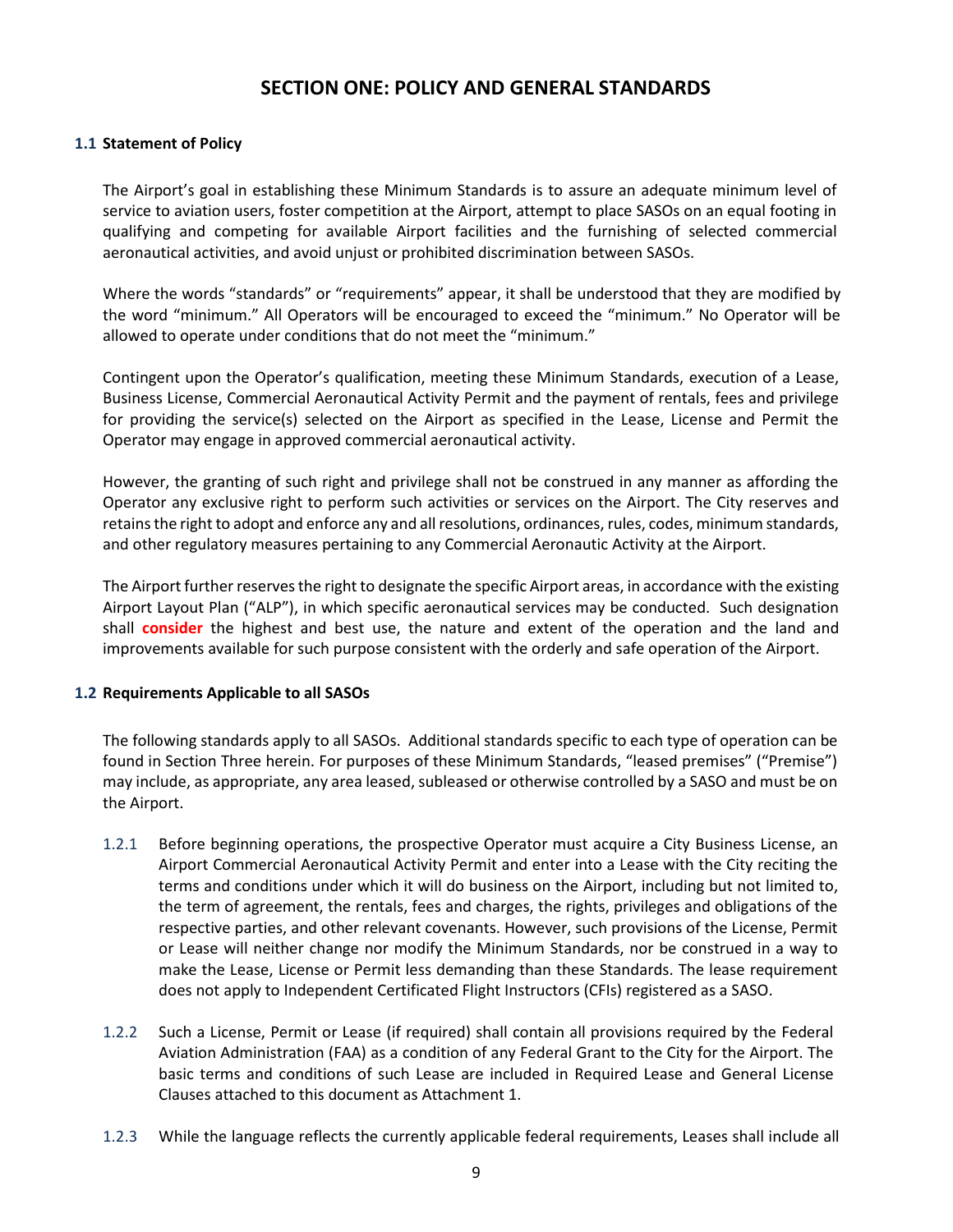provisions required by then-current federal law and regulations. The provisions contained in Attachment 1 are not all-inclusive and may be amended from time to time by the City without amending these Minimum Standards.

1.2.4 No person or entity shall provide an aeronautical activity on the Airport under a business name identical to or substantially similar to the business name of any other SASO on the Airport.

# <span id="page-9-0"></span>**1.3 Site Development Standards - Physical Facilities**

- 1.3.1 The minimum space requirements as provided in Section Three of these Minimum Standards shall be satisfied as applicable.
- 1.3.2 The use of temporary buildings or structure such as mobile homes or trailers is not permissible.
- 1.3.3 All paving and building shall comply with the then-current City of Watsonville development and construction standards for the Airport and all applicable local building codes and requirements. The location of facilities on the Airport must comply with the current, FAA-approved ALP for the Airport.
- 1.3.4 If construction on leased premises or alteration of existing or future structures on leased premises is planned, the Operator shall comply with the notification and review requirements of Federal Aviation Regulation Part 77 and other government entities as may be required. The Operator must submit FAA Forms 7460-1 and 7480-1 (if applicable) to the FAA no less than 60 days prior to the commencement of such construction.

#### <span id="page-9-1"></span>**1.4 Personnel**

During all operating hours the Operator shall employ and have on duty trained personnel in such numbers and with such certificates and ratings as are required to provide services established by the Minimum Standards in an efficient manner for each aeronautical service being performed.

Moreover, the Operator shall provide a responsible person authorized to act on its behalf to supervise its operations. A list of contacts shall be supplied to the Airport Director including after hours' phone numbers. This list shall be updated when any change occurs.

#### <span id="page-9-2"></span>**1.5 Insurance**

Insurance shall be provided and paid for by the Operator in the amounts specified in Minimum Insurance Requirements (Attachment 2), and the City may amend it from time to time. To ensure there is no doubt about the currency of such minimum insurance requirements, the most current insurance requirements must be on file with the Airport Administrative Offices.

Ten (10) days advance written notice of any change to any policy shall be given to the Airport Director. Coverage may be provided through primary or excess policies. The insurance company, or companies, writing the requested policy, or policies, shall be licensed to do business in the State of California.

Where more than one aeronautical service is proposed, the minimum limits will vary (depending upon the nature of individual services in such combination) but will not necessarily be cumulative in all instances. For example, if three (3) types of services are to be provided, it will not be necessary for the Operator to carry insurance policies providing the aggregate or combined total of the minimum limits for each type of operation.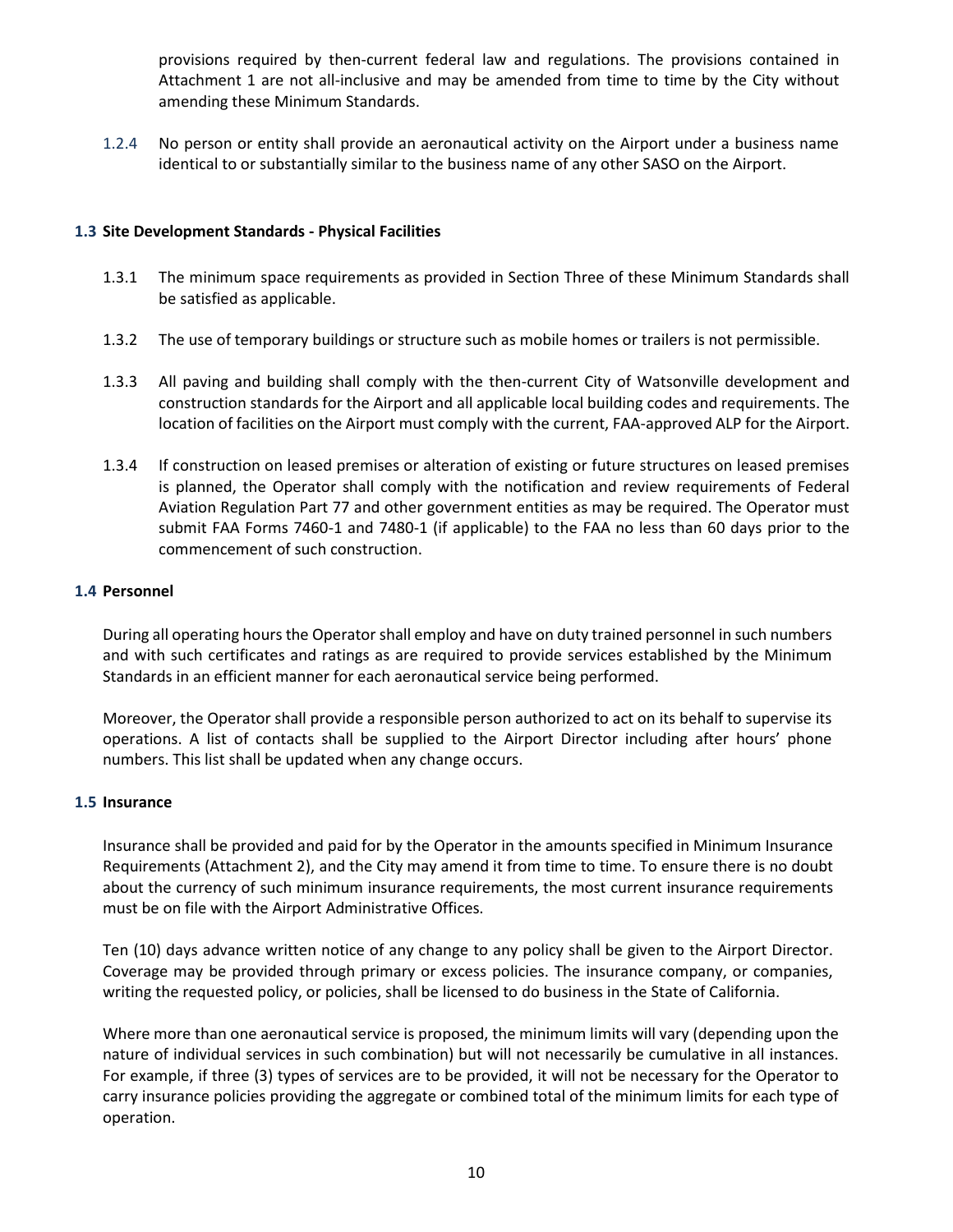However, if one of the selected services requires passenger liability coverage or hangar keeper's liability not required in either of the other two (2) categories, the Operator would be required to provide insurance on the applicable exposures.

As a further example, the minimum limit for property damage on a combination of services would be the highest minimum limit stated in the grouping chosen. Because of these variables, the applicable minimum insurance coverage on combinations of services will be discussed with the prospective Operator at the time of its License and Permit application.

All insurance that the Operator is required to carry and keep in force shall include the City of Watsonville personnel, officers, and agents as additional insured. The Operator shall furnish evidence of its compliance with this requirement to the Airport Director with proper certification that such insurance is in force.

Upon any change resulting in a reduction or increase, the Operator shall furnish additional certification as evidence of changes in insurance not less than ten (10) business days prior to any such change. In the event of cancellation of coverage, the Operator and underwriter shall give the Airport ten (10) business days prior notice of cancellation and all operations of the Operator on the Airport shall cease.

The applicable insurance coverage shall be in force during the period of any construction of the Operator's facilities, if any, and/or prior to its entry upon the Airport for the conduct of its business.

The Operator shall also furnish evidence of its compliance regarding State of California Statutes with respect to Worker's Compensation and Unemployment Insurance (where applicable). Lapses in insurance coverage may result in denial of access to the Airport and termination of the License.

## <span id="page-10-0"></span>**1.6 Airport Access and Security**

Airport access and security shall be maintained by the Operator at all times in accordance with standards established and required by the Airport Director, FAA, Transportation Security Administration (TSA) or other governmental entity. The Operator is also responsible for its employees,' invitees,' licensees,' vendors,' and agents' compliance with Airport Regulations relative to airport access.

# <span id="page-10-1"></span>**1.7 Environmental Compliance**

In its operations at the Airport, Operators shall strictly comply with all applicable environmental laws, the Airport environmental policies and procedures (including the Storm Water Pollution Prevention Plan ["SWPPP"] and Spill Response Plan), and generally accepted industry best management practices.

Without limiting the generality of the foregoing provision, the Operator shall not use or store Hazardous Materials on or at the Airport except as reasonably necessary in the ordinary course of the Operator's permitted activities at the Airport, and then only if such Hazardous Materials are properly labeled and contained. Material Safety Data Sheets (MSDS) for all hazardous materials shall be maintained on site so as to be readily available to emergency responders in the event of an emergency and for review by the Watsonville Fire Department.

The Operator shall not discharge, release, or dispose of any Hazardous Materials on the Airport or surrounding air, land, or water. The Operator shall promptly notify the Airport of any Hazardous Material spills, releases, or other discharges at the Airport and promptly abate, remediate, and remove it.

The Operator shall provide the Airport with copies of all reports, complaints, claims, citations, demands,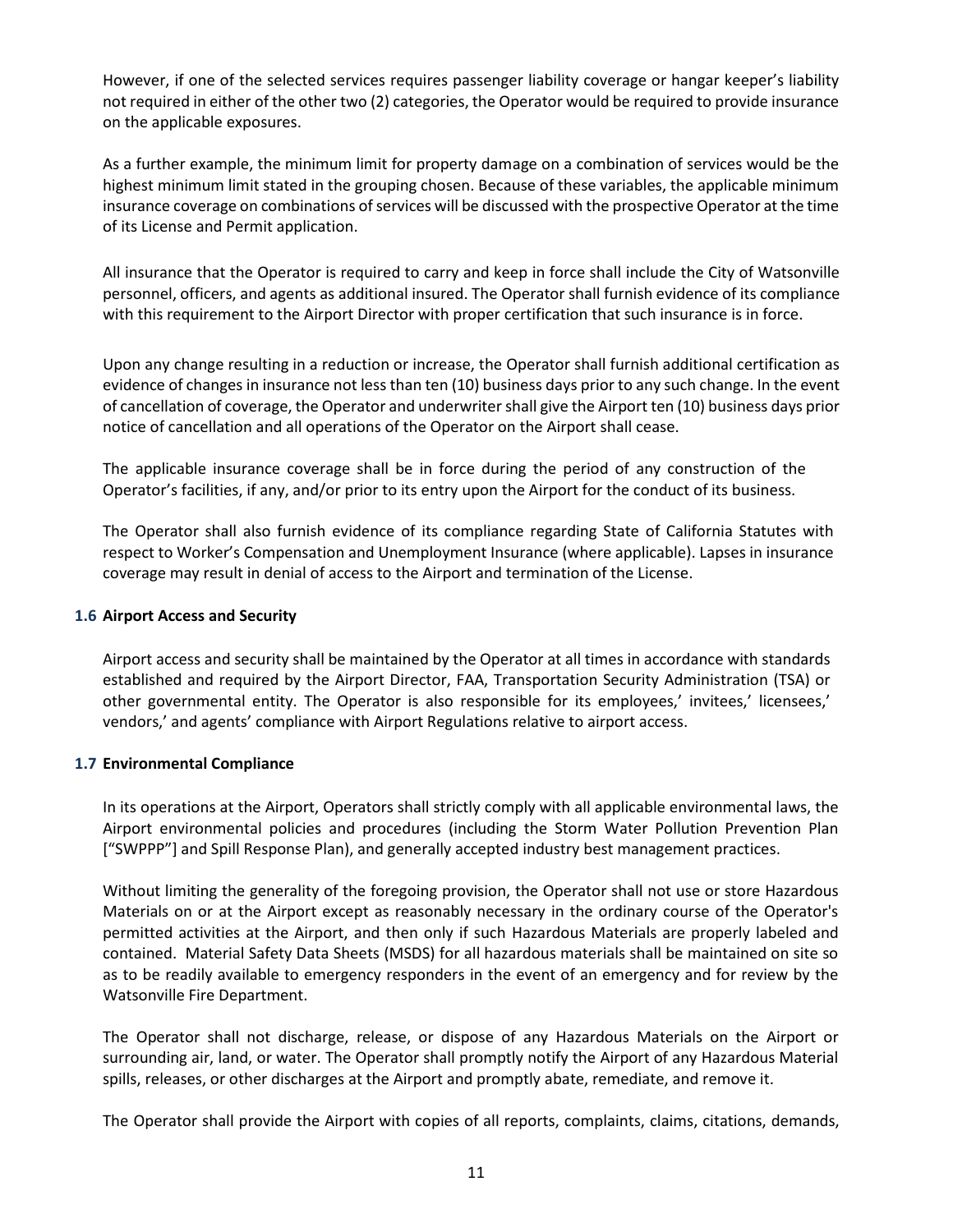inquiries, or notices relating to the environmental condition of the Airport or any alleged material noncompliance with Environmental Laws by the Operator at the Airport within ten (10) days after such documents are generated by or received by the Operator.

If the Operator uses, handles, treats, or stores Hazardous Materials at the Airport, the Operator shall have a contract in place with an approved waste transport or disposal company and shall identify and retain spill response contractors to assist with spill response and facilitate waste characterization, transport, and disposal.

Complete records of all disposal manifests, receipts and other documentation shall be retained by the Operator and made available to Airport for review upon request. The Airport shall have the right at any time to enter the Premises to inspect, take samples for testing, and otherwise investigate the Premises for the presence of Hazardous Materials. Such inspections shall be coordinated with the Operator and scheduled during regular business hours if reasonably practical.

The Operator's Hazardous Materials shall be the responsibility of the Operator. Tenants and operators who generate and dispose of "Special Waste" shall comply with the requirements of 40 CFR Sections 266 and 273. Special waste includes widely generated wastes such as batteries, agricultural pesticides, mercury containing devices, hazardous mercury-containing lamps, and used oil.

The Operator shall be liable for and responsible for the following:

- a. To pay all Environmental Claims that arise out of, or are caused in whole or in part, from the Operator's use, handling, treatment, storage, disposal, discharge, or transportation of Hazardous Materials on or at the Airport
- b. The violation of any Environmental Law or Airport Rules and Regulations by the Operator
- c. The failure of the Operator to comply with the terms, conditions and covenants of this section.

If the Airport incurs any costs or expenses (including attorney, consultant, and expert witness fees) arising from the Operator's use, handling, treatment, storage, discharge, disposal, or transportation of Hazardous Materials on the Airport, the Operator shall promptly reimburse the Airport for such costs upon demand.

All reporting requirements under Environmental Laws with respect to spills, releases, or discharges of Hazardous Materials by the Operator at the Airport are the responsibility of the Operator.

# <span id="page-11-0"></span>**1.8 Motor Vehicles on Airport**

No vehicles except Airport vehicles, FAA vehicles, or emergency vehicles are permitted on active taxi ways, taxi way or runways, within the movement area without the prior written approval of the Airport Director.

Unless escorted, all vehicles operating in **on** the movement area **taxi ways** shall be equipped with a checkered Orange and White flag or functioning amber beacon, **or amber light bar strobe, LED rooftop beacon or like device that must be visible, from a distance, that meets the satisfaction of the airport management**. **All vehicles must have functional aviation radios available and capable of communicating with the Common Traffic Advisory Frequency or escorted by a vehicle so equipped (WMC Sec 7-18.402**) The Operator operating a motor vehicle on the Airport shall do so only in strict accordance with Airport Regulations.

Vehicle operators must have a valid state vehicle operator's license for the vehicle being operated and evidence of insurance to operate a vehicle on the Airport.

Operator takes responsibility and assumes all liability for actions of any party, supplier, member, agent, or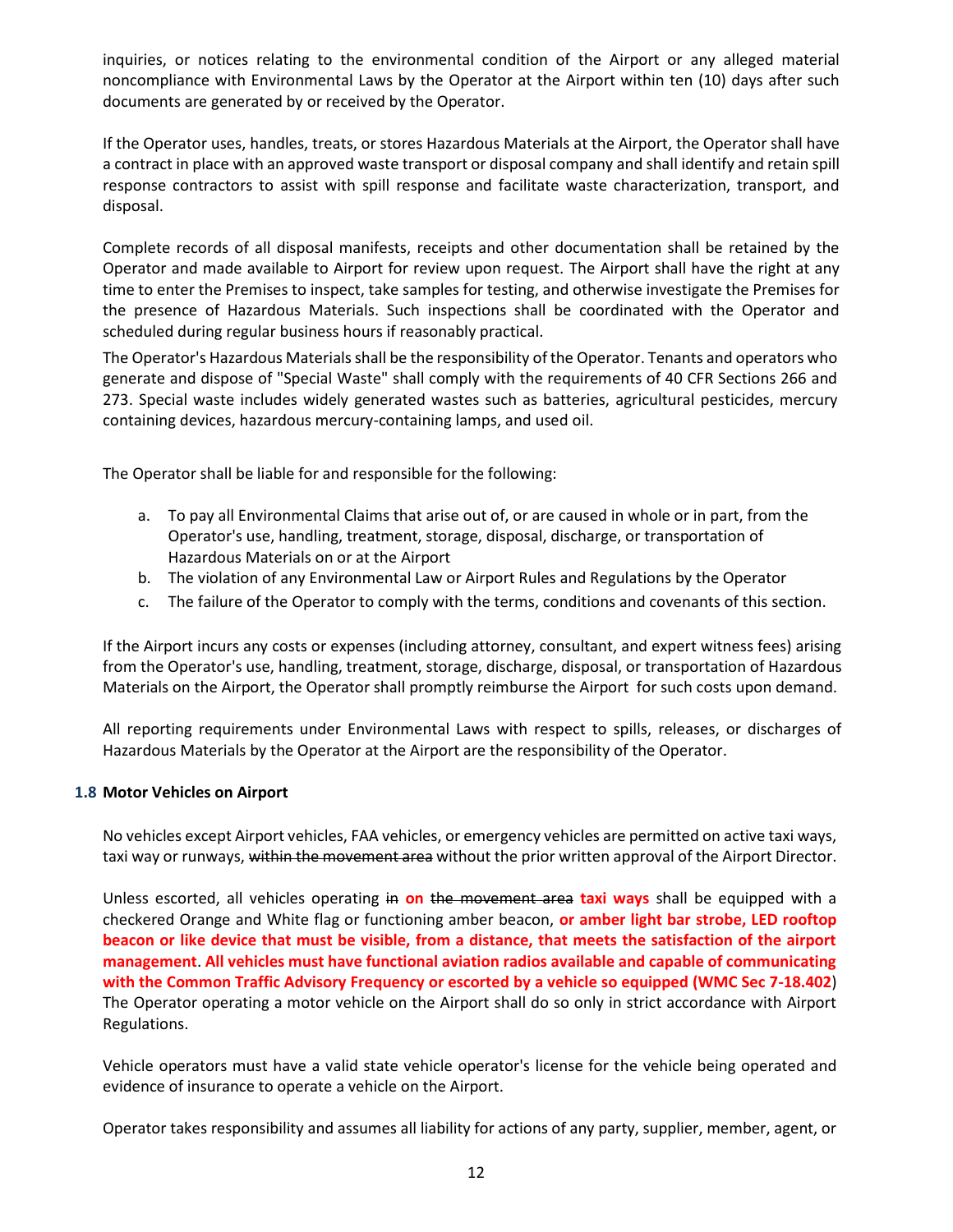individual that the Operator allows upon the Airport. Airport reserves the right to deny access to any party if the party fails to act responsibly while in control of machinery or motor vehicles operating on the Airport.

# <span id="page-12-0"></span>**1.9 Other FAA Requirements**

In addition to these Minimum Standards, where applicable Federal certification standards exist for a given commercial aeronautical activity, each SASO offering such activity shall provide sufficient equipment, supplies and availability of parts as required for certification by the Federal Aviation Administration.

# <span id="page-12-1"></span>**1.10 Combined Operations and Subleases**

- 1.10.2 The City will consider reduction in minimum square footage for combined operations.
- 1.10.2 If a SASO desires to sublease space (other than a tie-down) to another person to provide one or more Commercial Aeronautical Activities, the following conditions will apply:
	- 1.10.2.1 The subleasing party must obtain a City Business License and a Commercial Aeronautical Activity Permit from the Municipal Airport to operate at the Airport.
	- 1.10.2.2 The SASO must obtain written approval from the Municipal Airport to sublease the space and function.
	- 1.10.2.3 The SASO must ensure payment to the Municipal Airport of fees applicable to the class of services provided by the sub-lessee at the levels set forth in Attachment 5, "Airport Rates and Fees."
	- 1.10.2.4 SASO must either carry public liability insurance in accordance with Section 1.5 above and the Minimum Insurance Requirements (Attachment 2) for its lessee or provide a certificate of insurance that shows the lessee and the Municipal Airport as additional insured in which the amounts commensurate with the services provided by the sub-lessee. **Sublessee rates cannot exceed the pro-rata share of master lease.**

# <span id="page-12-2"></span>**1.11 Miscellaneous Aeronautical Activities**

Miscellaneous Commercial Aeronautical Activities not herein provided for may be permitted on a case-bycase basis, by making formal application to the Municipal Airport for approval of such activity.

The Operator's application must state activities may be safely conducted without undue interference concerning other permitted aeronautical activities. Reasonable terms and conditions for the privilege of engaging in these other services will be commensurate in nature and scope with the activities proposed.

The Airport reserves the right to deny or restrict any aeronautical activities at the Airport that may interfere with or create a safety hazard for other Aircraft operating at or near the Airport.

Any commercial operation that terminates in the Watsonville Municipal Airport Parachute Landing Area (PLA) must have the approval of a U.S.P.A. appointed Safety and Training Advisor (S&TA) based at Watsonville Municipal Airport.

# <span id="page-12-3"></span>**1.12 Violations**

The Airport Director may **issue administrative citation**s remove or evict from the Airport any person who violates any rule prescribed herein, or any applicable statute, rule or regulation of the Federal Government or the State of California, or ordinance of the City of Watsonville, and may deny use of the Airport and its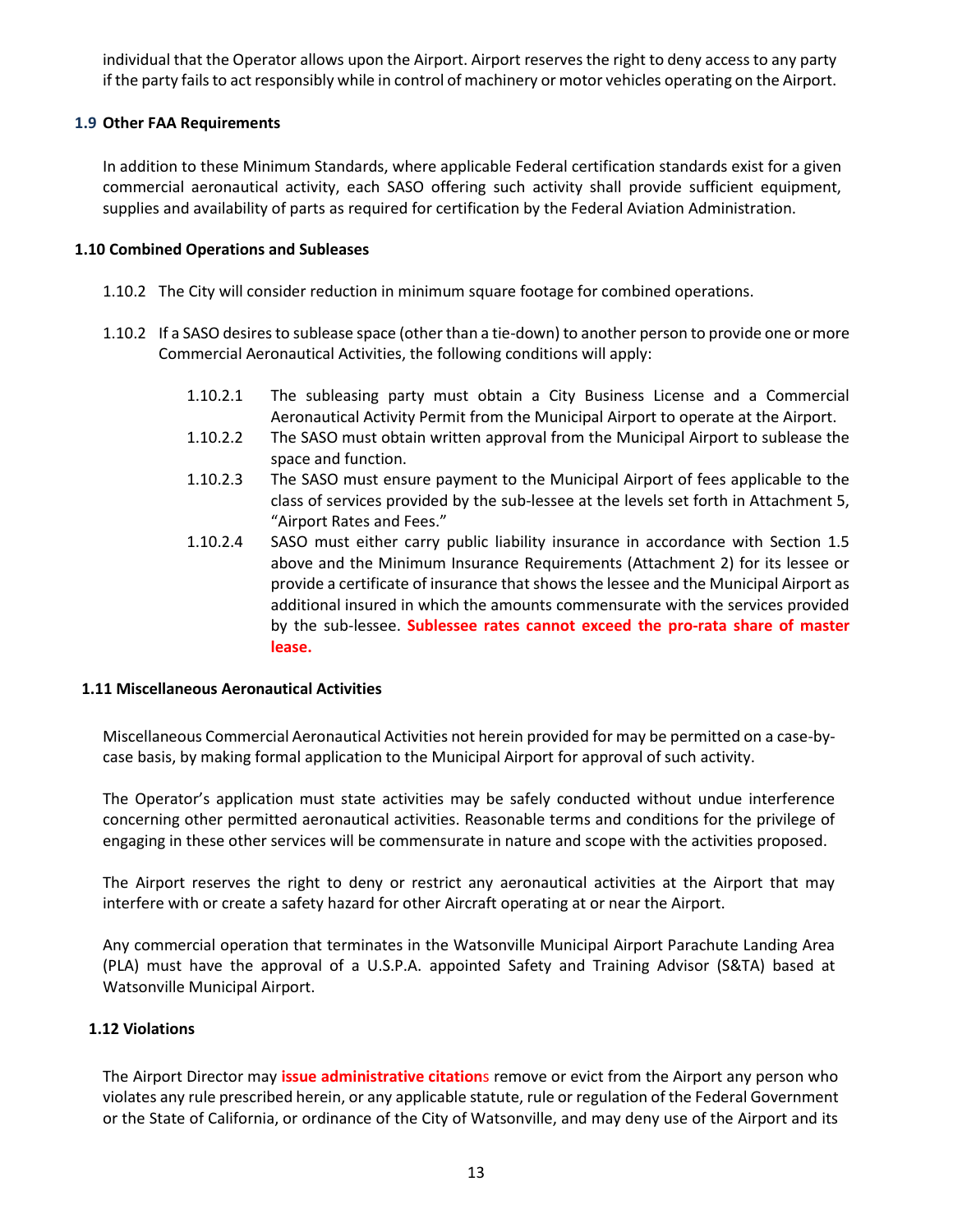facilities to any such person if it is determined by the Airport Director that such denial is in the public interest.

Any Operator that violates any of the provisions in these Minimum Standards will be notified of the violation and given 10 days in which to correct said violation. Should such violation not be corrected within 10 days, or the City's final decision in response to a timely appeal, whichever is later, the City shall have the right to terminate the Lease, License or Permit.

Nothing in this paragraph shall prevent the City from immediately suspending a Lease, License or Permit, or taking any other immediate action when a safety related or hazardous situation exists.

#### <span id="page-13-0"></span>**1.13 Appeals**

Any person who is adversely affected by a determination of the Municipal Airport, or by action of the Airport Director, to deny, terminate, suspend or revoke a License may appeal the determination pursuant to applicable provisions of the Airport Regulations.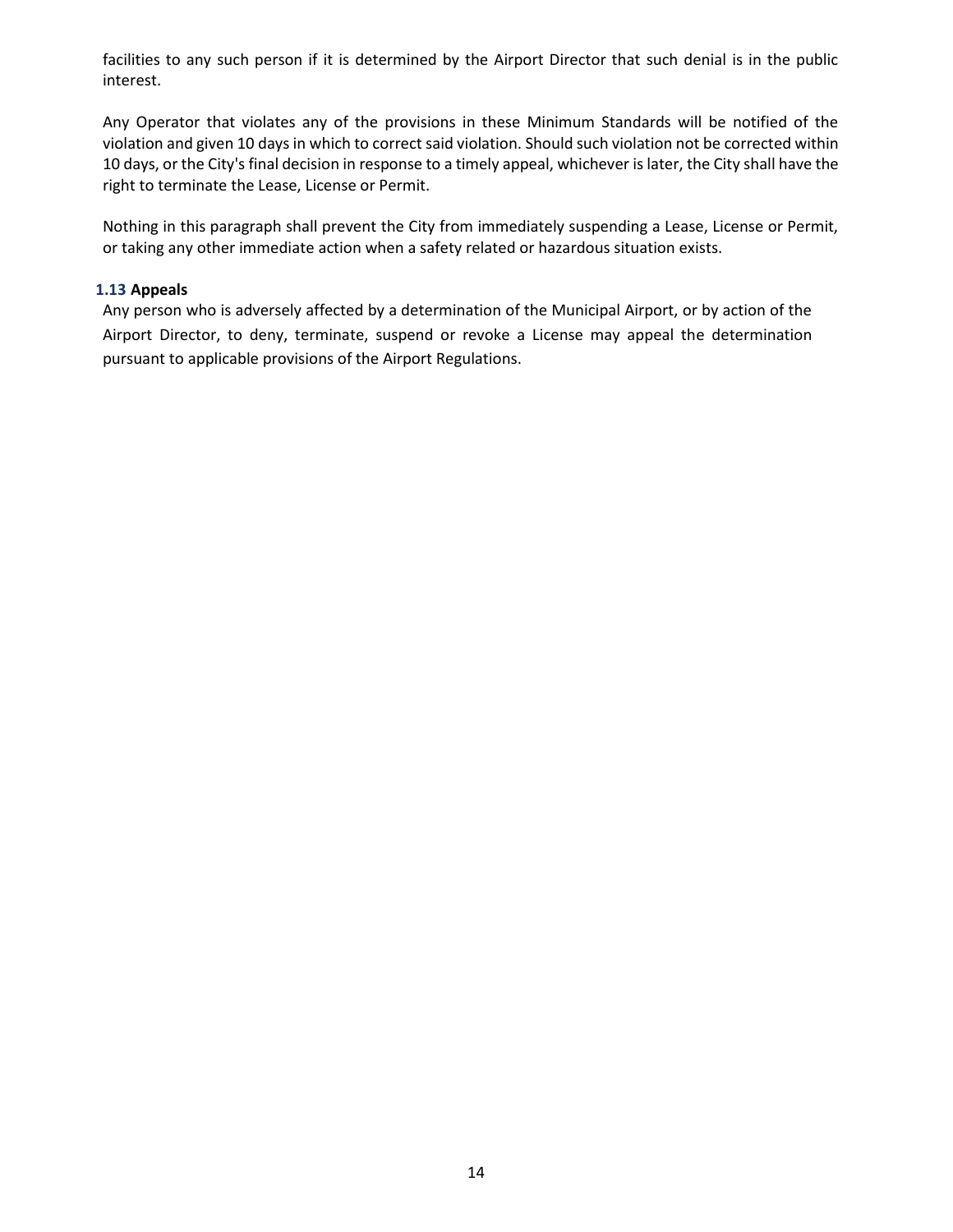# **SECTION TWO: APPLICATION PROCESS**

#### <span id="page-14-1"></span><span id="page-14-0"></span>**2.1 Prequalification Requirements**

At the time of its application, the prospective Operator shall provide the Airport, in writing, a brief summary of the proposed Commercial Aeronautical Activity. Once conditionally approved the Application process may commence.

#### <span id="page-14-2"></span>**2.2 Application Process**

The application process (Attachment 3) requires the prospective Operator to complete a City Business License, Commercial Aeronautical Activity Permit (Attachment 4) and have an approved Airport Lease (or sub-lease) that provides information regarding the applicant and the scope of the proposed operation. The lease requirement does not apply to Independent Certificated Flight Instructors (CFIs).

#### <span id="page-14-3"></span>**2.3 Intended Scope of Services**

In order to provide high-quality service, the prospective Operator must submit a detailed description of the intended operation, and the means and methods to be employed to accomplish the contemplated operation. All services contemplated must meet the requirements of these Minimum Standards.

That information at a minimum must include all of the following:

- 2.3.1 The name, address and telephone number of the applicant
- 2.3.2 If the applicant is a corporation, provide the name, address, and telephone number of the corporation's officers, directors, and owners of more than 10% of its corporate stock including the number of total shares and the number of shares owned
- 2.3.3 If applicant is a partnership, provide name, address and telephone number of partners
- 2.3.4 The requested or proposed date for commencement of the service and term
- 2.3.5 The services to be offered
- 2.3.6 The amount, size and location of any property to be leased which must be in compliance with the Airport's current FAA-approved ALP. The lease requirement does not apply to Independent Certificated Flight Instructors (CFIs).
- 2.3.7 The number and type(s) of aircraft to be provided/maintained (as applicable)
- 2.3.8 The number of persons to be employed (including the names and qualifications of each manager or supervisor or other key personnel)
- 2.3.9 The hours of proposed operation
- 2.3.10 FAA Certificates and Licenses held for proposed activities (type and certificate number)
- 2.3.11 The types and amounts of insurance coverage to be maintained , which must meet or exceed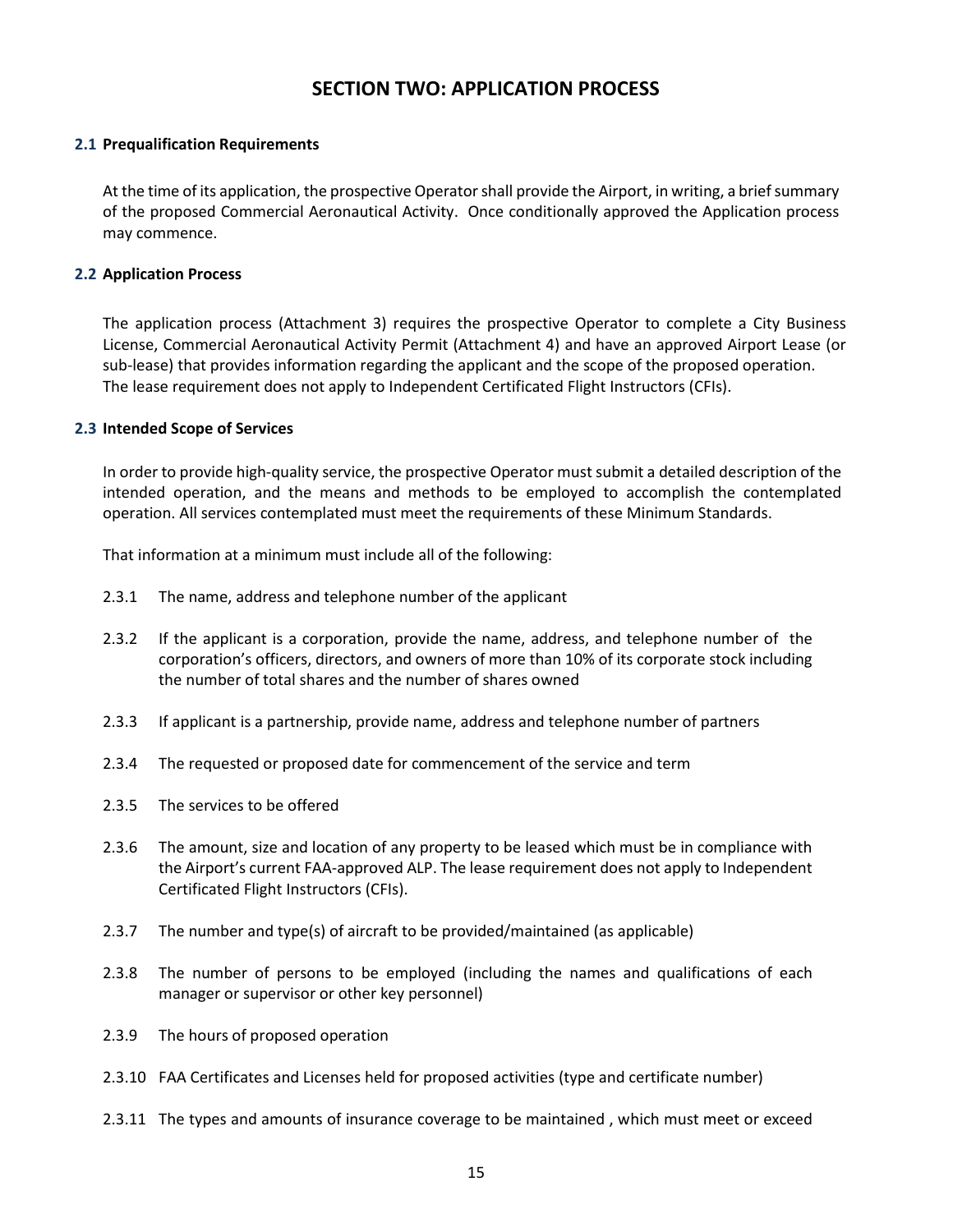the types and amounts as established by Attachment 2 to these Minimum Standards as it now exists or as it may be amended hereafter.

# <span id="page-15-0"></span>**2.4 Financial and Managerial Responsibility and Capability**

The prospective Operator must provide a statement, satisfactory to the Airport Director, in evidence of its financial responsibility from a bank or trust company or from such other source that may be acceptable to the Airport and readily verified through normal banking channels. The prospective Operator must also demonstrate financial capability to initiate operations, to construct proposed improvements (if any), and to provide working capital to carry on the contemplated operations. In order to avoid potential competitors' possible anti-competitive effects of financial control, prospective Operators shall also disclose their sources and terms of financing. This requirement does not apply to Independent Certificated Flight Instructors (CFI) SASO.

Any information furnished under this section which is prominently marked on each page as "confidential" by the applicant, shall be considered proprietary and shall be kept confidential by the Airport to the extent permitted under the provisions of California Government Code section 6251., the California Public Records Act.

# <span id="page-15-1"></span>**2.5 Experience of Operator and Key Employees**

The prospective Operator shall furnish the Airport with a statement of past experience describing the Operator and its managers, supervisors and other key employees in providing the proposed aviation services, together with a statement that the Operator or its principals have the managerial ability to perform the selected services.

# <span id="page-15-2"></span>**2.6 Action on Application**

The City may deny application, or reject any proposal if it finds any one or more of the following:

- 2.6.1 The applicant does not meet qualifications, standards and requirements established by these minimum standards.
- 2.6.2 The applicant's proposed operations or construction will create a safety hazard as determined by City or by the FAA through the review form 7460 and their Non Rule-making Authority process.
- 2.6.3 The granting of the application will require the City to spend funds, or to supply labor or materials which the City is unwilling to spend or supply.
- 2.6.4 There is no appropriate, adequate, or available space or building on the Airport to accommodate the applicant at the time of the application.
- 2.6.5 The proposed operation or construction does not comply with the Approved Airport Layout Plan.
- 2.6.6 The development or use of the area requested by the applicant will result in depriving existing SASOs of portions of the area in which they are operating; will result in congestion of aircraft or buildings; or will unduly interfere with the operations of any present SASO on the Airport, or prevent free access to the SASOs operations.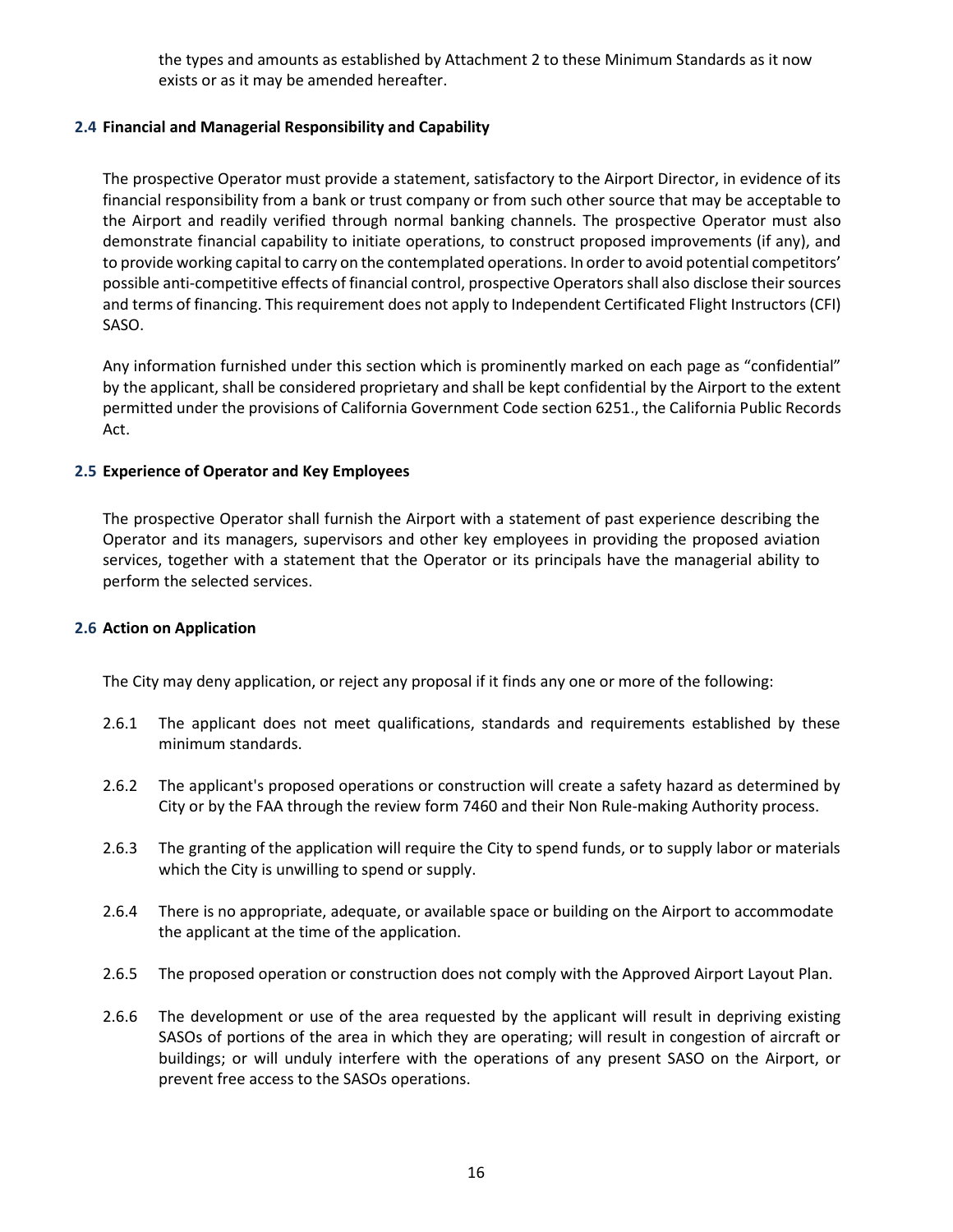- 2.6.7 The applicant has supplied the City with any false information or has misrepresented any material fact or has failed to make full disclosure in their application or in supporting documents.
- 2.6.8 The applicant is in violation of the Watsonville Municipal Airport Regulations, or the regulations and standards of any other airport, or the Federal Aviation Regulations, or any other statutes, ordinances, laws or orders applicable to the Airport or any other airport.
- 2.6.9 The applicant has defaulted in the performance of any lease or other agreement with the City.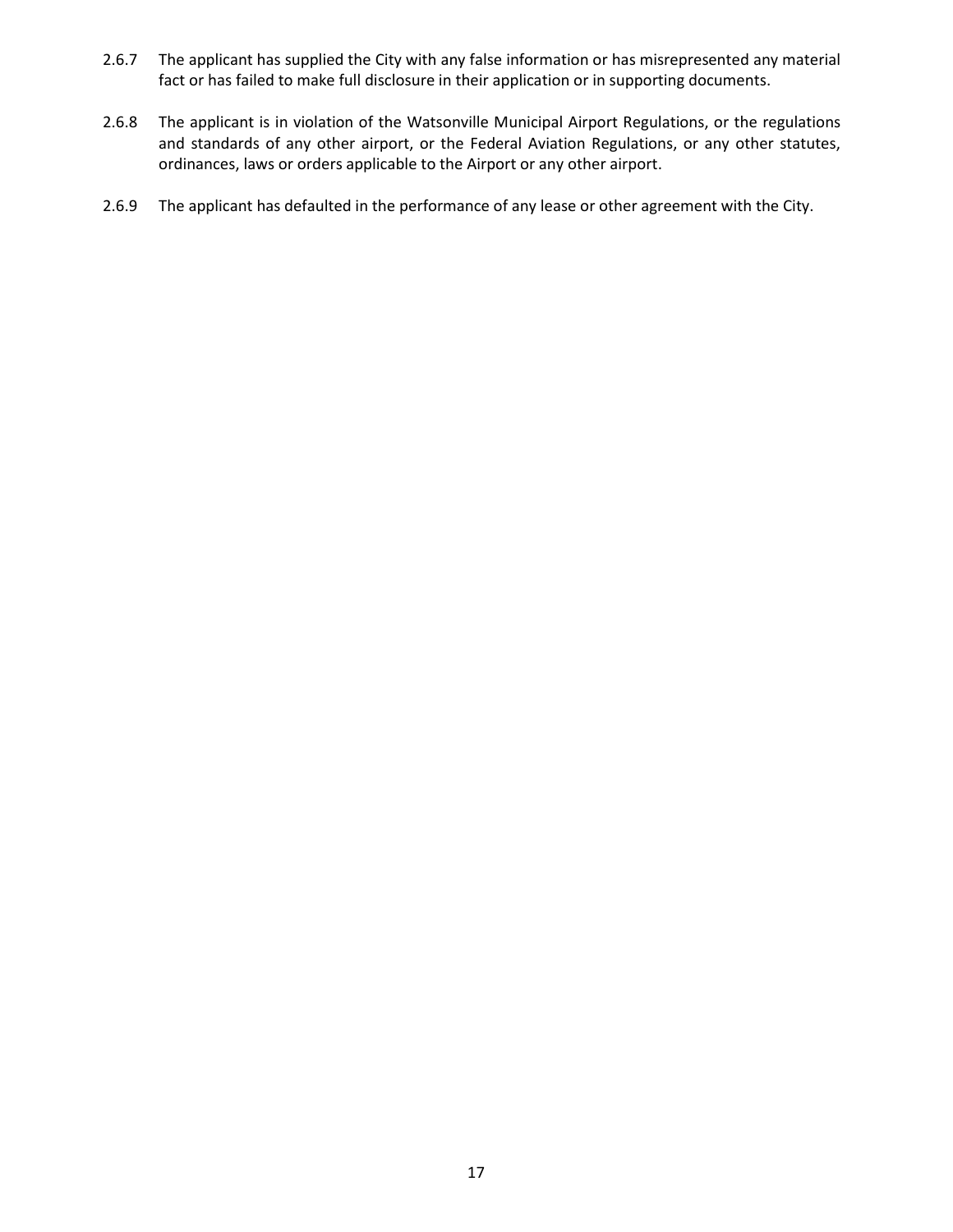# **SECTION THREE: SPECIALIZED AVIATION SERVICES OPERATOR (SASO)**

# <span id="page-17-1"></span><span id="page-17-0"></span>**3.1 Specialized Aviation Services Operator (SASO) - maintenance, modification, repair, refurbishment; Instruments, Avionics, Upholstery, Propellers, Flight Training, Tours, Charters, Aircraft, Accessories, etc.**

# <span id="page-17-2"></span>**3.2 Statement of Concept**

This aeronautical activity (a "SASO") is an Operator that provides either a single or limited specialized commercial service. Service includes, but not limited to aircraft repair services as a certified and capable FAA certified airman, shop or station, or a combination of shops, for the repair and installation of aircraft power plant, airframe, avionics, propellers, instruments, and accessories for general aviation aircraft.

This SASO must meet the minimum standard listed below and may furnish one, or if desired, any combination of these services additionally listed.

#### <span id="page-17-3"></span>**3.3 SASO Minimum Standards**

- 3.3.1 At a minimum a SASO, with the exception of an independent CFI SASO, shall lease or sublease a building, providing a minimum square feet of floor space to hangar at least one (1) aircraft (if a repair facility), house all equipment, and additional floor space for an office, shop, restrooms (or access to restrooms) and telephone facilities for customer use. Painting operations are not allowed or authorized and the SASO shall not provide or operate a separate paint shop. The Airport will provide paved automobile parking or other acceptable all-weather surface and a paved aircraft apron, all within the leased area, and sufficient to accommodate this SASO's services unless otherwise stated in a lease or license agreement.
- 3.3.2 A SASO shall maintain, as necessary, Part 145 repair station certificates as required by the FAA, which are applicable to the operation or operations contemplated. All Part 145 repair stations approved for the services offered must maintain current qualifications of Class I, Class II, or Limited Ratings. Non Part 145 Avionics SASO offering services must comply with all FCC rules and must possess a General Radiotelephone Operator License. Any flight instruction must be in accordance with the requirements to obtain and maintain a Certificated Flight Instructor rating.
- 3.3.3 A SASO shall have its services available (defined as on the Airport or available via telephone or cellular phone) at least five (5) days per week. Hours of operation shall be posted.
- 3.3.4 A SASO shall have in its employ, and on duty during the required operating hours, trained personnel currently certified in the services to be performed (such as FAA A&P, IA, CFI, Avionics, radio, instrument or propeller repairmen) in such numbers as are required to provide services in an efficient manner.

#### <span id="page-17-4"></span>**3.4 Specialized Commercial Flying Services SASO**

3.4.1 This category of SASO engages in specialized commercial flying services for hire for the purpose of providing the use of aircraft for any of the services listed below:

Aerial photography or survey, Power line, underground cable or pipeline patrol, Firefighting, Banner Towing

3.4.2 Any operations, other than sightseeing, specifically excluded from Part 135 of the Federal Aviation Regulations and other than Flight training and instruction.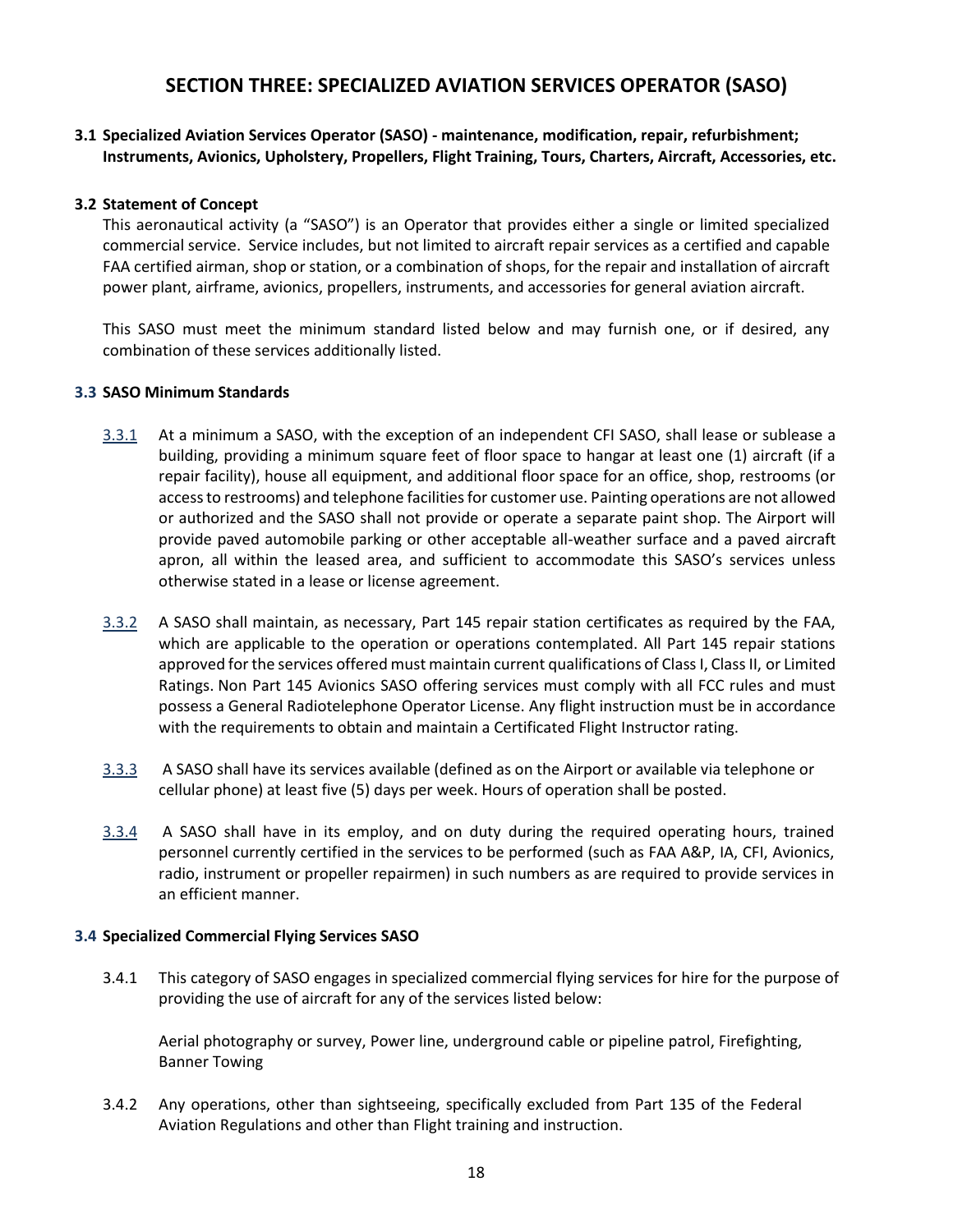# 3.4.3 **Minimum Standards for Specialized Commercial Flying Services**

**3.4.3.1** This SASO must provide, by means of an on or off Airport office or a telephone, a point of contact for the public desiring to utilize this SASO's services. **3.4.3.2** This SASO shall have in its employ, trained personnel in such numbers as may be required to meet the minimum standards herein set forth in an efficient manner.

# <span id="page-18-0"></span>**3.5 Commercial Flight Training SASO**

# 3.5.1 **Statement of Concept**

This category of SASO engages in commercial flight training, instructing pilots in dual and solo flight operations, in fixed and/or rotary wing aircraft, in land or sea aircraft, and in providing such related ground school instruction as is necessary to prepare persons for taking a written examination and flight check for the category or categories of pilots' licenses and rating involved.

# 3.5.2 **Minimum Standards – Commercial Flight Training**

- **3.5.2.1** The SASO must lease at least one aircraft tie-down from the City or lease hangar space within an existing City Commercial hangar. T-hangars and Corporate hangar are available for Commercial purposes. In addition, this SASO must provide properly lighted and heated space for a classroom/briefing room, office space and restrooms. This space may be subleased and/or shared with other approved Airport SASOs.
- **3.5.2.2** If this SASO prefers to build a hangar for aircraft storage the SASO shall lease or sublease an area, adequate to erect a building or buildings, containing a minimum of 5,000 square feet to provide for aircraft storage, space for office, classroom, briefing room, pilot lounge, restrooms and telephone facilities for customer use. The Municipal Airport will provide paved automobile parking or other acceptable all-weather surfaces and a paved aircraft apron, all within the leased area and sufficient to accommodate the SASO's services and operations unless otherwise stated in a lease or license agreement.
- **3.5.2.3** This SASO shall have available for use in flight training, either owned or under written lease to the SASO, a sufficient number of aircraft properly certificated to handle the proposed scope of its operation, but not less than one (1) properly certificated aircraft.
- **3.5.2.4** The SASO shall have its services available (defined as on the Airport or available via telephone or cellular phone) at least five (5) days per week.
- **3.5.2.5** This SASO shall have available, on a full-time basis, at least one (1) ground and flight instructor currently certificated by the FAA to provide the type of training offered.

# **3.6 Independent Flight Instructor**

# 3.6.1 **Statement of Concept**

An independent flight instructor providing a commercial aeronautical activity (flight training) to the general public, and/or advertising to the general public will be permitted without meeting the requirements of Subsection 3.5 above (Commercial Flight Training SASO), provided that:

3.6.1.1 A City of Watsonville Business License is obtained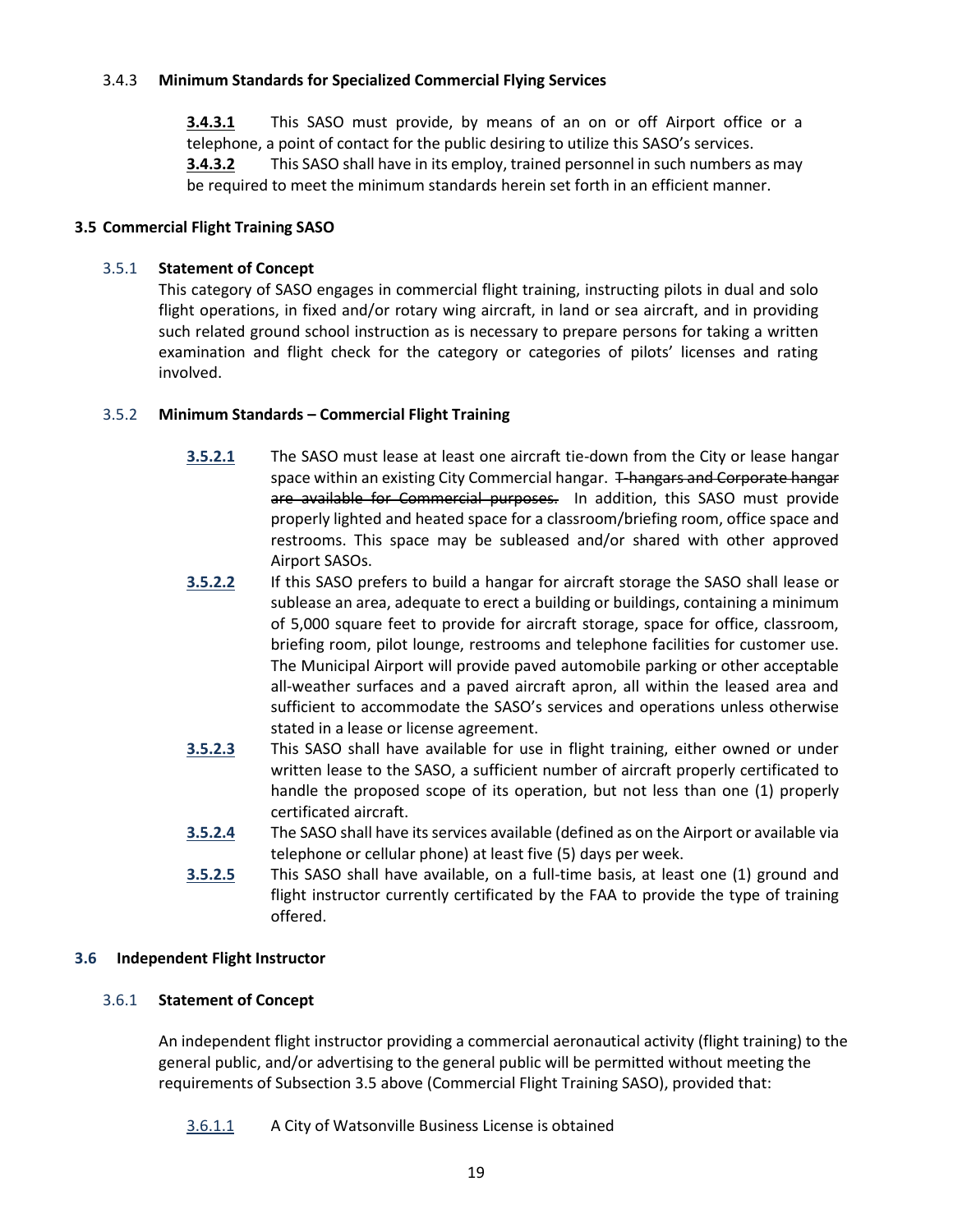- 3.6.1.2 A Commercial Aeronautical Activity Permit is acquired
- **3.6.1.3 Certificated Flight Instructor owned or non-owned insurance**
- 3.6.1.4 Training or business activities are not conducted in the public areas of the Airport terminal building, or in the leased space of another FBO or SASO, without written approval of the FBO or SASO.
- 3.6.1.5 **Airport may provide classroom facilities, if available, for a fee**.

## 3.6.2 **Minimum Standards – Independent Certificated Flight Instructor**

This SASO shall provide flight instruction per FAR Part 6, Subpart "H". The SASO shall have services available on an as required basis and conduct such flight and ground training in accordance with these Minimum Standards and the current Airport Regulations.

# <span id="page-19-0"></span>**3.7 Aircraft Sales SASO** *(New and/or Used)*

#### 3.7.1 **Statement of Concept**

This category of SASO engages in commercial aircraft sales of new and/or used aircraft through franchises, licensed dealership, or distributorship (either on a retail or wholesale basis) of an aircraft manufacturer or otherwise. This SASO also engages in providing such repair, services, and parts as necessary to meet any guarantee or warranty on new and/or used aircraft sold.

#### 3.7.2 **Minimum Standards – Aircraft sales SASO (***New and/or Used***)**

This SASO shall provide office space and restrooms. This space may be subleased and shared with other approved Airport Operators. The Municipal Airport will provide paved parking or other acceptable all weather surfaces and a paved aircraft apron, all within the leased area sufficient to accommodate SASO's services and operations unless otherwise stated in a lease agreement.

- 3.7.3 This SASO shall provide necessary and satisfactory arrangements for the repair and servicing of aircraft, but only for the duration of any sales guarantee or warranty period. Servicing facilities may be provided through written agreement with a repair shop operation at the Airport. This SASO shall provide an adequate inventory or availability of spare parts, particular to the type of new aircraft for which sales privileges are granted.
- 3.7.4 This SASO shall have services available consistent with its franchise agreement if applicable.

# <span id="page-19-1"></span>3.8 **Aircraft Airframe and Engine Repair and Maintenance SASO**

#### 3.8.1 **Statement of Concept**

This category of SASO engages in commercial aircraft airframe and engine repair and maintenance, providing one (or a combination of) airframe and powerplant repair services with at least one (1) person currently certified by the FAA with ratings appropriate to the work being performed or designated as a Certified Repair Station per FAR 145. This category of aeronautical services shall also include the sale of aircraft parts and accessories.

#### 3.8.2 **Minimum Standards – Aircraft Airframe and Engine Repair and Maintenance**

**3.8.2.1** This SASO shall lease or sublease an area, existing or adequate to erect a building, providing at least 3,000 square feet of floor space for airframe and power plant repair services and adequate floor space for office, restrooms, customer lounge and telephone facilities for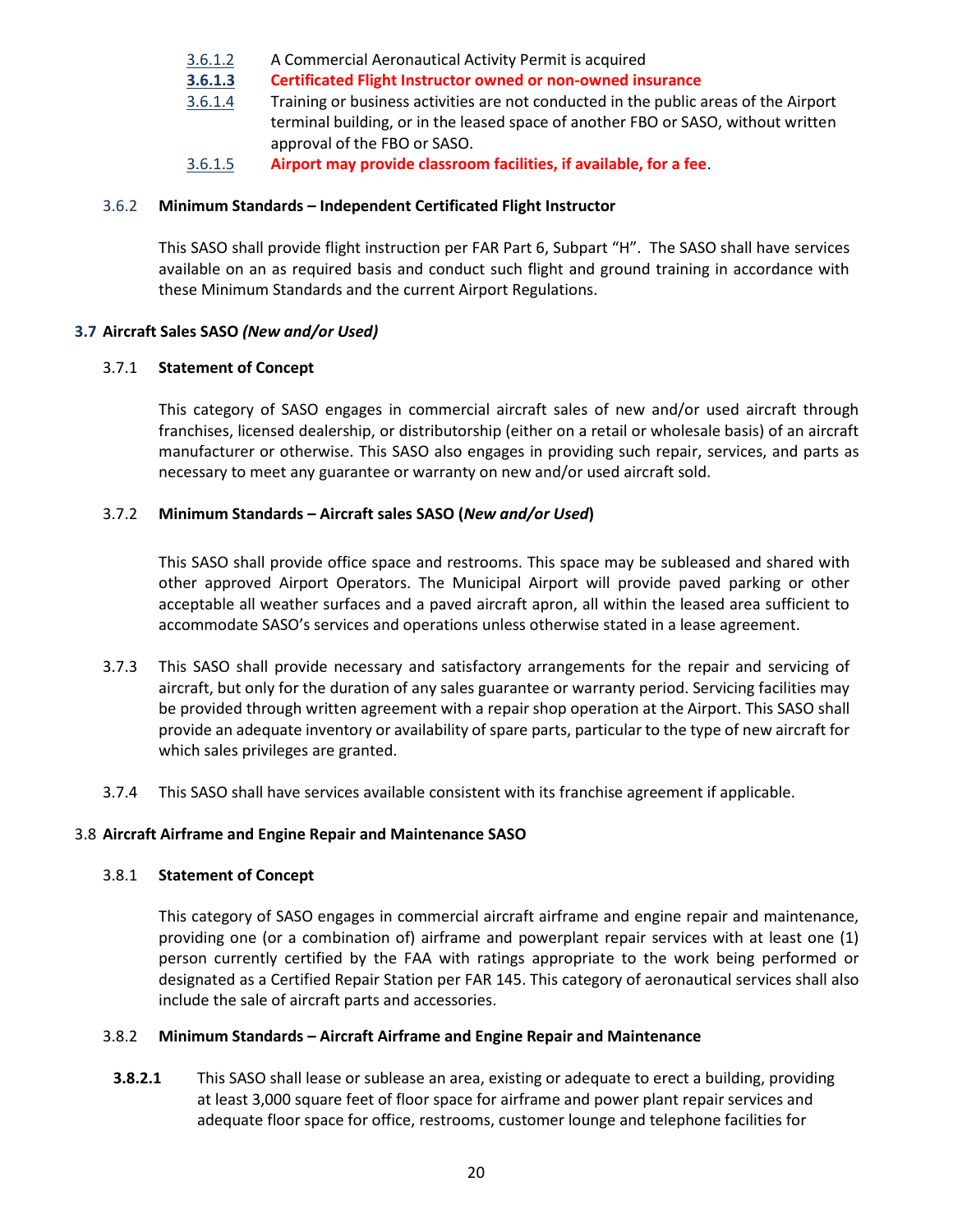customer use. The Municipal Airport will provide paved parking or other acceptable all weather surfaces and a paved aircraft apron, all within the leased area and sufficient to accommodate the SASO's services and operations unless otherwise stated in a lease agreement.

- **3.8.2.2** This SASO shall provide sufficient equipment, supplies and availability of parts equivalent to that required for certification as a FAA approved repair station.
- **3.8.2.3** This SASO shall have its services available at least eight (8) hours per day five (5) days per week.
- **3.8.2.4** This SASO shall have in its employ (and on duty during the required operating hours) trained personnel in such numbers as are required to meet the minimum standards set forth in an efficient manner, but never less than one (1) person currently certified by the FAA (or operating under a designated Certified repair Station per FAR 145) with rating appropriate to the work being performed and who holds an airframe, power plant, or an aircraft inspector rating.
- **3.8.2.5** This SASO shall be prepared to, have personnel that are trained to and have access to equipment to remove disabled/damaged aircraft with a gross weight of 6,000 pounds or less, within one (1) hour of notification from the movement areas of the AOA.

# <span id="page-20-0"></span>**3.9 Aircraft Rental SASO**

# 3.9.1 **Statement of Concept**

This category of SASO engages in the commercial rental of aircraft to the public.

#### 3.9.2 **Minimum Standards – Aircraft Rental SASO**

- **3.9.2.1** This SASO must lease at least one (1) aircraft tie-down and/or own/lease hangar space. This SASO may sub-lease these facilities from an approved Airport tenant. In addition, this SASO shall provide properly lighted and heated floor space for office space and restrooms. This space may be subleased and or shared with other approved Airport SASO's. The Municipal Airport will provide paved parking or other acceptable all weather surfaces and a paved aircraft apron, all within the leased area and sufficient to accommodate the SASO's services and operations unless otherwise stated in a lease agreement.
- **3.9.2.2** This SASO shall have available for rental, either owned or under written lease to Operator, a sufficient number of aircraft properly certified to handle the proposed scope of its operation.
- **3.9.2.3** This SASO shall have its service available at least five (5) days per week.
- **3.9.2.4** This SASO shall have trained personnel available in such numbers as are required to meet the minimum standards set forth in an efficient manner

# **3.10 Aircraft Charter, Air Taxi Service, Sightseeing and/or Aircraft Management SASO**

#### 3.10.1 **Statement of Concept**

This category of SASO engages in Aircraft charter and air taxi operations by providing air transportation (persons or property) to the public for hire, either on a charter basis or as an Air Taxi Operator, as defined in the Federal Aviation Act of 1958, or as said Act may be amended from time to time. Additionally this SASO may provide Nonstop sightseeing flights that begin and end at the Airport and management of aircraft for aircraft owners.

# 3.10.2 **Minimum Standards**

**3.10.2.1** This SASO shall lease or sublease an area existing or adequate to provide for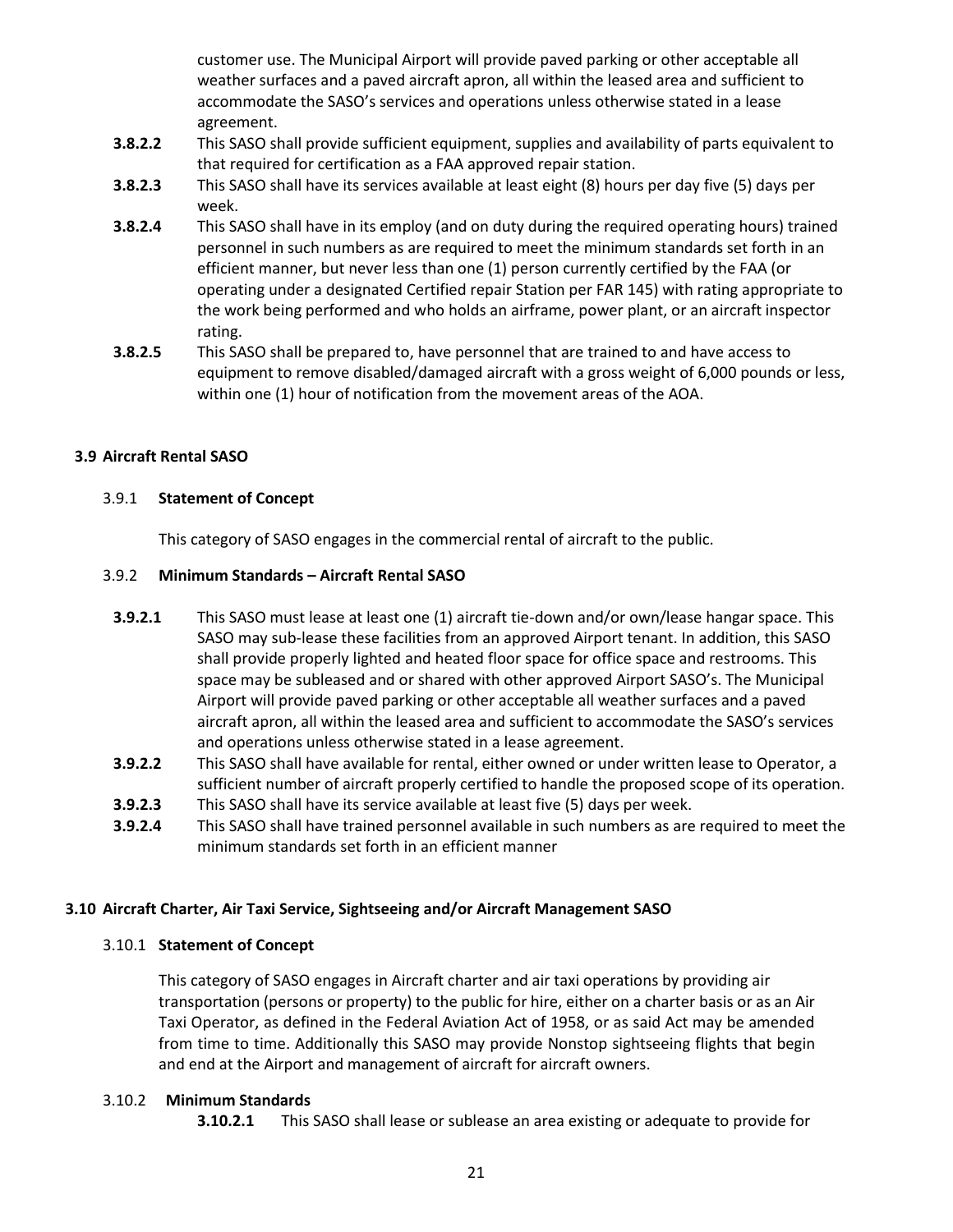aircraft storage. Such space shall include an area to erect a hangar containing not less than 3,000 square feet of floor space for aircraft storage, office, restrooms, customer lounge, and telephone facilities for customer use. The Municipal Airport will provide paved parking or other acceptable all weather surfaces and a paved aircraft apron, all within the leased area and sufficient to accommodate the SASO's services and operations unless otherwise stated in a lease agreement.

- **3.10.2.2** This SASO, if Charter, Air Taxi or sightseeing, shall have available for hire, either owned or under written lease to SASO, at least one (1) four-place aircraft equipped for and capable of use in instrument conditions or a sufficient number of aircraft properly certificated to handle the proposed scope of its operation.
- **3.10.2.3** This SASO shall have its services available at least five (5) days per week; and shall provide on-call service during hours other than the aforementioned.
- **3.10.2.4** This SASO, if Charter, Air Taxi or sightseeing, shall have trained personnel in its employ and on duty in such numbers as required permitting the flight services offered. This SASO, if Charter, Air Taxi or sightseeing, shall have available sufficient, qualified operating crews and a satisfactory number of personnel for checking in and ticketing passengers, handling of luggage, and for furnishing or arranging suitable ground transportation. This SASO shall provide reasonable assurance of continued availability of qualified operating crews and approved aircraft within a reasonable or maximum notice period.
- **3.10.2.5** Non-scheduled Air Taxi and aircraft management companies providing service to and from the Airport, but not based on the Airport, are exempt from these Minimum Standards.

# <span id="page-21-0"></span>**3.11 Commercial Flying Club SASO**

# 3.11.1 **Statement of Concept**

This category of SASO is for the purpose of fostering and promoting flying for pleasure, developing skills in aeronautics including pilotage, navigation, awareness, and appreciation of aviation requirements and techniques. All Commercial flying clubs desiring to base their aircraft and operate at the Airport must comply with these requirements.

# 3.11.2 **Minimum Standards – Commercial Flying Club SASO**

- **3.11.2.1** This SASO may be a for profit commercial operation or a registered not for profit or non-profit corporation, association or other entity. A Commercial Flying Club is organized for the primary purpose of providing its members with aircraft for their personal use and enjoyment only. Commercial Flying Club SASOs may derive greater revenue from the use of its aircraft than the amount necessary for the operations, maintenance and replacement of its aircraft.
- **3.11.2.2** This SASO may not offer commercial aeronautical activity such as charter, air taxi, or aircraft rentals. They may not conduct aircraft flight instruction except for regular members, and only members of the flying club may act as pilot in command of the aircraft except when receiving dual instruction.
- **3.11.2.3** Members may compensate other members for flying services; however, no service can be performed for the benefit of a non-member, except for occasional operations conducted pursuant to FAR Part 91 when the costs are shared with the member.
- **3.11.2.4** Any qualified mechanic and/or flight instructor, who is a registered member and part owner of the aircraft owned and operated by the Commercial Flying Club SASO, shall not be restricted from doing maintenance and/or giving instruction in aircraft owned by the club. Mechanics and instructors may be compensated by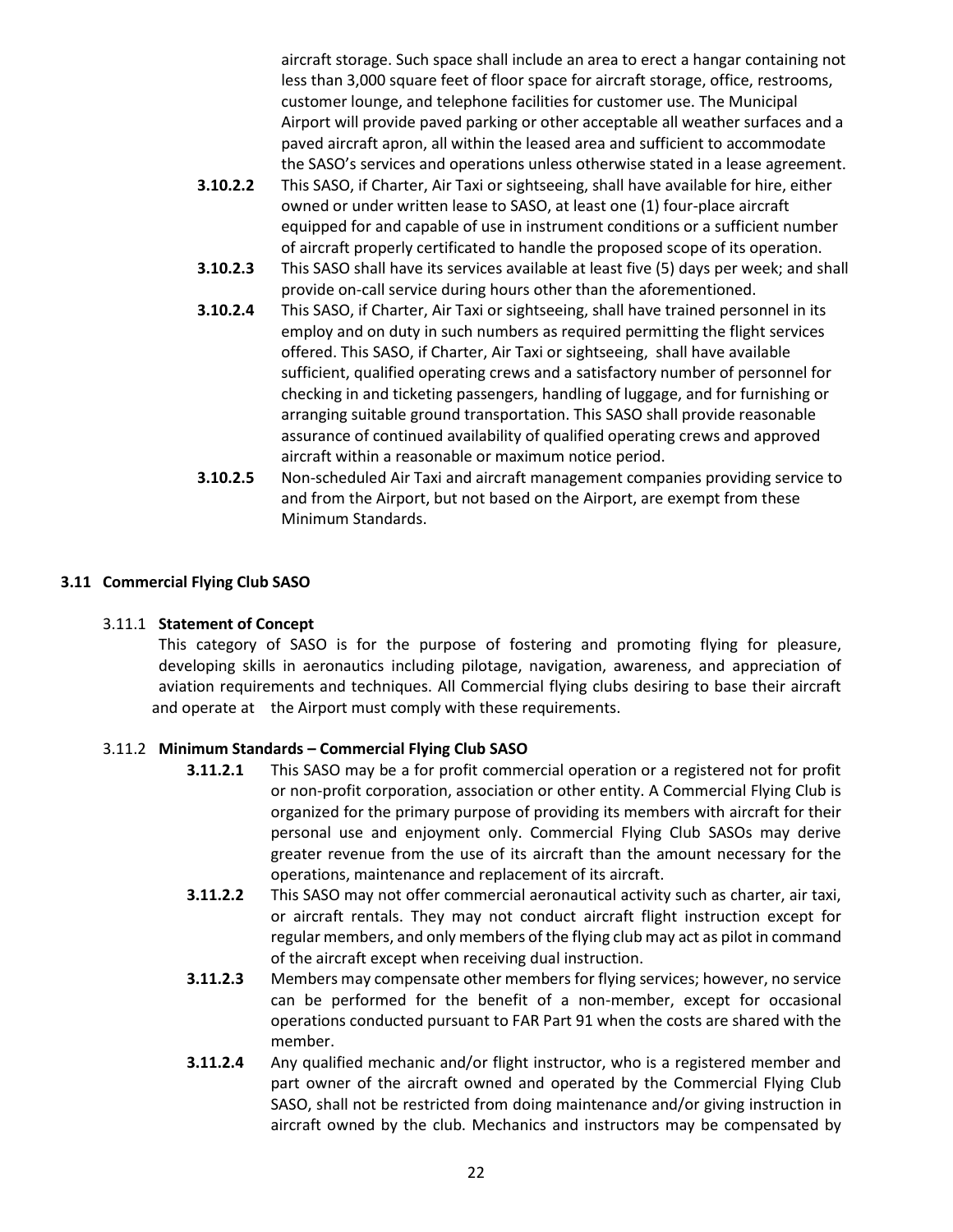credit against payment for dues or flight time or by direct payment for services, provided however that the mechanic or instructor is not a full time employee of the club.

- **3.11.2.5** Nothing in this paragraph is intended to prohibit occasional events or activities intended to raise funds for the operation of the club, which if conducted on the Airport must have the prior approval of the Airport Director.
- **3.11.2.6** A Commercial Flying Club SASO shall abide by and comply with all applicable federal, state and local laws, ordinances, regulations, the Regulations of the Airport, and these Minimum Standards.
- **3.11.2.7** This SASO, with its request for a License, shall furnish the City with a copy of its bylaws, articles of incorporation/association, or other documentation supporting its existence.
- **3.11.2.8** Commercial Flying Club SASOs, upon request by the City, shall provide satisfactory evidence of all club income, expenses, and evidence of ownership of aircraft. Such request shall be made by the Airport Director upon reasonable cause.

# <span id="page-22-0"></span>**3.12 Commercial Skydive Operations SASO**

# **3.12.1 Statement of Concept**

This category of SASO is for an entity that, more than once in a calendar year, will, while airborne, discharge parachutists who intend to land within the designated Parachute Landing Area (PLA) as delineated on the Airport Layout Plan (ALP). This SASO imposes a charge on such parachutists in exchange for services, such as air transport, provided by the business. These operations do not apply to parachuting exhibitions.

# 3.12.2 **Minimum Standards – Commercial Skydive Operations**

- **3.12.2.1** This SASO shall lease or sublease an area existing or adequate to provide for parachute rigging, maintenance, repair, pre-jump briefing and customer service. Such space shall include an area accommodate the SkyDive Customers, office, restrooms (or access to restrooms) and telephone facilities for customer use. The Airport will provide paved automobile parking or other acceptable all weather surfaces and a paved aircraft apron, all within the leased area and sufficient to accommodate the SASO's services and operations unless otherwise stated in a lease agreement.
- **3.12.2.2** This SASO shall have available for hire, either owned or underwritten lease to SASO, at least one (1) aircraft equipped for and capable of use as a skydive aircraft or a sufficient number of aircraft properly certificated to handle the proposed scope of its operation.
- **3.12.2.3** This SASO shall have its services available at least eight (8) hours per day, five (5) days per week.
- **3.12.2.4** This SASO shall have experienced parachutists in its employ and on duty during the required operating hours in such numbers to meet the minimum standards set forth. Personnel must include a U.S.P.A. appointed Safety and Training Advisor (S&TA). This SASO shall have available sufficient, qualified operating crews and a satisfactory number of personnel for checking in and confirming passengers, safe transport to and from aircraft, the PLA, and for furnishing or arranging suitable ground transportation as required. This SASO shall provide reasonable assurance of continued availability of qualified operating crews and approved aircraft within a reasonable or maximum notice period.
- **3.12.2.5** If the SASO or the USPA appointed safety and training advisor, or the pilot in command of the jump aircraft observe conditions, that make the Airport Parachute Landing Area (PLA), unavailable for intended operations, the PLA shall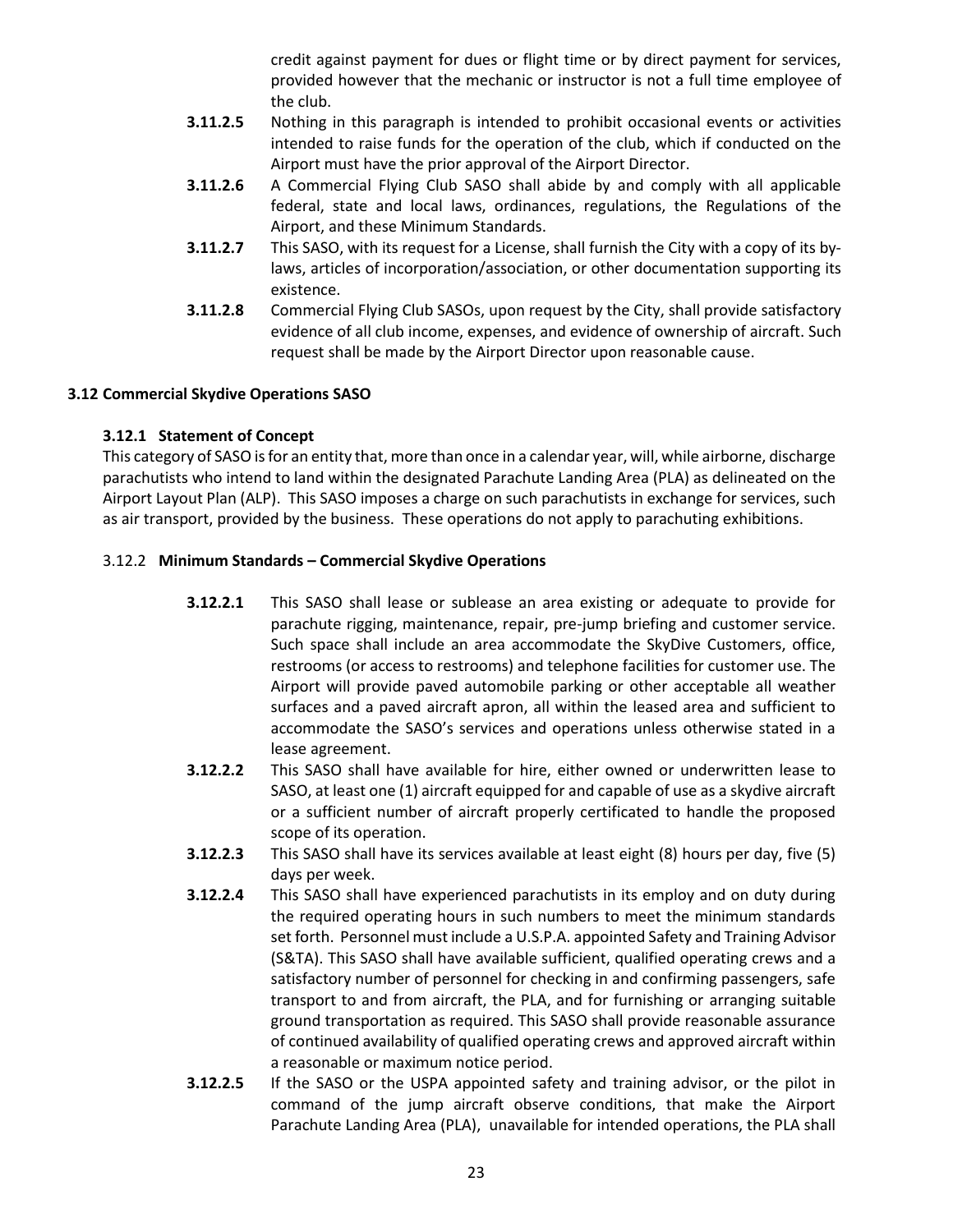be deemed closed by the Airport Manager by his/her authority under Municipal Code Section 7.18.103.

**3.12.2.6** This SASO operation requires prior approval of the Airport Director per FAR 105.25 (b):Such permission requires a completed application, subsequent issuance of an annual permit, which must be renewed upon expiration for continued operation and an "Operating Procedures" document.

This SASO Operating Procedures document describes details relative the following:

- a) Activities required to prepare, pack and a confirm parachute is available for use and how such parachutes are assigned and maintained.
- b) Operational process for aircraft preflight, operations, post flight and 100 hour inspections.
- c) Process to execute and recover a "Jump" from start to finish.
- d) Describes conducting ground operations with adequate equipment to accommodate customer pre-jump activities, friends' pre-jump activities, and other SASO activities described in the application. A detailed description of parking, either at the airport or off-site, must be adequate for customers and parachutists' friends.
- e) Describes conducting a business that does not in any material way conflicts with the business operations and procedures described in the application, without first securing the approval of the Airport Director for any such deviation or change in operations or procedures.
- f) Details the credentials/qualifications of personnel, in number and experience/training, to handle and supervise customer pre-jump activities, friends' pre-jump activities, transporting customers to aircraft, supervising friends at waiting areas that are within the airport.
- g) Describes the process to ensure that customers and friends do not make unauthorized entry into movement areas, transportation of customers and friends back to their vehicles or the operator's office, maintaining sufficient radio communications activities, and being available to receive applicable Airport Director directives.
- h) Describes how the operations exceed the safety standards set forth in the U.S.P.A.'s then current Basic Safety Requirements. SASO engaging in this activity shall comply with and adhere to any and all applicable FAA regulations and advisories, including but not limited to:
	- i. Federal Aviation Regulation Parts 61, 65, 91, 105 and 119 as amended.
	- ii. Advisory Circular 90-66A, 91-45C, and 105-2E, as amended.
	- iii. 49 Code of Federal Regulations Part 830.

Determinations of compliance with FAA regulations and advisories shall be made by the FAA.

# <span id="page-23-0"></span>**3.13 Temporary Specialized Aviation Service Operator SASO**

# **3.13.1 Statement of Concept**

Aircraft operators may require specialized assistance with aircraft maintenance of and/or flight training. When assistance is not available through an existing approved Operator due to either the specialized nature and/or requirements, the Airport Director may allow an Aircraft operator to solicit and utilize the services of a qualified entity to provide services.

# 3.13.2 **Minimum Standards – Temporary Specialized Aviation Service Operator**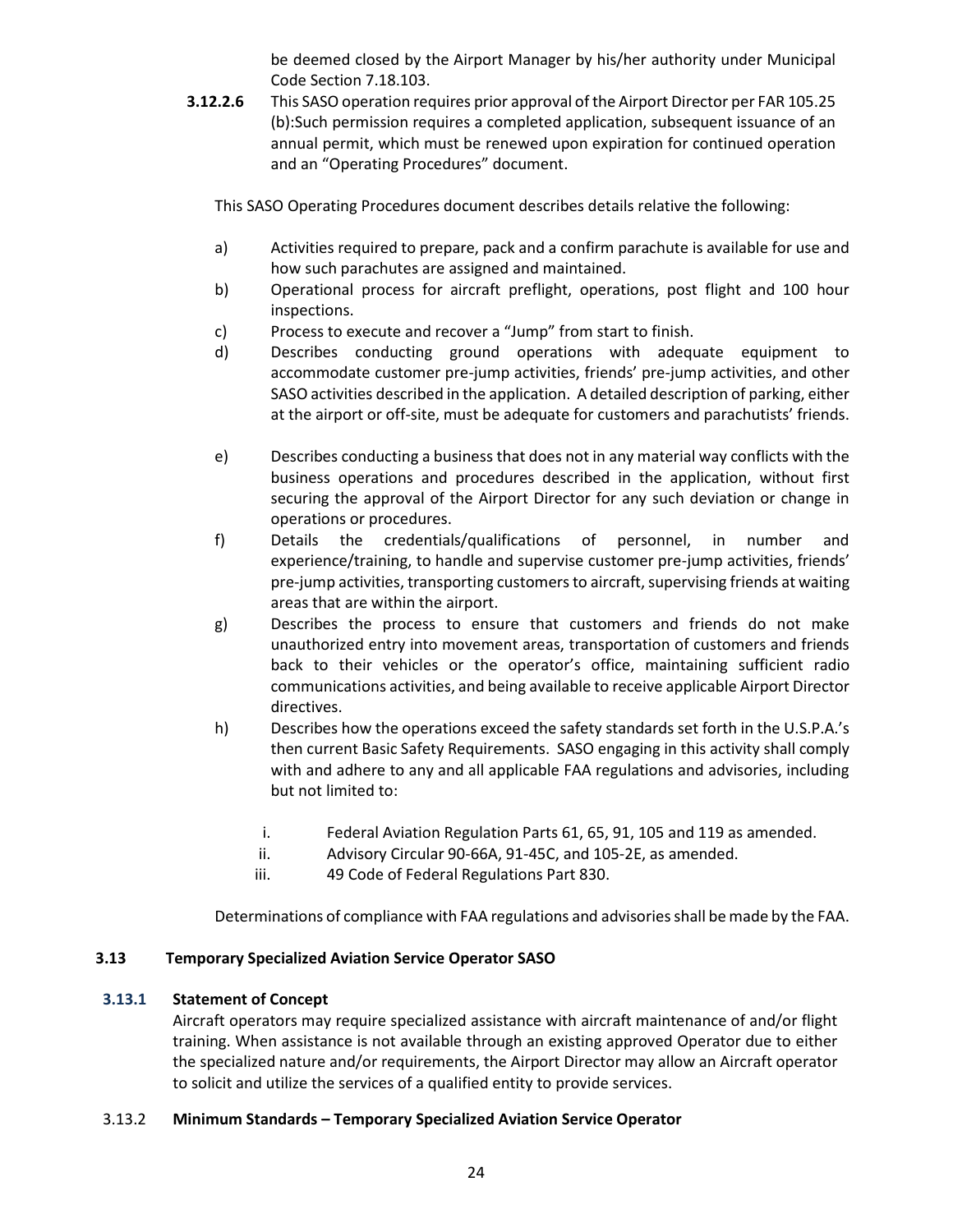- **3.13.2.1** This SASO shall conduct activity on and from the premises of the Aircraft operator in a manner consistent with the degree of care and skill exercised by experienced Operators providing comparable products and services and engaging in similar activities.
- **3.13.2.2** The Aircraft operator must submit a request to the Airport Director on behalf of this SASO which shall then obtain a 30-day temporary License from the Airport Director prior to engaging in activity on the Airport. This SASO must meet those requirements of these Minimum Standards that the Airport Director deems reasonable under the circumstances, including insurance requirements applicable to the type of service being provided.
- **3.13.2.3** Aircraft operators requiring after-hour or weekend service by a Temporary SASO must notify the Airport Director prior to the Temporary SASO engaging in activities on the Airport.
- **3.13.2.4** Aircraft operators are responsible for assuring compliance with all Airport Rules and Regulations by the Temporary SASO while on the Airport. The Temporary SASO shall have and provide to the Airport Director evidence of all federal, state and local licenses and certificates that are required for the services to be provided on the Airport.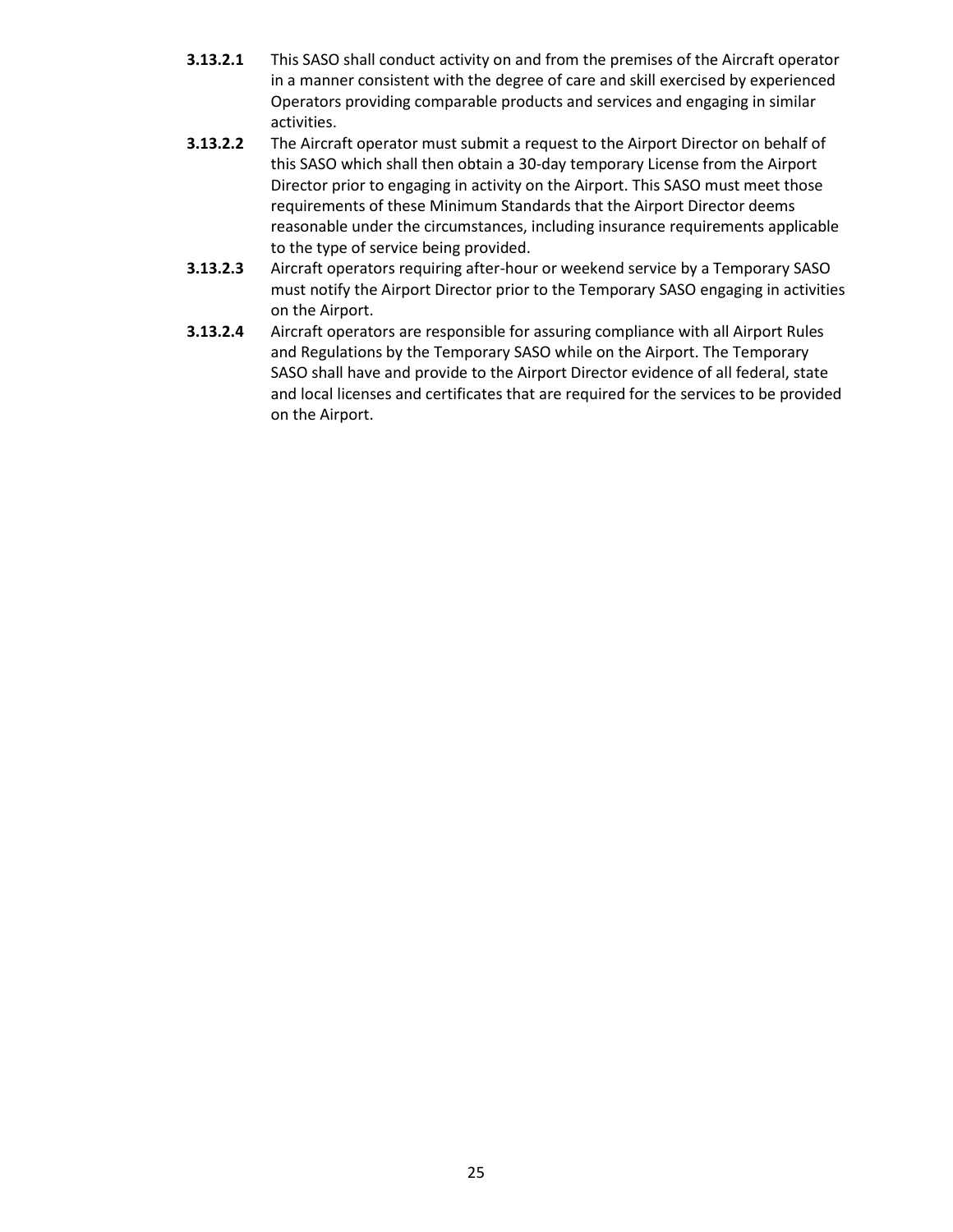# **SECTION FOUR: PROCESS TO ENFORCE MINIMUM STANDARDS**

<span id="page-25-0"></span>**Process to Enforce Minimum Commercial Standards** *(Minimum Standards are incorporated into Aeronautical property lease and compliance is required by the City of Watsonville business license and the Airport's Commercial Aeronautical Activity Permit)*

#### <span id="page-25-1"></span>**4.1 Enforcement of Minimum Standards**

The Municipal Airport discharges its duty for ensuring Commercial Aeronautical Activity compliance with Minimum Standard obligations through their contractually based leases, sub-leases, licenses and permits

The contractual nature of the duty arises from requirements in the City of Watsonville's Municipal Code and the City's agreement to comply with the assurances contained in the grant agreement in exchange for Federal airport development assistance. Assurances are designed to achieve a system of safe and properly maintained airports that are operated in a manner that protects the public's interest and investment in aviation.

#### <span id="page-25-2"></span>**4.2 Consequences of Minimum Standards Non-Compliance**

Compliance to these minimum standards is required. Should airport management or City determine an operator is noncompliant with any minimum standard that operator will receive a "Notice of Non-Compliance" and have ten (10) days to become complainant.

Continued non-compliance, without Airport Director extension to regain compliance, after ten (10) days constitutes a **violation of the Minimum Commercial Standard and is subject to Administrative Citation. Continued violations will result** in termination of the Commercial Aeronautical Activity Permit and operations are no longer authorized.

The Airport and City maintain the ability to terminate licenses, leases and permits and associated occupancy should Operator fail to meet an appropriate Minimum Standard. Operator may register concerns with the local FAA ADO. ADO personnel are then charged with investigating the allegations of noncompliance on an informal basis and, in the event that the allegations are confirmed, attempting to persuade the airport operator to come back into compliance.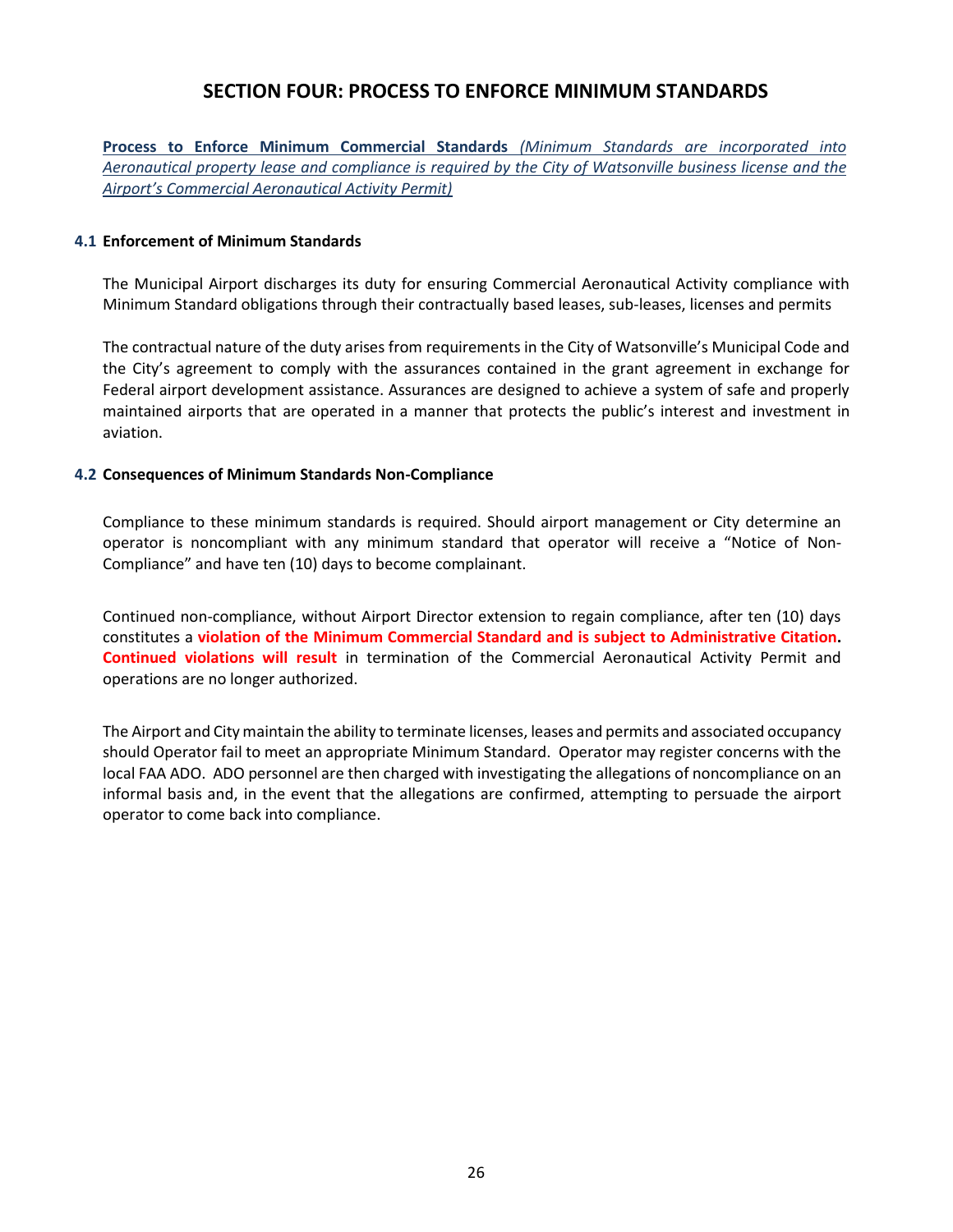# **ATTACHMENT 1: REQUIRED GENERAL LEASE CLAUSES**

# <span id="page-26-0"></span>1. Premises to be operated for use and benefit of the public

The Operator agrees to operate any leased premises of Operator on the Airport for the use and benefit of the Public and to furnish good, prompt and efficient service, adequate to meet all demands for its service at the Airport.

# 2. Federal Requirements; Nondiscrimination

a. Operator agrees that in conducting its operations under the City Business License and Commercial Aeronautical Activity Permit it shall maintain and operate its facilities and services in compliance with all requirements imposed pursuant to the Airport and Airway Improvement Act of 1982, as amended, and any regulations issued there under, as well as all other requirements imposed pursuant to 49 CFR Part 21, Nondiscrimination in Federally Assisted Programs of the Department of Transportation, and as said regulations may be amended.

b. Operator agrees: (1) that no person on the grounds of race, color, sex, creed or national origin shall be excluded from participation in, denied the benefits of, or be otherwise subjected to discrimination in the use of any premises and facilities of Operator at the Airport, (2) that in the construction of any improvements on, over, or under such premises and facilities and the furnishing of services thereon, no person on the grounds of race, color, sex, creed or national origin shall be excluded from the participation in, denied the benefits of, or otherwise subjected to discrimination, (3) that Operator shall use any such premises and facilities in compliance with all other requirements imposed by or pursuant to 49 CFR Part 21, Nondiscrimination in Federally Assisted Programs of the Department of Transportation, and as said regulations may be amended.

c. Operator agrees that it will undertake an affirmative action program as required by 14 CFR Part 152, Subpart E, Nondiscrimination in Airport Aid Program, or otherwise approved by the FAA, to ensure that no person shall, on the grounds of race, creed, color, national origin, or sex, be excluded from participating in any employment activities covered in 14 CFR Part 152, Subpart E. Operator assures that no person shall be excluded on these grounds from participating in or receiving the services or benefits of any program or activity covered by this Subpart. Operator assures that it will require that its covered sub- organizations provide assurances to Operator that they similarly will undertake affirmative action programs and that they will require assurance from their sub organizations, as required by 14 CFR Part 152, Subpart E, to the same effect.

d. Operator agrees that it shall furnish its accommodations and/or services on a fair, equal and not unjustly discriminatory basis to all users thereof, and shall charge fair, reasonable and not unjustly discriminatory prices for each unit or service; provided, that Operator may make reasonable and nondiscriminatory discounts, rebates, or other similar types of price reductions to volume purchasers.

e. Operator agrees that no person shall be excluded from participation in, denied the benefits of, or otherwise discriminated against in the performance of the City Business License and Commercial Aeronautical Activity Permit on the grounds of race, color, national origin or sex, as provided in 49 CFR Part 23, Participation of Minority Business Enterprise in Department of Transportation Programs, or parallel regulations issued by the FAA.

f. Noncompliance with these nondiscrimination provisions after timely notice of noncompliance is provided to Operator by either the Cities or the U.S. Government, and Operator's failure to substantially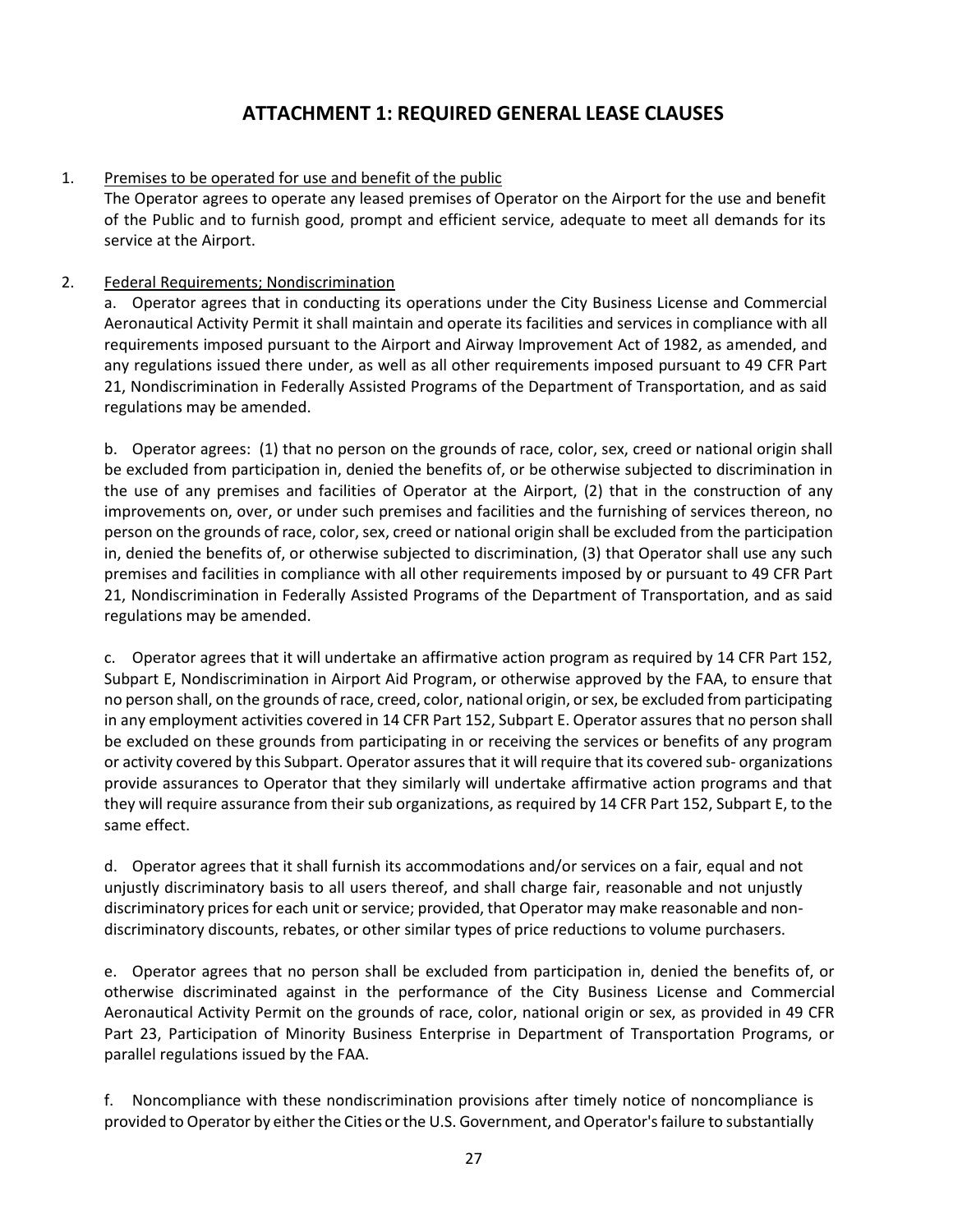remedy such noncompliance within a reasonable period, shall constitute a material breach of these provisions and the City Business License and Commercial Aeronautical Activity Permit. In the event of such noncompliance, the Cities shall have the right to terminate this License and any estate created hereunder, without liability therefore, or at the election of the Cities or the United States, either or both shall have the right to judicially enforce such provisions.

# 3. Aircraft Service by Owner or Operator of Aircraft

No right or privilege granted herein shall serve to prevent persons operating aircraft on the Airport from performing any services on their own aircraft with their own regular employees and equipment (including, but not limited to, repair and maintenance); provided that the Airport Rules and Regulations and License provisions are followed.

# 4. No Exclusive Rights

Nothing herein contained shall be construed to grant or otherwise authorize the granting of an exclusive right to provide any aeronautical service to the public or to conduct any aeronautical activity on the Airport.

# 5. Airport Development

The Municipal Airport reserves the right to further develop or improve the Airport as it sees fit, without unreasonable interference or hindrance. If the physical development of the Airport requires the relocation of Operator-owned facilities during the any lease term, the City agrees to provide a comparable location without any unreasonable interruption to the Operator's activities, and agree to relocate all Operator- owned buildings or provide similar facilities for the Operator at no cost to the Operator, except as amended by a written lease with the Operator.

# 6. Airport Authority Right to Maintain the Airport

The Municipal Airport reserve the right (but shall not be obligated to the Operator) to maintain and keep in repair the landing area of the Airport and all publicly-owned facilities of the Airport together with the right to direct and control all activities of the Operator in this regard.

# 7. Right of Flight

There is hereby reserved to Municipal Airport, their successors and assigns, for the use and benefit of the public, a right of flight for the passage of aircraft in the airspace above the surface of any leased premises of Operator on the Airport, together with the right to cause in said airspace such noise as may be inherent in the operation of aircraft using said airspace for landing at, taking off from or operating on the Watsonville Municipal Airport.

# 8. Airport Obstructions or Other Hazards

The Operator expressly agrees for itself, its successors and assigns that it will (1) not erect nor permit the erection of any structure or object nor permit the growth of any tree on any leased premises of Operator on the Airport that violates14 CFR Part 77 Surfaces; (2) not make use of any such leased premises in any manner which might interfere with operation or safety of the Airport or otherwise constitute a hazard; and

(3) submit form 7460-1 and 7480-1 (if applicable) to the FAA at least 30 days prior to the construction of any structure or potential obstacle.

The Municipal Airport reserves the right to take any action it considers necessary to protect the aerial approaches of the Airport against obstruction, and to prevent and abate any hazard or interference, including (1) the right to prevent the Operator from erecting, or permitting to be erected, any building or other structure on the Airport which, in the opinion of the Municipal Airport, would limit the usefulness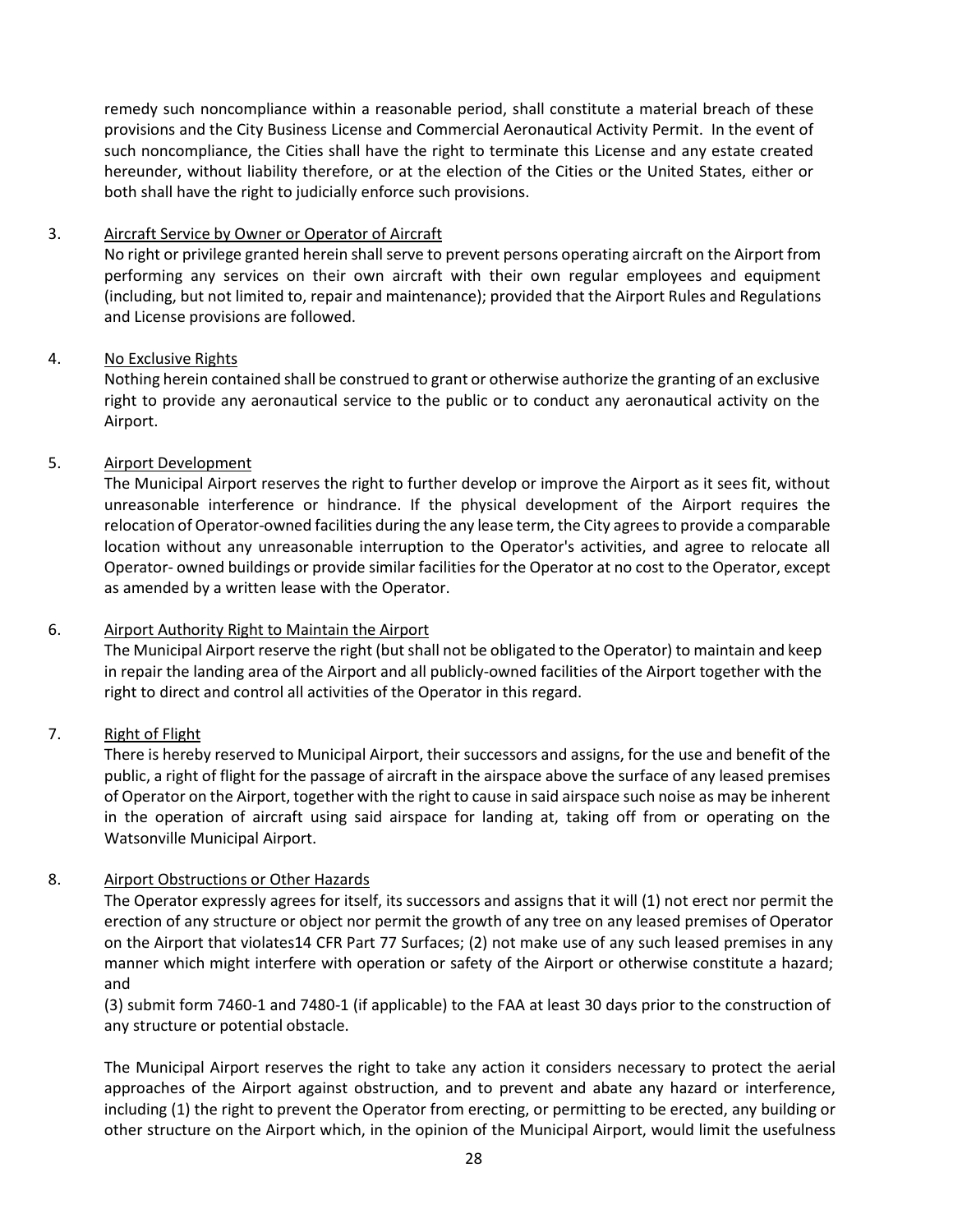of the Airport or constitute a hazard to the aircraft, and (2) the right to enter upon leased premises and to remove the offending structure or object, abate the interference, or cut the offending tree, all of which shall be at the expense of the Operator.

# 9. Compliance with Laws, etc.

The Operator shall comply with the Airport Rules and Regulations, the Airport Security Plan, Airport Minimum Standards, and the Airport Emergency Management Plan, as existing at the time the License is granted, or as amended from time to time thereafter at the Municipal Airport's sole discretion. The Operator shall comply with all federal, state and municipal laws, ordinances, codes and other regulatory measures (specifically including but not limited to all FAA and U.S. Environmental Protection Agency ("EPA") requirements) now in existence or, as may be hereafter modified or amended, applicable to the operation conducted. If the Operator fails to comply with this provision and the requirements referenced herein and such failure results in damage or expense to the Municipal Airport, the Operator shall indemnify the Airport for that damage or expense. Operator shall, at its sole cost and expense, pay all taxes, fees and other charges that may be levied, assessed or charged by any duly authorized agency.

# 10. Required Licenses and Certificates

The Operator shall procure and maintain during the term of the agreement all licenses, certificates, permits and other similar authorizations required for the conduct of its authorized business operations on the Airport.

# 11. Handling of Waste Liquids

No substances likely to impair the operation of sewage or drainage systems, or otherwise not permissibly placed in such sewage or drainage systems, shall be placed therein; nor shall oils, greases, detergents or other liquid wastes be disposed of by pouring on the ground. All rules, regulations, advisory publications or other requests issued by the United States EPA or competent governmental authority shall be complied with at all times, including but not limited to the installation of a grease and oil trap designed to catch all oils, greases, detergents, and other insoluble substances used in the maintenance and washing of the Operator's or the Operator's customers', aircraft. Installation of said trap shall conform to the recommended specifications of the USEPA, the State of California, the City of Watsonville, any applicable special district, and the sewage operator.

# 12. Indemnification

a. In concert with and in addition to the insurance requirements set forth herein, Operator shall indemnify, protect, defend, and hold Municipal Airport, their officers, employees, and agents, and their insurers, completely harmless from and against any and all liabilities, losses, suits, claims, judgments, fines or demands arising by reason of injury or death of any person or damage to any property, including all reasonable costs for investigation and defense thereof (including but not limited to attorney fees, court costs, and expert fees), of any nature whatsoever arising out of or incident to this License and/or the use or occupancy of any leased premises of Operator on the Airport, or the acts or omissions of Operator's officers, agents, employees, contractors, subcontractors, licensees, or invitees, regardless of where the injury, death, or damage may occur, unless such injury, death or damage is caused by the sole negligence of the Municipal Airport. Operator shall use counsel reasonably acceptable to the Cities in carrying out its obligations hereunder.

b. Municipal Airport shall give Operator reasonable notice of any claims or actions against the Cities, which directly or indirectly affect Operator, and Operator, shall have the right to compromise and defend the same to the extent of its own interest.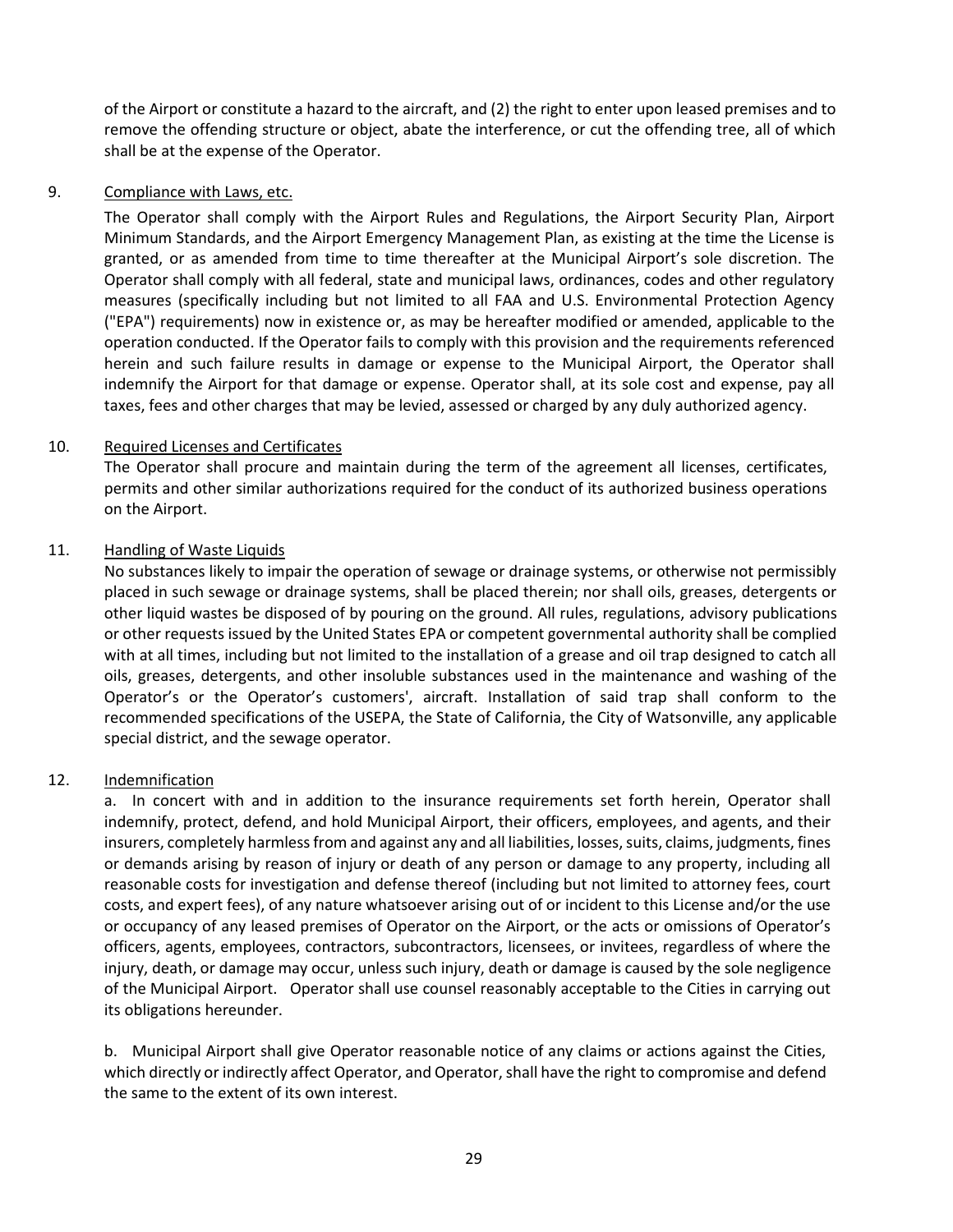c. Operator agrees that if a prohibited incursion into the Air Operations Area occurs, or the safety or security of the Air Operations Area, the Field and Runway Area, or other sterile area safety or security is breached by or due to the negligence or willful act or omission of any of Operator's employees, agents, or contractors and such incursion or breach results in a civil penalty action being brought against the Airport Authority by the U.S. Government, Operator will reimburse Municipal Airport for all expenses, including attorney fees, incurred by Municipal Airport in defending against the civil penalty action and for any civil penalty or settlement amount paid by Municipal Airport as a result of such incursion or breach of airfield or sterile area security. Municipal Airport shall notify Operator of any allegation, investigation, or proposed or actual civil penalty sought by the U.S. Government for such incursion or breach. Civil penalties and settlement and associated expenses reimbursable under this paragraph include but are not limited to those paid or incurred as a result of violation of TSA Part 1542, Airport Security, TSA Part 1544, or FAR Part 139, Certification and Operations: Land Airports Serving Certain Air Carriers.

d. The provisions of this section shall survive the expiration or early termination of this License for matters arising before such expiration or early termination.

# 13. Right of Entry

a. Any official representative of the Municipal Airport may enter upon any leased premises of Operator on the Airport during normal operating hours, and for any purpose incidental to, or connected with the performances of the Operator's obligations under this License or in the exercise of their function as a representative of the Municipal Airport.

b. Further, any official representative of the Municipal Airport may enter upon any leased premises of Operator on the Airport at any time in response to an emergency.

c. To facilitate 13.b above, the Operator shall either provide escrowed door keys, access codes, or the like to the Airport Director for any leased premises of Operator on the Airport, or accept responsibility and hold Municipal Airport harmless for possible damage to such leased premises as a result of a forced entry by Municipal Airport representatives in responding to an emergency.

# 14. Termination

Upon the expiration or other termination of a Lease or License, the Operator's rights to the premises, facilities, other rights, licensed services and privileges granted in this License shall cease, and the Operator shall, upon such expiration or termination immediately and peacefully surrender the same.

#### 15. Assignment

All covenants, stipulations and provisions in a Lease or License shall extend to and bind the Operator's legal representatives, successors and assigns.

This Lease or License may not be assigned, without the prior written consent of the Watsonville Municipal Airport, which shall be exercised with the sole discretion of the Airport Director after consideration of, among other things, the qualifications of the proposed assignee, the effect of the assignment on the Municipal Airport. Assignment shall not relieve the Operator from its obligations under the License unless expressly so stated in the Municipal Airport written consent.

As used herein, "assignment" means and includes, but is not limited to, (i) the grant or transfer of any right, title, possession, lien, encumbrance, security interest or other interest in, on or to any party of the stock or other ownership interest of Operator, (ii) grants or transfers to a single person or entity, including to any other person(s) and entity(ies) directly or indirectly controlled by it or which directly or indirectly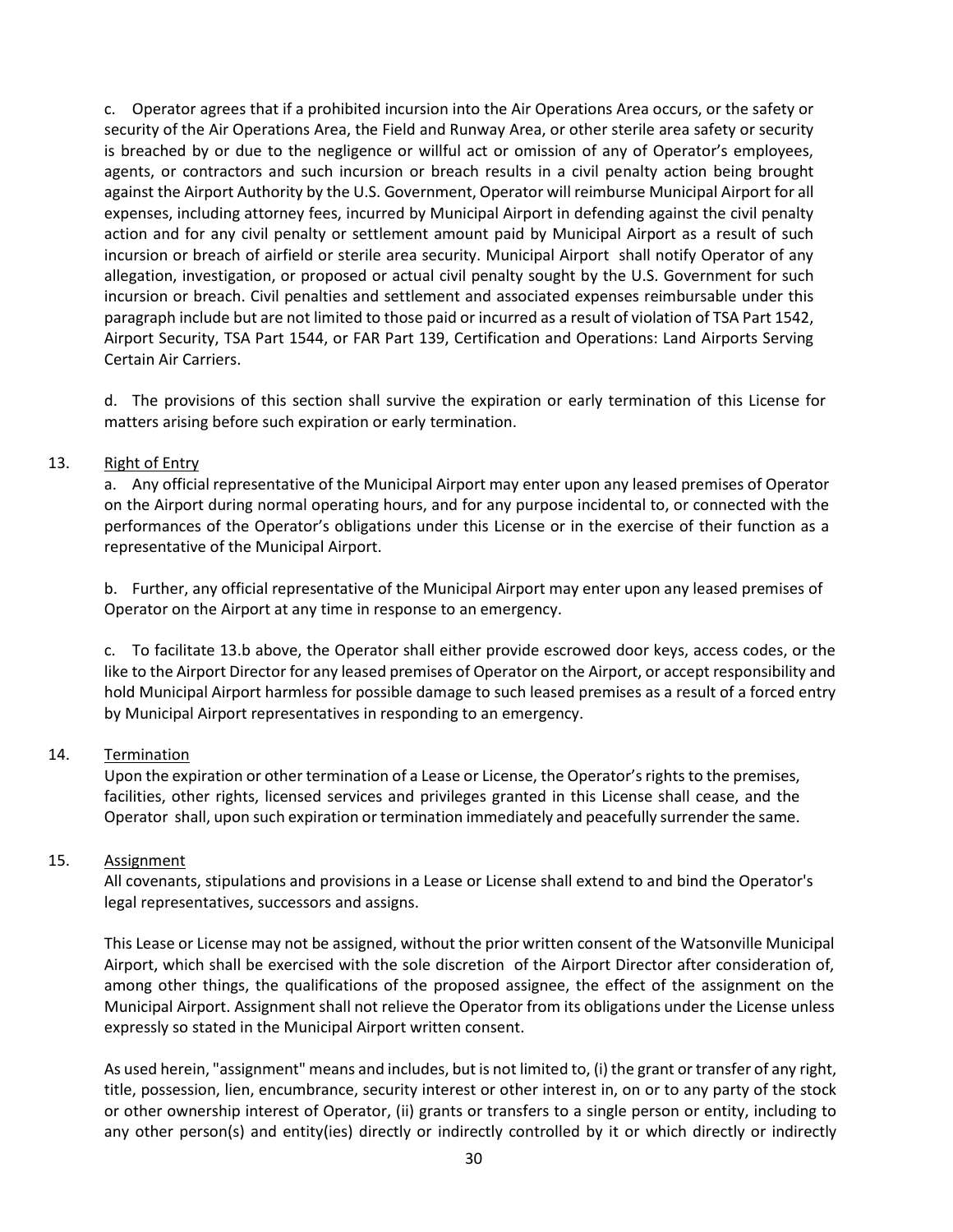control it, of any right, title, possession, lien, encumbrance, security interest or other interest in, on or to any part of the stock or other ownership interest of Operator, (iii)) the grant or transfer of any right, title, lien, encumbrance, security interest or other interest in, on or to some or all of the income or profits (however they may be measured or defined, e.g., gross income, gross profit, operating profit, net profit) of Operator, and (iv) the grant or transfer of any right, title, lien, encumbrance, security interest or other interest in, on or to some or all of the cash flow (however it may be measured or defined) of Operator. If Operator shall assign or attempt to assign its interest in the whole or any part of this License in violation of this Article, such assignment shall be void and this License shall thereupon automatically terminate. Municipal Airport consent to one assignment shall not be deemed to be a consent to any subsequent assignment.

# 16. Subordination

This Lease or License shall be subordinate to the provisions and requirements of any existing or future agreement between Watsonville Municipal Airport, the State of California, and the United States, relative to the development, operation or maintenance of the Airport. This License and all the provisions hereof shall be subject to whatever right the United States Government now has or in the future may have or acquire, affecting the control, operation, regulation and taking over of said Airport, or the exclusive or nonexclusive use of the Airport by the United States, during the time of war or national emergency.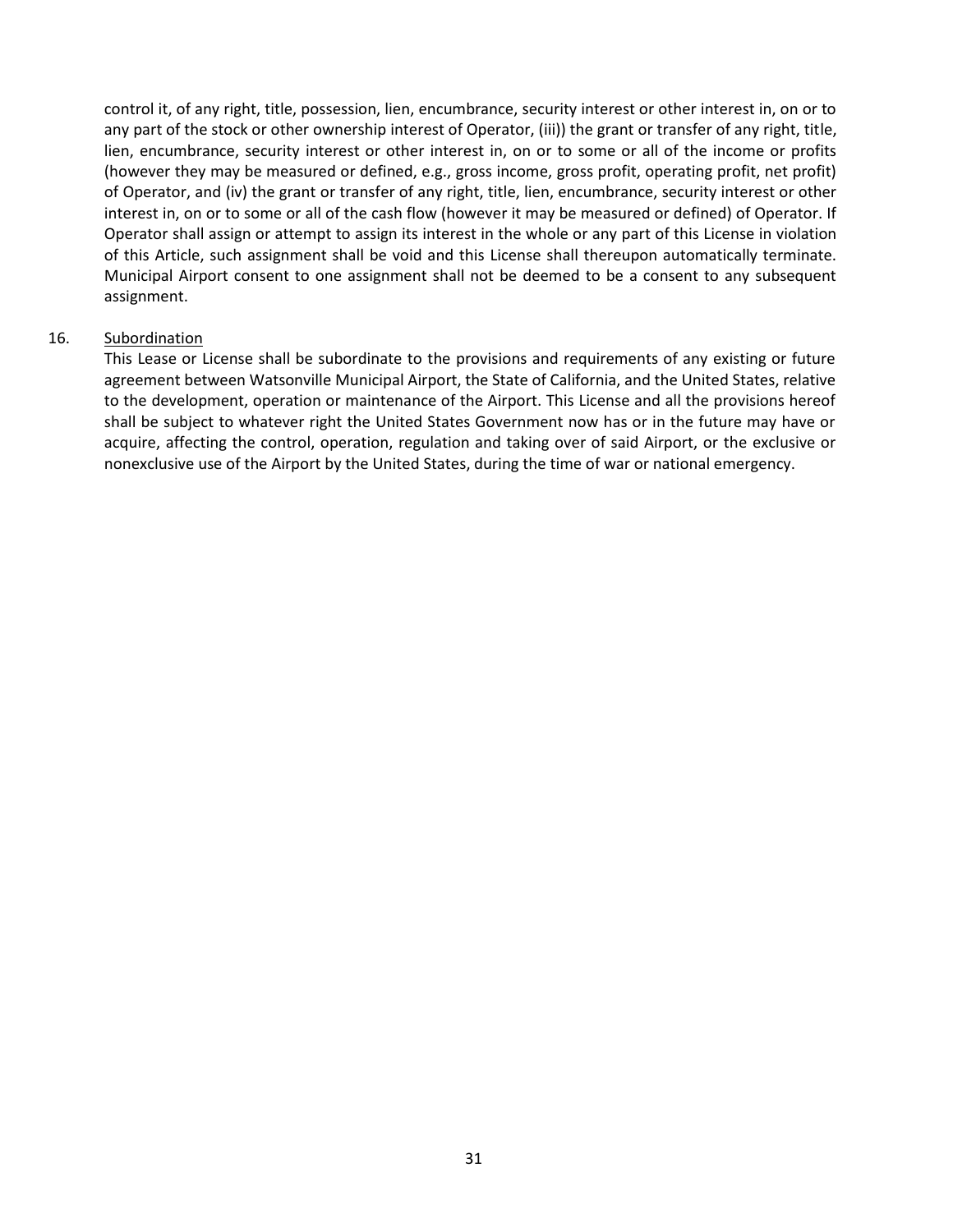# **ATTACHMENT 2: MINIMUM INSURANCE REQUIREMENTS**

Watsonville Municipal Airport for Commercial Aeronautical Activities

<span id="page-31-0"></span>*Note: In all cases, the minimum insurance requirements for each of the below-listed commercial aeronautical activities shall not be less that the maximum amount that may be recovered against the City under the California Government Code 815-818.9. Additionally any leasehold of airport property in which the below listed commercial services are provide must meet any and all leasehold insurance requirements*

**Aviation Repair Services SASO** (Avionics, Upholstery, Propeller, Instruments, Accessories, etc.)

**Premises Liability** - \$1,000,000 per occurrence of combined single limit for bodily injury and property damage.

**Products & Completed Operations Liability for Repairs & Services and Parts not Installed -** \$1,000,000 per occurrence.

**Hangar Keeper's Liability** – \$1,000,000 for each aircraft and \$1,000,000 each loss.

**Motor Vehicle Liability** – Comprehensive Auto Liability for owned, non-owned and hired vehicles with combined single limits of liability of \$**500,000** per occurrence.

#### **Specialized Commercial Flying Services SASO**

**Aircraft Liability** - \$1,000,000 per occurrence including passengers and coverage for owned aircraft with combined single limits of liability of not less than \$100,000 per passenger and \$1,000,000 per occurrence.

**Premises Liability** - \$1,000,000 per occurrence of combined single limit for bodily injury and property damage.

**Motor Vehicle Liability** – Comprehensive Auto Liability for owned, non-owned and hired vehicles with combined single limits of liability of \$**500,000** per occurrence.

#### **Commercial Flight Training and Independent CFI SASO**

**Certificated Flight Instruction (Owned or Non-Owned) Liability - \$1,000,000 per occurrence including passengers and coverage for owned or non-owned aircraft with combined single limits of liability of not less than \$100,000 per passenger and \$1,000,000 per occurrence.**

**Aircraft Liability** - \$1,000,000 per occurrence including passengers and coverage for owned aircraft with combined single limits of liability of not less than \$100,000 per passenger and \$1,000,000 per occurrence.

**Premises Liability** - \$1,000,000 per occurrence of combined single limit for bodily injury and property damage.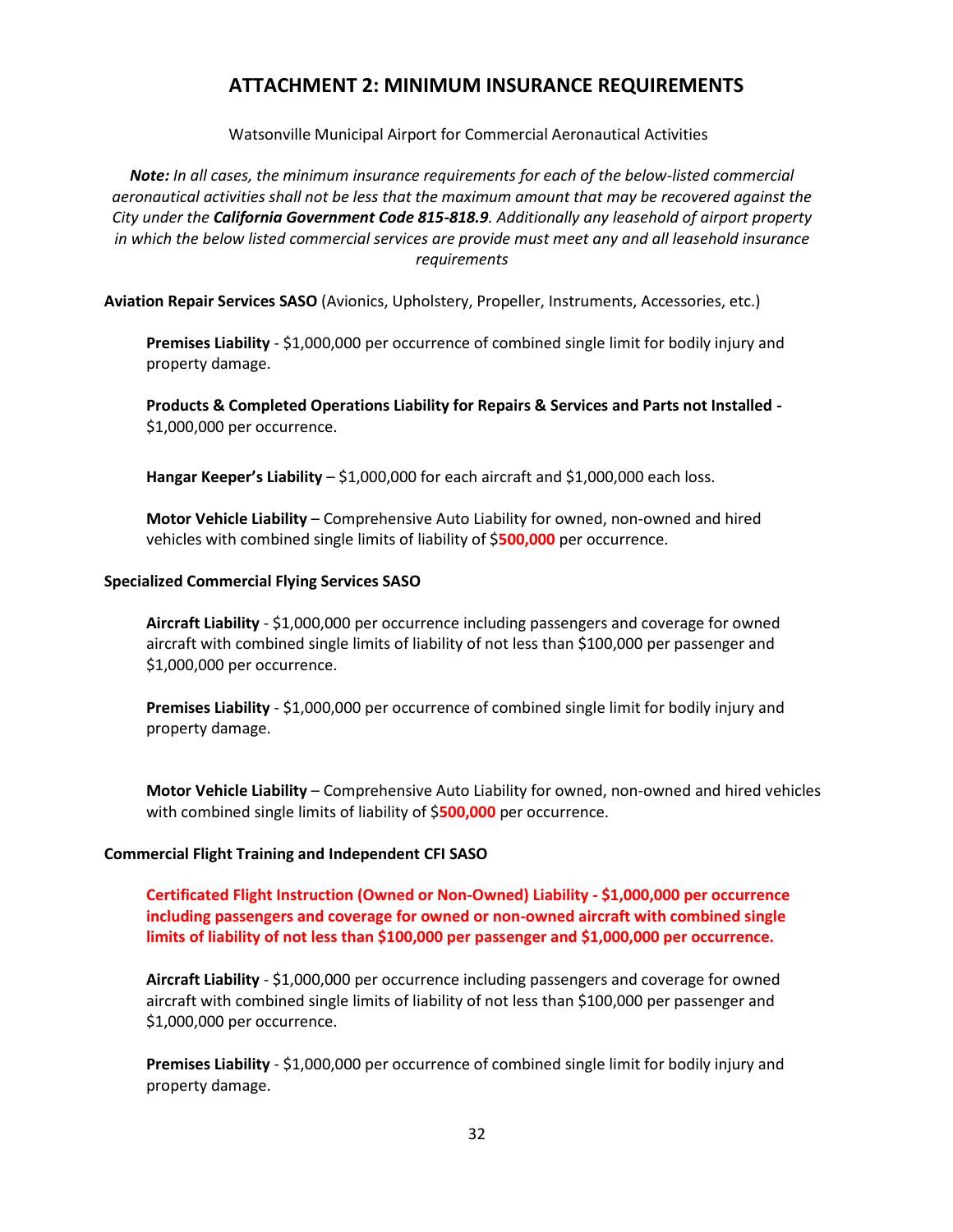**Motor Vehicle Liability** – Comprehensive Auto Liability for owned, non-owned and hired vehicles with combined single limits of liability of \$**500,000** per occurrence.

#### **Aircraft Sales SASO (New and/or Used)**

**Aircraft Liability** - \$1,000,000 per occurrence including passengers and coverage for owned aircraft with combined single limits of liability of not less than \$100,000 per passenger and \$1,000,000 per occurrence.

**Premises Liability** - \$1,000,000 per occurrence of combined single limit for bodily injury and property damage.

**Products & Completed Operations Liability for Sale of Aircraft - \$1,000,000 per occurrence.** 

**Motor Vehicle Liability** – Comprehensive Auto Liability for owned, non-owned and hired vehicles with combined single limits of liability of \$**500,000** per occurrence.

#### **Aircraft Airframe & Engine Repair & Maintenance SASO**

**Premises Liability (hangar operation)** - \$1,000,000 per occurrence combined single limit for bodily injury and property damage.

**Products & Completed Operations Liability for Repairs & Services and Parts not Installed** - \$2,000,000 per occurrence.

**Hangar Keeper's Liability** – \$1,000,000 for each aircraft and \$1,000,000 each loss.

**Motor Vehicle Liability** – Comprehensive Auto Liability for owned, non-owned and hired vehicles with combined single limits of liability of \$**500,000** per occurrence.

#### **Aircraft Rental SASO**

**Aircraft Liability** - \$1,000,000 per occurrence including passengers and coverage for owned aircraft with combined single limits of liability of not less than \$100,000 per passenger and \$1,000,000 per occurrence.

**Premises Liability** - \$1,000,000 per occurrence of combined single limit for bodily injury and property damage.

**Motor Vehicle Liability** – Comprehensive Auto Liability for owned, non-owned and hired vehicles with combined single limits of liability of \$**500,000** per occurrence.

#### **Air Charter & Air Taxi SASO**

**Aircraft Liability** - \$1,000,000 per occurrence including passengers and coverage for owned aircraft with combined single limits of liability of not less than \$100,000 per passenger and \$1,000,000 per occurrence.

**Premises Liability** - \$1,000,000 per occurrence of combined single limit for bodily injury and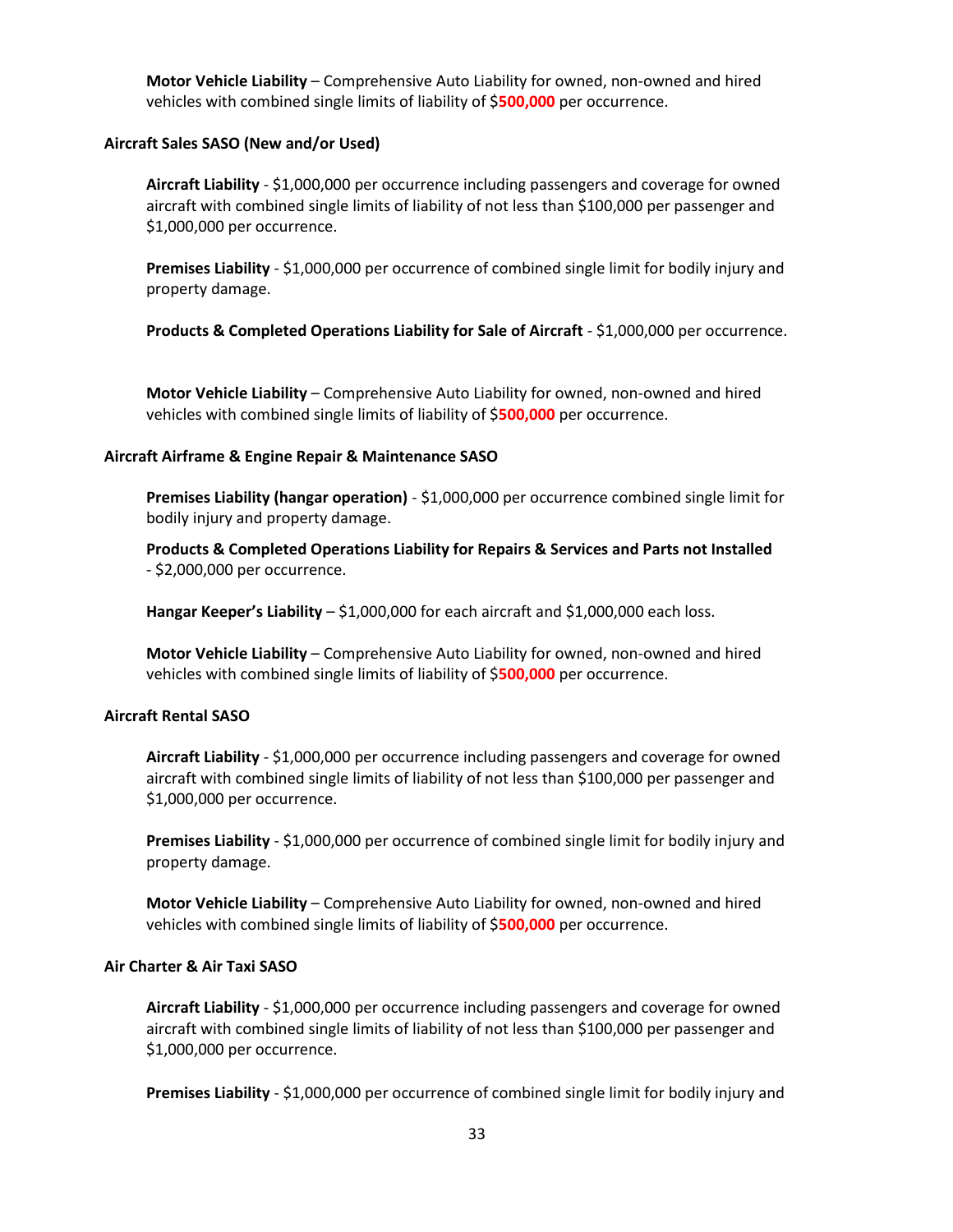property damage.

**Motor Vehicle Liability** – Comprehensive Auto Liability for owned, non-owned and hired vehicles with combined single limits of liability of \$**500,000** per occurrence.

## **Commercial Flying Club SASO**

**Aircraft Liability** - \$1,000,000 per occurrence including passengers and coverage for owned aircraft with combined single limits of liability of not less than \$100,000 per passenger and \$1,000,000 per occurrence.

**Premises Liability** - \$1,000,000 per occurrence combined single limit for bodily injury and property damage.

**Motor Vehicle Liability** – Comprehensive Auto Liability for owned, non-owned and hired vehicles with combined single limits of liability of \$**500,000** per occurrence.

#### **SkyDive Operator**

**Aircraft Liability** - aircraft liability insurance that lists "Transportation of Sport Parachutists" as "permissible aircraft use," covering personal injury and property damage (excluding passengers) with policy limits of not less than \$1,000,000. Such policy shall name the City of Watsonville as an additional insured.

**Premises Liability** - \$1,000,000 per occurrence of combined single limit for bodily injury and property damage.

**Motor Vehicle Liability** – Comprehensive Auto Liability for owned, non-owned and hired vehicles with combined single limits of liability of \$**500,000** per occurrence.

# **Multiple Commercial Activities**

Operator shall provide certificates of insurance coverage in an amount equal to the highest individual insurance requirement stipulated for the specific commercial aeronautical services being performed as stated above.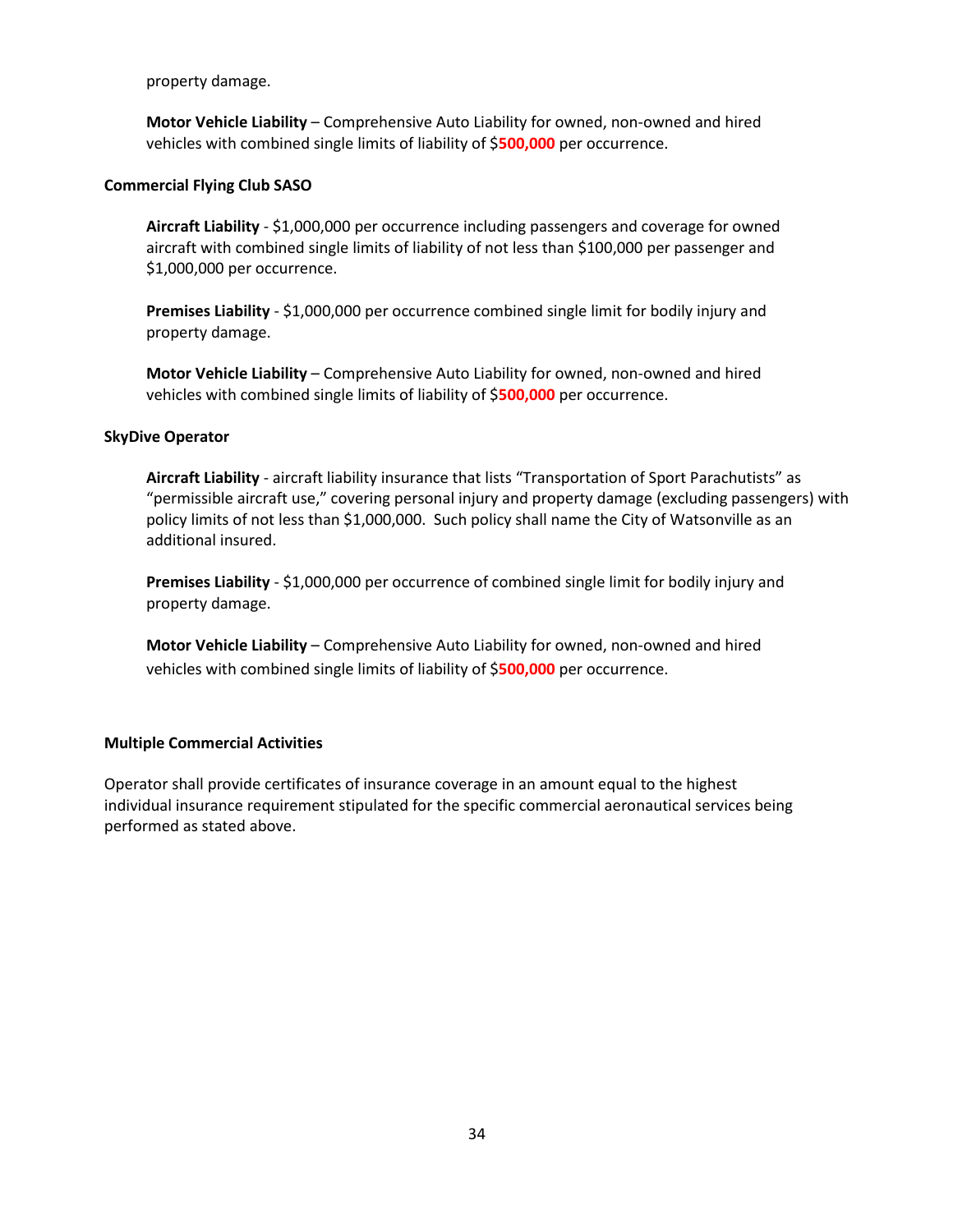# **ATTACHMENT 3: APPLICATION PROCESS**

# <span id="page-34-0"></span>**WVI License/Lease Application Process**

*This is a general guide to the application process. The Watsonville Municipal Airport may deviate from this process as needed.*

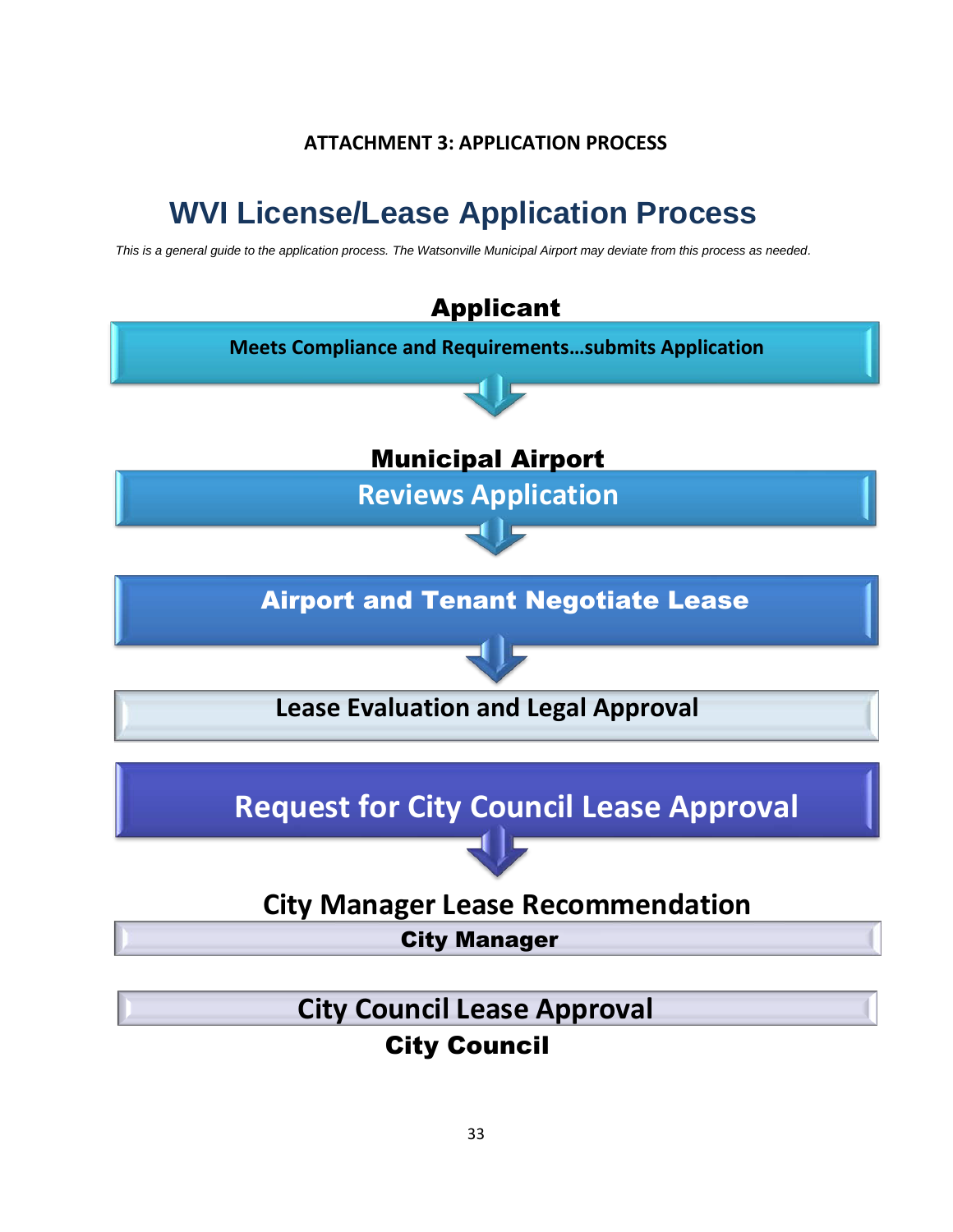| $\boldsymbol{1}$ |                                                                                                              | <b>Contact Information</b>        |   |       |
|------------------|--------------------------------------------------------------------------------------------------------------|-----------------------------------|---|-------|
|                  |                                                                                                              |                                   |   |       |
|                  |                                                                                                              |                                   |   |       |
|                  |                                                                                                              |                                   |   |       |
|                  | $Phone:$ Fax:                                                                                                |                                   |   |       |
|                  |                                                                                                              |                                   |   |       |
| $\overline{2}$   | Responsible Party: Business Owner/Partners (if a corporation, skip this step and proceed to 3)               |                                   |   |       |
|                  | Owner/Partner Name                                                                                           | % Owned                           |   | Phone |
|                  | <u> 1989 - Johann Barbara, martxa alemaniar arg</u>                                                          |                                   | % |       |
|                  |                                                                                                              | the control of the control of the | % |       |
|                  |                                                                                                              |                                   | % |       |
|                  | (Use additional sheet if necessary)                                                                          |                                   | % |       |
|                  |                                                                                                              |                                   |   |       |
| 3                | (include officers, directors, and owners of more than 15% corporate stock----skip to 4 if not a corporation) |                                   |   |       |
|                  | <b>Total Number of Shares:</b>                                                                               |                                   |   |       |
|                  | Officer/Director/Owner Name                                                                                  | <b>Shares Owned</b>               |   | Phone |
|                  |                                                                                                              |                                   |   |       |
|                  |                                                                                                              |                                   |   |       |
|                  |                                                                                                              |                                   |   |       |
|                  |                                                                                                              |                                   |   |       |
|                  | (Use additional sheet if necessary)                                                                          |                                   |   |       |
| $\overline{4}$   | Aeronautical Activity Permit Requested (Category from Minimum Standards)                                     |                                   |   |       |
|                  |                                                                                                              |                                   |   |       |
|                  |                                                                                                              |                                   |   |       |
|                  |                                                                                                              |                                   |   |       |
| 5                | Description of Services in Detail and Method to be Employed                                                  |                                   |   |       |
|                  |                                                                                                              |                                   |   |       |
|                  |                                                                                                              |                                   |   |       |
|                  |                                                                                                              |                                   |   |       |
|                  |                                                                                                              |                                   |   |       |
|                  |                                                                                                              |                                   |   |       |
|                  |                                                                                                              |                                   |   |       |
|                  |                                                                                                              |                                   |   |       |
|                  |                                                                                                              |                                   |   |       |
|                  |                                                                                                              |                                   |   |       |
|                  |                                                                                                              |                                   |   |       |
|                  |                                                                                                              |                                   |   |       |
|                  |                                                                                                              |                                   |   |       |
|                  |                                                                                                              |                                   |   |       |
|                  |                                                                                                              |                                   |   |       |
|                  |                                                                                                              |                                   |   |       |
|                  |                                                                                                              |                                   |   |       |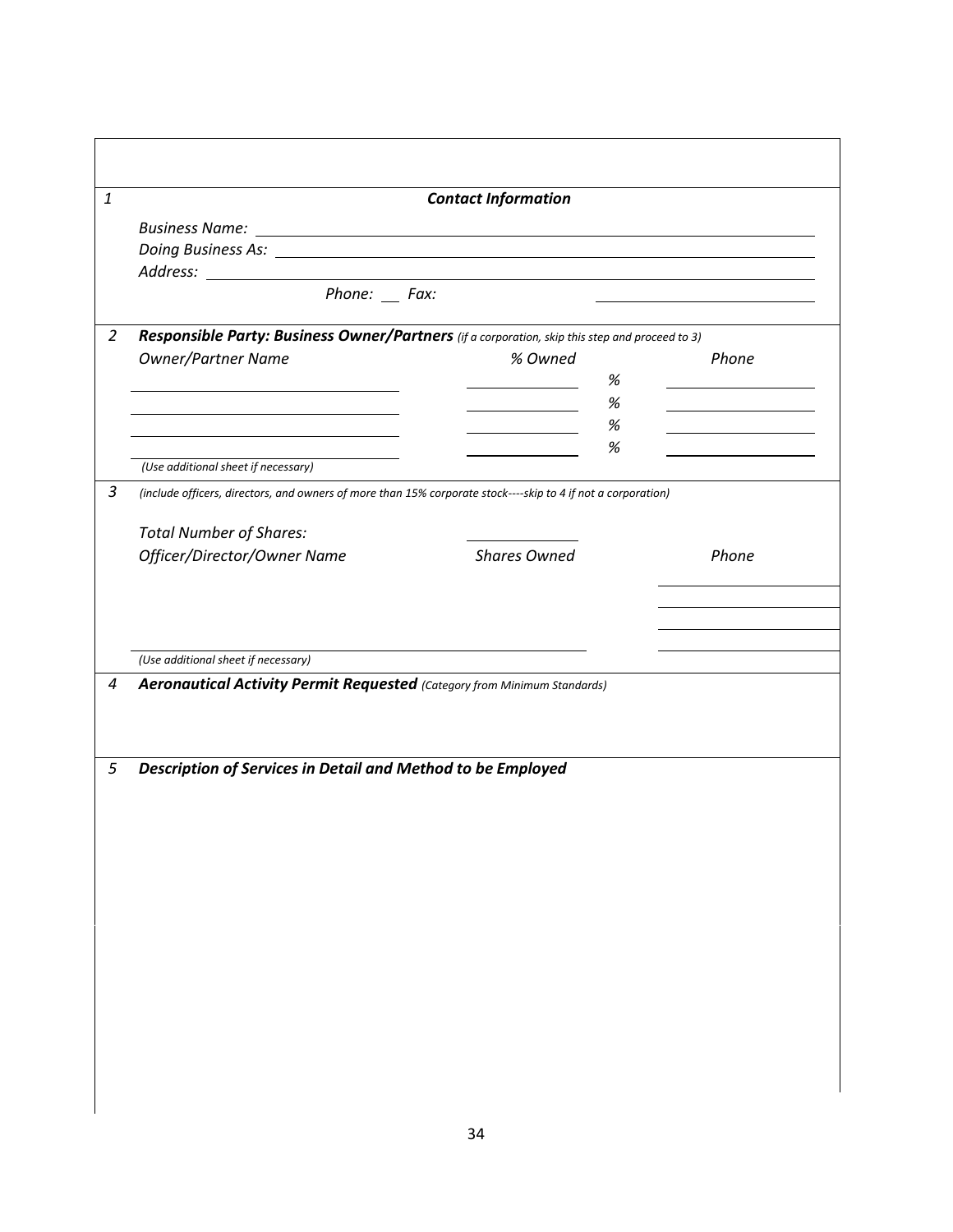|                   | (Use additional sheet if necessary)                                    |                                                                                                                               |  |  |  |  |  |  |
|-------------------|------------------------------------------------------------------------|-------------------------------------------------------------------------------------------------------------------------------|--|--|--|--|--|--|
| 6                 | --- All must comply with Airport's current FAA-approved ALP)           | Description of Facility (Include Size, Type Building, Intent to Lease or Build, Location and Amount of Property to be Leased- |  |  |  |  |  |  |
| $\overline{7}$    | Date:                                                                  | Proposed Date of Commencement of Commercial Aeronautical Activity                                                             |  |  |  |  |  |  |
| 8                 | <b>Employment Information</b>                                          |                                                                                                                               |  |  |  |  |  |  |
|                   | Number of Employees/New Jobs Created:                                  |                                                                                                                               |  |  |  |  |  |  |
|                   | Anticipated Salary Ranges of Employees:                                |                                                                                                                               |  |  |  |  |  |  |
| 9                 | <b>Names and Qualifications of Key Personnel</b><br>Name               | Qualifications                                                                                                                |  |  |  |  |  |  |
|                   | (Use an                                                                | additional sheet if necessary to completely answer.)                                                                          |  |  |  |  |  |  |
| $\mathbf{1}$<br>0 | <b>Proposed Hours of Operation</b>                                     |                                                                                                                               |  |  |  |  |  |  |
| $\mathbf{1}$      | Number and Types of Aircraft to be Provided/Maintained (as applicable) |                                                                                                                               |  |  |  |  |  |  |
| 1                 | Aircraft Type                                                          | Quantity                                                                                                                      |  |  |  |  |  |  |
|                   |                                                                        |                                                                                                                               |  |  |  |  |  |  |
|                   |                                                                        | d (Use additional sheet if necessary to completely answer.)                                                                   |  |  |  |  |  |  |
| $\mathbf{1}$      | FAA Certificates and Licenses Held for Proposed Activities             |                                                                                                                               |  |  |  |  |  |  |
| $\overline{2}$    | Certificate Type                                                       | <b>Certificate Number</b>                                                                                                     |  |  |  |  |  |  |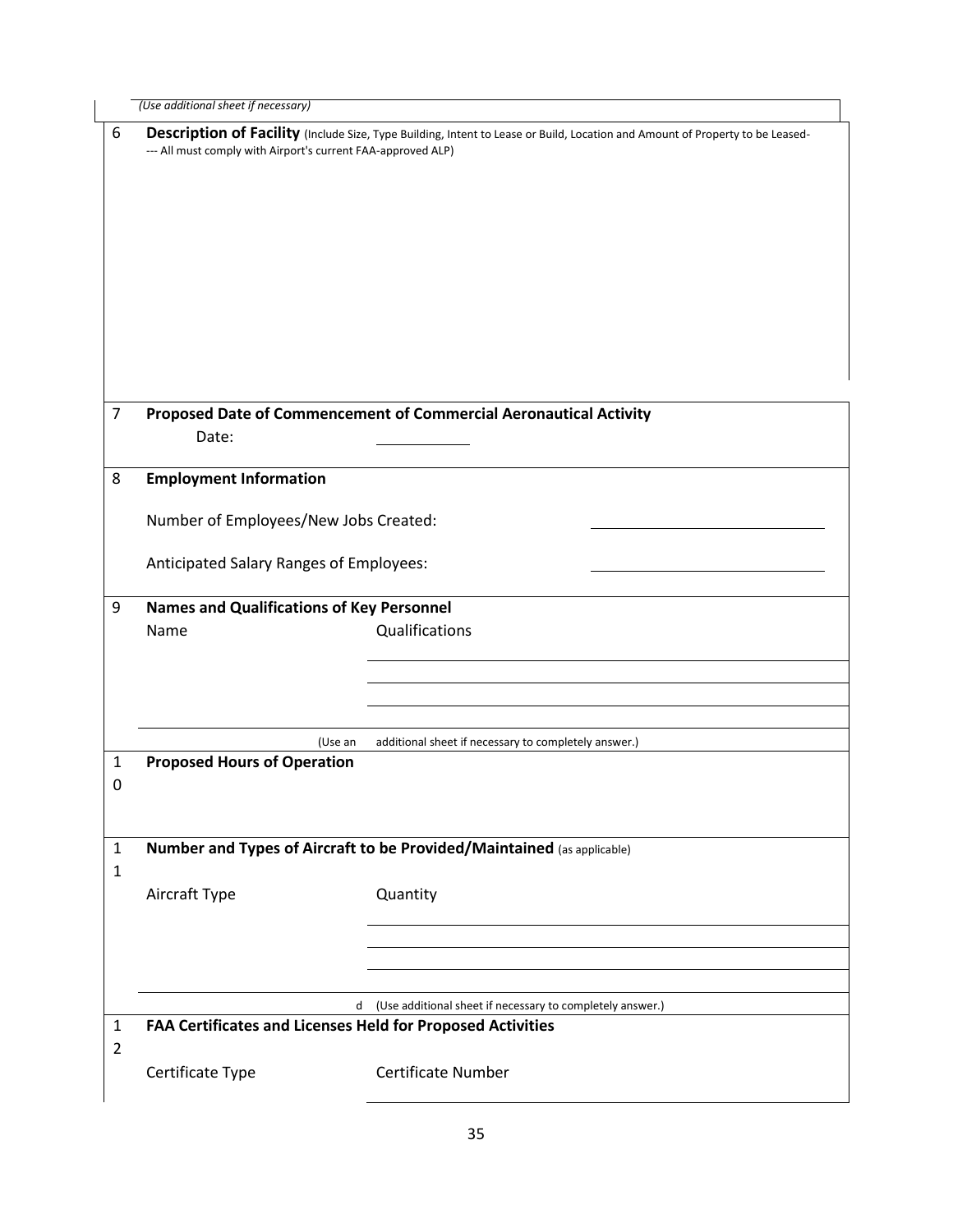( (Use additional sheet if necessary to completely answer.)